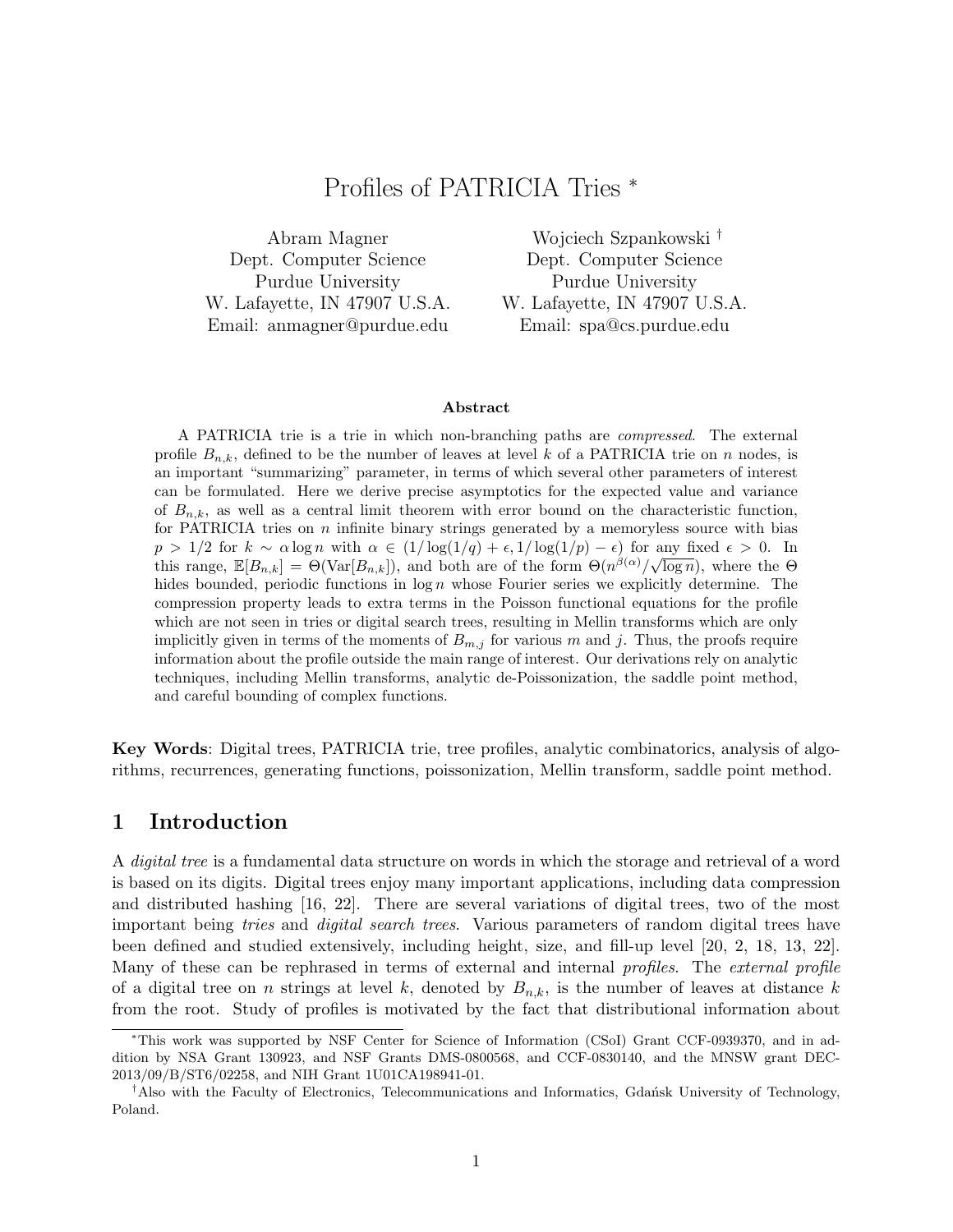them implies information about many other parameters. For instance, the *height*  $H_n$  of a digital tree is the maximum level k such that  $B_{n,k} > 0$ , and studying the distribution of  $B_{n,k}$  can give precise asymptotics for the typical height. Moreover, the typical depth  $D_n$ , defined to be depth of a randomly chosen leaf, has a distribution whose mass at any given level is exactly determined by the expected value of the external profile at that level. Many other parameters can similiarly be studied in terms of  $B_{n,k}$ .

This paper makes a large step in the completion of the project of analyzing the profiles of digital trees under a Bernoulli source model; trie profiles were fully treated in [17], and the expected value and variance of digital search tree profiles were studied in [5, 12]. We are concerned here with a variant of tries called PATRICIA tries, which address an inefficiency in standard tries [13]. In particular, in a standard trie, if many strings share long prefixes, the result is a tree having many non-branching paths, which is a waste of space. In a PATRICIA trie, non-branching paths are *compressed*; that is, a non-branching path corresponding to symbols  $x_1 \ldots x_m$  is replaced by a single node whose parent edge is labeled with the string  $x_1 \ldots x_m$ . (see Figure 1 for an illustration). In addition to their use as data structures, PATRICIA tries also arise as combinatorial structures



Figure 1: A PATRICIA trie on  $n = 5$  strings  $(s_1 = 0010..., s_2 = 0011..., s_3 = 01..., s_4 = 10...,$  $s_5 = 11...$ ). Note the path compression involved in the representation of  $s_1$  and  $s_2$ . The external profile is given by  $B_{5,0} = B_{5,1} = 0$ ,  $B_{5,2} = 3$ ,  $B_{5,3} = 2$ .

which capture the behavior of various processes of interest in computer science and information theory (e.g., in leader election processes without trivial splits  $[11]$  and in the solution to Rényi's problem on distinguishing members of a set [19, 2]).

Here we study the expected value  $\mathbb{E}[B_{n,k}] = \mu_{n,k}$ , variance  $\text{Var}[B_{n,k}] = V_{n,k}$ , and limiting distributional behavior of the external profile of PATRICIA tries built from *n* strings generated by a memoryless source with probability of a "1" equal to  $p > 1/2$  and probability of a "0" equal to  $q := 1 - p$  (extension of the analysis to any fixed alphabet size is relatively easy). At a very high level, the derivations follow lines well trodden in the analyses of profiles of tries and digital search trees: from the recurrence for the expected value, we derive a functional equation on its Poisson transform, solve this using the Mellin transform, then invert using the saddle point method and analytic de-Poissonization.

The mathematical novelty of the challenges arising in the PATRICIA case, which we solve here, is the fact that, in order to solve the problem for the range of polynomial growth (where  $k$  grows logarithmically with n), we must provide estimates for  $\mu_{m,j}$  both to the left and to the right of that range. This comes initially from the peculiar recurrence satisfied by the probability-generating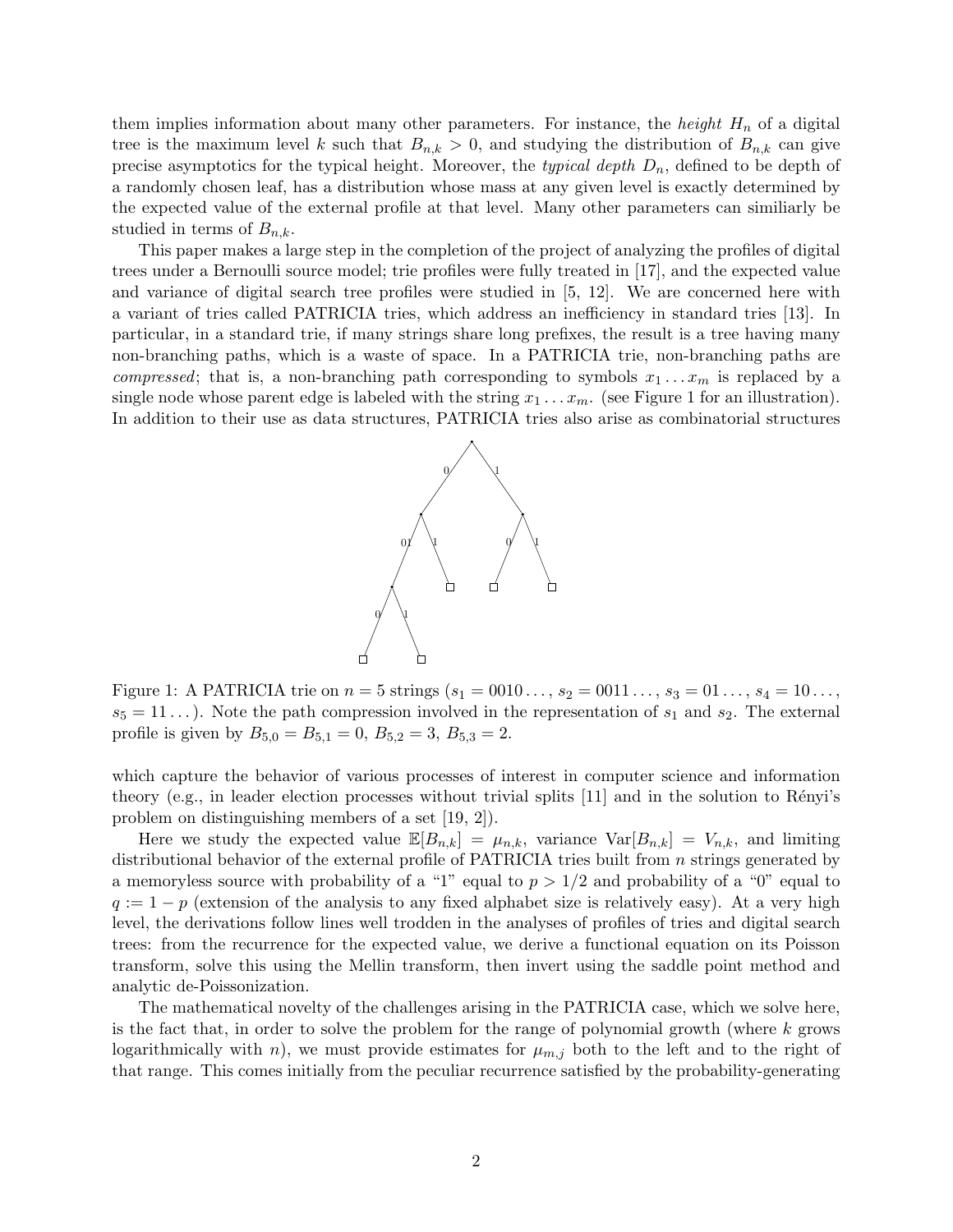function  $Q_{n,k}(u) = \mathbb{E}[u^{B_{n,k}}]$  of the external profile at level k:

$$
Q_{n,k}(u) = (p^n + q^n)Q_{n,k}(u) + \sum_{j=1}^{n-1} \binom{n}{j} p^j q^{n-j} Q_{j,k-1}(u)Q_{n-j,k-1}(u),\tag{1}
$$

with appropriate initial conditions. The added term  $(p^{n} + q^{n})Q_{n,k}(u)$  and the incompleteness of the binomial sum are complications that do not arise in the analyses of tries and digital search trees (see [21]). They lead to Mellin transforms that can only be written *implicitly* in terms of an infinite series involving  $\mu_{m,j}$  for  $m,j$  outside the range where the profile grows polynomially. Moreover, in the Mellin inversion via the saddle point method, we find that we must handle infinitely many saddle points along the line of integration. Both of these phenomena significantly complicate the inversion of the Mellin transform in the expected value and variance cases and the bounding of the remainder term in the expansion of the characteristic function in the proof of the limiting distribution result.

More precisely, the Poisson transform  $\tilde{G}_k(z) = \sum_{m\geq 0} \mu_{m,k} \frac{z^m}{m!}$  $\frac{z^m}{m!}e^{-m}$  of the expected value sequence  $(\mu_{n,k})_{n\geq 0}$  satisfies the functional equation

$$
\tilde{G}_k(z) = \tilde{G}_{k-1}(pz) + \tilde{G}_{k-1}(qz) + e^{-pz}(\tilde{G}_k - \tilde{G}_{k-1})(qz) + e^{-qz}(\tilde{G}_k - \tilde{G}_{k-1})(pz),
$$

and the last two terms present the main challenge, since they do not have closed-form Mellin transforms. We manage to derive a non-explicit formula for the Mellin transform  $G_k^*(s)$  of  $\tilde{G}_k(z)$ :

$$
G_k^*(s) = (p^{-s} + q^{-s})^k \Gamma(s+1) A_k(s),
$$

where  $A_k(s)$  is an infinite series given in terms of  $\mu_{m,j}$ :

$$
A_k(s) = 1 + \sum_{j=1}^k (p^{-s} + q^{-s})^{-j} \sum_{m \ge j} (p^m + q^m) (\mu_{m,j} - \mu_{m,j-1}) \frac{\Gamma(m+s)}{\Gamma(s+1)\Gamma(m+1)}.
$$

Thus, elucidating the analytic properties of  $G_k^*(s)$  requires us to study the asymptotics of  $\mu_{m,j}$  in several ranges.

In contrast, the Poisson functional equations for the expected value in tries and digital search trees, respectively, are

$$
\tilde{G}_k(z) = \tilde{G}_{k-1}(pz) + \tilde{G}_{k-1}(qz)
$$

(see [17]) and

$$
\tilde{G}_k(z) + \tilde{G}'_k(z) = \tilde{G}_{k-1}(pz) + \tilde{G}_{k-1}(qz)
$$

(see [5]). Both of these result in (more or less) explicitly given Mellin transforms: for tries,

$$
G_k^*(s) = (p^{-s} + q^{-s})^k \Gamma(s+1) G_0^*(s),
$$

and for DSTs,

$$
G_k^*(s) = \Gamma(s) F_k(s),
$$

where  $F_k(s)$  is a finite linear combination of functions of the form  $p^{-\ell_1 s}q^{-\ell_2 s}$ . Though the Mellin transform in the case of DSTs is still quite complicated, it does not present the same challenges as does the PATRICIA case.

The peculiarities of the recurrence (1) also result in significant challenges in the derivation of the limiting distribution (wherein we appeal to the Lévy continuity theorem): considering the exponential generating function  $Q_k(u, z) = \sum_{m=0}^{\infty} Q_{m,k}(u) \frac{z^m}{m!}$  $\frac{z^m}{m!}$  of  $Q_{n,k}(u)$ , then taking its logarithm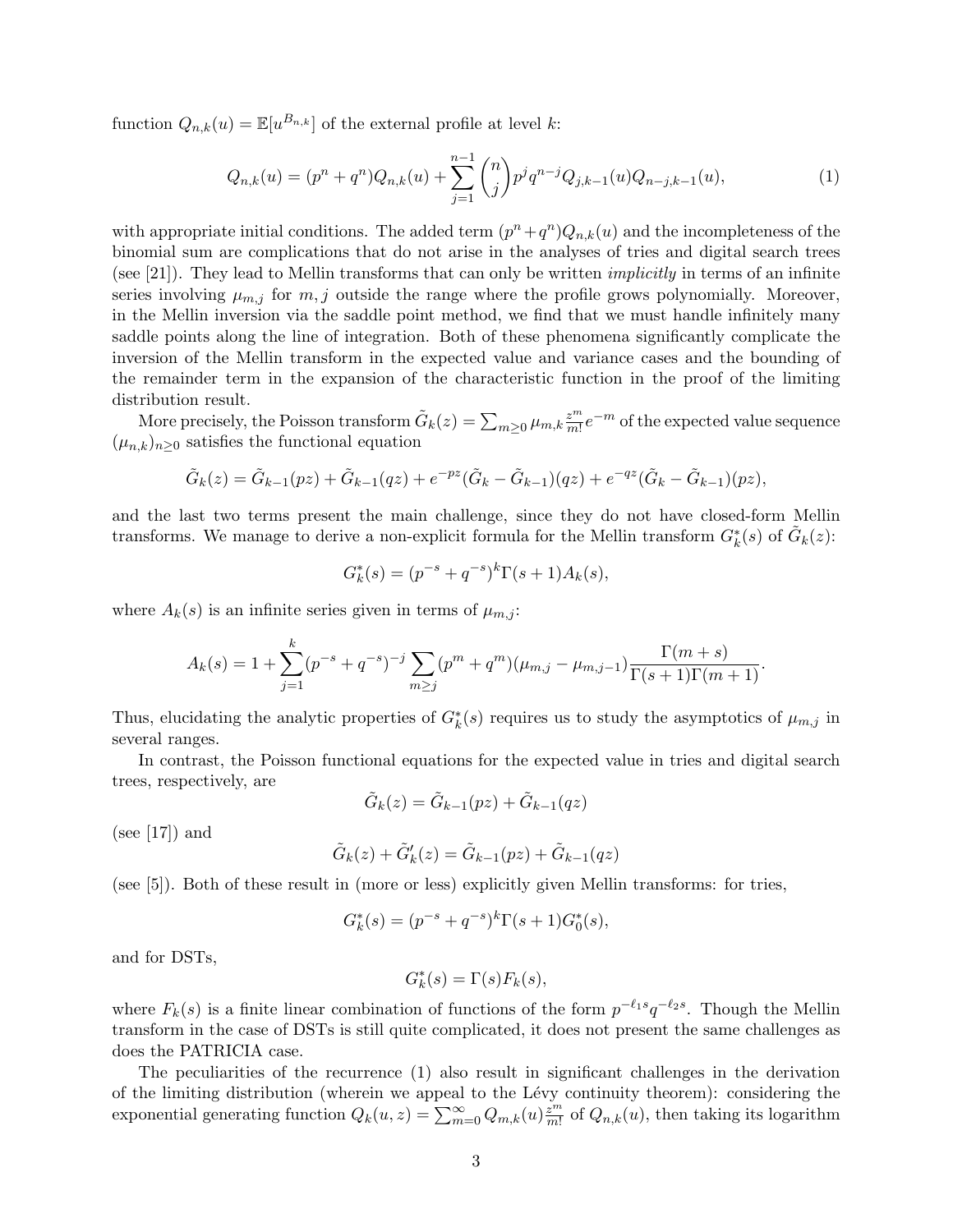$\tilde{l}_k(u, z) = \log Q_k(u, z)$ , we study the asymptotic behavior of the Taylor expansion of  $\tilde{l}_k(u, z)$  around  $u = 1$ , with  $z \to \infty$ . We require precise estimates of the first moments of  $B_{n,k}$ , and we further need to show that the remainder term is negligible with respect to the first three; to do this, we derive for it an integral representation which again involves quite complicated expressions in terms of  $\mu_{m,j}$  for various m and j. In this representation of the remainder term, we encounter a function

$$
\frac{Q_j(w, px) - Q_{j-1}(w, px) + Q_j(w, qx) - Q_{j-1}(w, qx)}{Q_{j-1}(w, px)Q_{j-1}(w, qx)},
$$

and in order to bound this, we find that we need to take into account the extensive cancellation that occurs in the numerator, and we must derive precise lower bounds on  $|Q_{j-1}(w, cx)|$  to handle the denominator. In order to account for the cancellation in the numerator, we again need good bounds for  $\mu_{m,j}$  outside the range of polynomial growth.

In the end, we are able to derive precise asymptotic expansions for the expected value and variance of  $B_{n,k}$  in the range of polynomial growth:  $n \to \infty$  with  $k \sim \alpha \log n$ , where, for any fixed  $\epsilon > 0$ ,  $\alpha \in (1/\log(1/q)+\epsilon, 1/\log(1/p)-\epsilon)$  (the left and right endpoints of this interval are associated with the fillup level and height, respectively). Specifically, we show that both the mean and the variance are of the same (explicit) polynomial order of growth (with respect to  $n$ ), multiplied by subpolynomial factors and bounded, oscillating functions whose Fourier series we can determine in terms of the function  $A_k(s)$ . The oscillations (which also arise in trie and DST profiles) come from infinitely many regularly spaced saddle points that we observe when inverting the Mellin transform. Moreover, we again find that the Fourier series are phrased in terms of  $\mu_{m,j}-\mu_{m,j-1}$ , which is a result of the boundary conditions on the recurrences, structurally caused by the compression property of PATRICIA tries. Finally, for the same range, we show that a central limit theorem (with error bound on the characteristic function) holds for the normalized profile  $(B_{n,k} - \tilde{G}_k(n))/\sqrt{\tilde{V}_k(n)}$ ,

where  $V_k(z)$  is the Poisson variance of  $B_{n,k}$ . Moreover, as a byproduct of our analyses, we get estimates for  $\mu_{n,k}$  outside the range of polynomial growth and analytic information about  $G_k^*(s)$ and the Mellin transform  $V_k^*(s)$  of  $\tilde{V}_k(z)$ , all of which will play a key role in the precise analysis of the height and other parameters (which we will tackle in a subsequent paper).

We do not consider in this paper the analysis of the internal profile, because it is a rather trivial extension of that of the external case (one need only consider the residue associated with a simple pole of the relevant Mellin transforms). We also do not handle the symmetric case analysis, for a different reason: since the "saddle point range" which appears in the asymmetric case collapses to the empty set, we expect qualitatively different challenges. We save this discussion for future work. See also [14] for a discussion of the internal profile.

We now discuss the relevant literature about digital trees and their profiles, as well as related parameters. Profiles of tries in both the asymmetric and symmetric cases were studied extensively in [17]. The expected profiles of digital search trees in both cases were analyzed in [5], and the variance for the asymmetric case was treated in [12]. Some aspects of trie and PATRICIA trie profiles (in particular, the concentration of their distributions) were studied using probabilistic methods in [4, 3]. The analyses in [11] and [9] feature trie recurrences involving incomplete binomial sums with extra terms with similarly complicated Mellin transforms; our recurrence, in contrast with these, is bivariate and features different additional terms, which complicates the analysis. For other parameters of interest, see, e.g., [22, 6]. See also [8] for background on complex asymptotics. In [15], we provided some preliminary analysis of the expected profile in the setting that we consider here.

The plan of the paper is as follows. In Section 2, we introduce some notation, give a precise formulation of the problem, present the main results in detail, and give the high-level ideas behind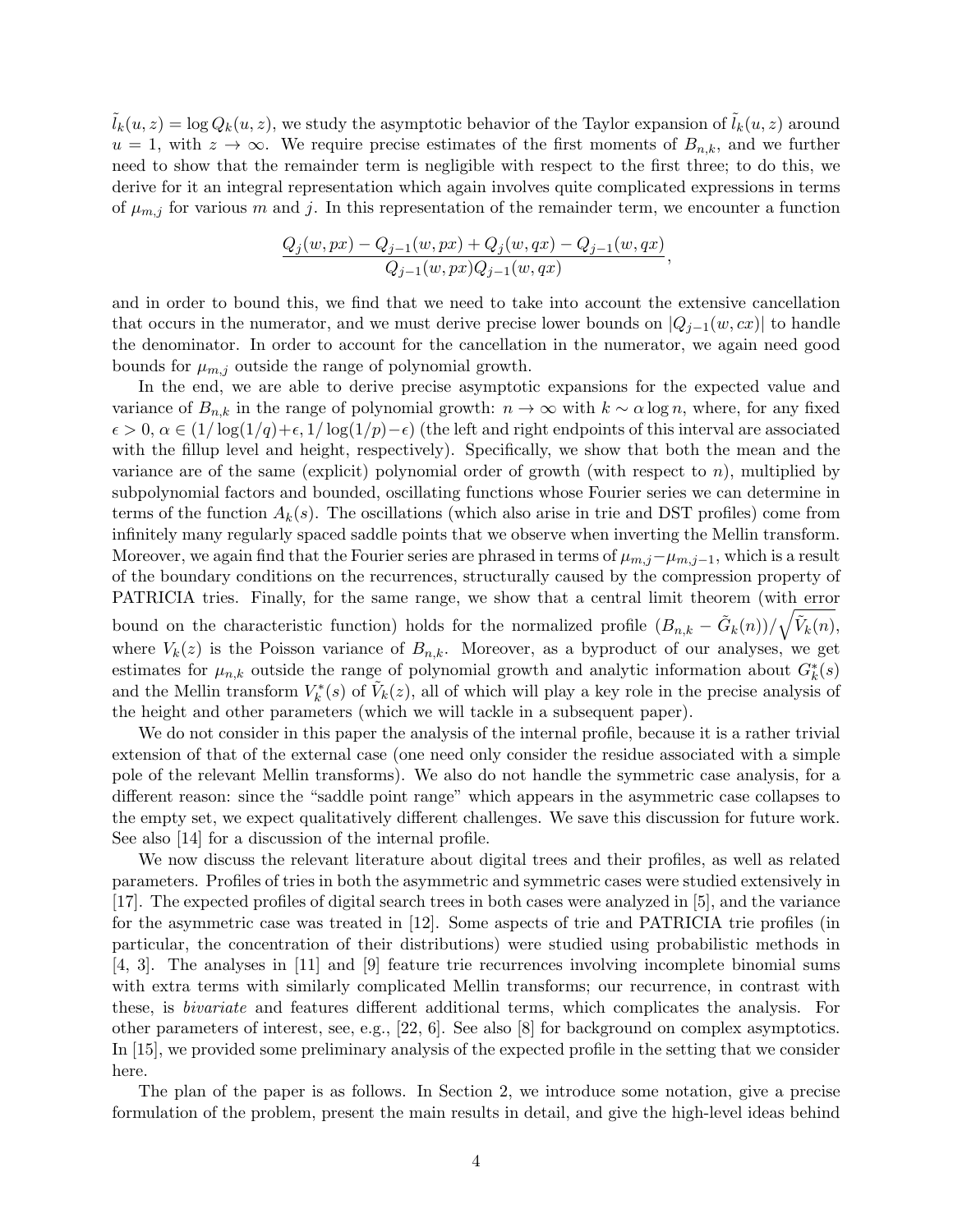the proofs. In Section 3, we prove the main results.

## 2 Main Results

Here we give some notation that is used in the rest of the paper, present in detail the basic setup, and then give our main theorems and some of the intuition behind their proofs. We then discuss consequences and compare with similar results for other digital tree models. Throughout, the function  $T(s)$  is given by

$$
T(s) = p^{-s} + q^{-s}.
$$
 (2)

All asymptotic notation is defined with  $n \to \infty$  unless explicitly indicated otherwise.

## 2.1 Setup

Throughout this paper, we consider a random PATRICIA trie over  $n$  independently generated strings, each an infinite sequence of i.i.d. Bernoulli random variables with probability  $p$  of taking the value "1" and  $q = 1 - p$  of taking the value "0", with  $p > q$ . Define  $B_{n,k}$  to be the number of external nodes at level k of such a tree.

The fundamental recurrence for  $Q_{n,k}(u) = \mathbb{E}[u^{B_{n,k}}]$ , the probability-generating function (PGF) of the external profile, is

$$
Q_{n,k}(u) = (p^n + q^n)Q_{n,k}(u) + \sum_{j=1}^{n-1} \binom{n}{j} p^j q^{n-j} Q_{j,k-1}(u)Q_{n-j,k-1}(u),\tag{3}
$$

for  $n \geq 2$  and  $k \geq 1$ . This recurrence arises from conditioning on the number j of strings that begin with a "1". If  $1 \leq j \leq n-1$  strings start with "1", then  $Q_{n,k}(u)$  is a product of contributions from the left and right subtrees. If, on the other hand, all strings start with the same symbol (which happens with probability  $p^{n} + q^{n}$ ), then the path compression property applies, and the contribution is  $Q_{n,k}(u)$ .

The initial and boundary conditions are as follows:

$$
Q_{n,k}(u) = \begin{cases} 1 & n = 0\\ u^{\delta[n=1]} & k = 0\\ u^{\delta[k=0]} & n = 1\\ 1 & k \ge n. \end{cases}
$$

Now we state the main theorems.

Theorem 1 gives asymptotics for the expected value in the range of polynomial growth (which is contained in the range where  $k = \Theta(\log n)$ . In particular, it says that the expected external profile grows polynomially with respect to n (with subpolynomial factors), multiplied by a bounded function which is 1-periodic in  $log n$ . We note that we can give a somewhat explicit expression (in terms of  $\mu_{m,j}$ , which can be computed using the recurrence) for the Fourier series of this oscillating function.

We start by deriving a recurrence for  $\mu_{n,k}$ : taking a derivative of  $Q_{n,k}(u)$  and setting  $u = 1$ , we get

$$
\mu_{n,k} = (p^n + q^n)\mu_{n,k} + \sum_{j=1}^{n-1} \binom{n}{j} p^j q^{n-j} (\mu_{j,k-1} + \mu_{n-j,k-1}) \tag{4}
$$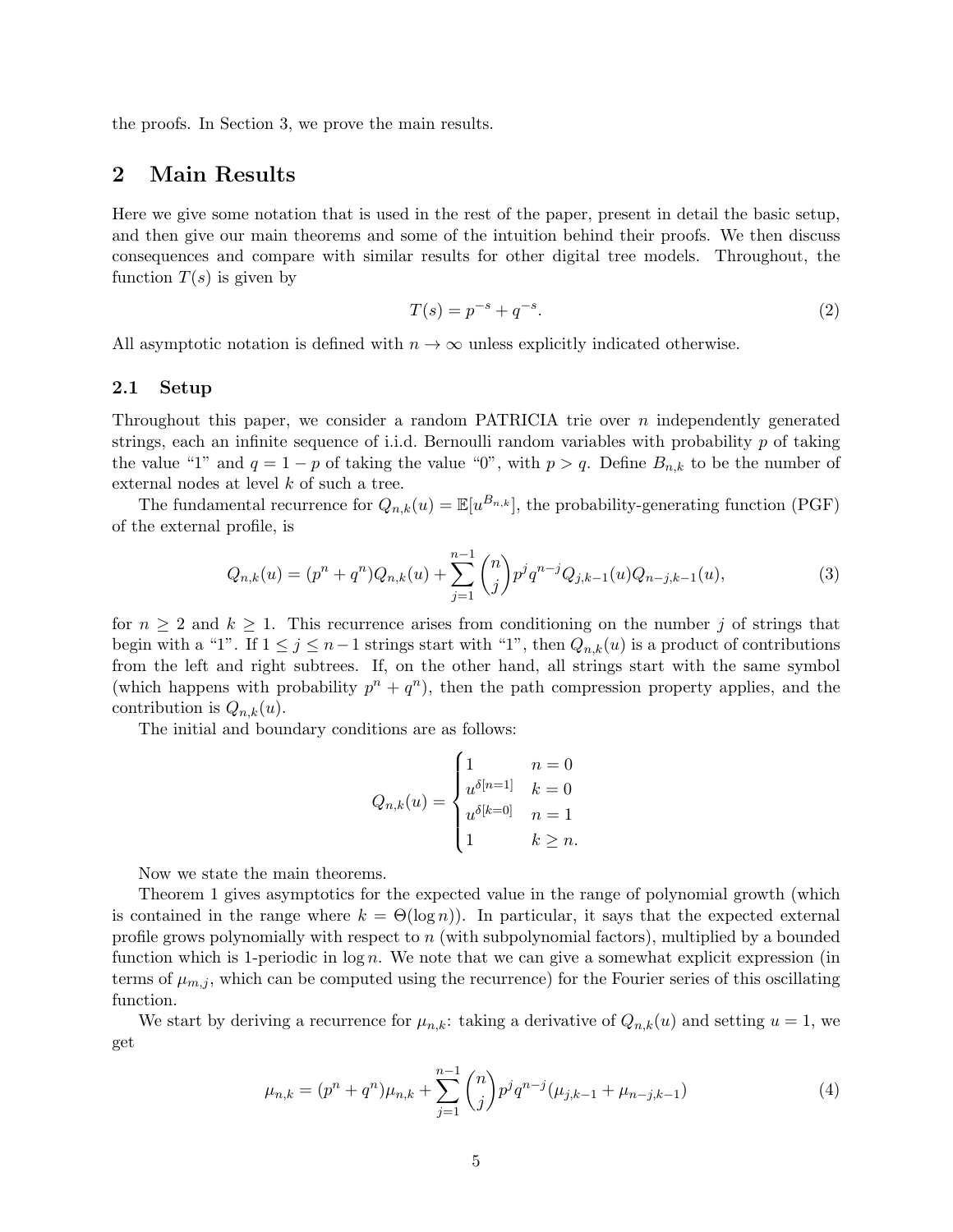for  $n \geq 2$  and  $k \geq 1$ , with initial/boundary conditions conditions

$$
\mu_{n,k} = \begin{cases} 0 & n = 0 \\ \delta[n = 1] & k = 0 \\ \delta[k = 0] & n = 1 \\ 0 & k \ge n. \end{cases}
$$

The high-level steps of the solution of this recurrence (details are given in Section 3.1) are similar to the analysis for other digital trees: we first derive a functional equation for the Poisson transform  $\tilde{G}_k(z) = \sum_{m \geq 0} \mu_{m,k} \frac{z^m}{m!}$  $\frac{z^m}{m!}e^{-z}$  of  $\mu_{n,k}$ , which gives

$$
\tilde{G}_k(z) = \tilde{G}_{k-1}(pz) + \tilde{G}_{k-1}(qz) + e^{-pz}(\tilde{G}_k - \tilde{G}_{k-1})(qz) + e^{-qz}(\tilde{G}_k - \tilde{G}_{k-1})(pz),
$$

which we will write as

$$
\tilde{G}_k(z) = \tilde{G}_{k-1}(pz) + \tilde{G}_{k-1}(qz) + \tilde{W}_{k,G}(z),
$$

and at this point the goal is to determine asymptotics for  $\tilde{G}_k(z)$  as  $z \to \infty$  in a cone around the positive real axis; later, de-Poissonization will allow us to directly transfer this asymptotic expansion back to one for  $\mu_{n,k}$ .

To convert this to an algebraic equation for which we can give a more explicit (though analytically complicated) solution, we use the *Mellin transform* [7], which, for a function  $f : \mathbb{R} \to \mathbb{R}$  is given by

$$
f^*(s) = \int_0^\infty z^{s-1} f(z) \, \mathrm{d}z.
$$

Using the Mellin transform identities, we end up with an expression for the Mellin transform  $G_k^*(s)$ of  $\tilde{G}_k(z)$  of the form

$$
G_k^*(s) = \Gamma(s+1)A_k(s)T(s)^k,
$$

where  $A_k(s)$  is an infinite series whose terms involve  $\mu_{m,j} - \mu_{m,j-1}$  for various m and j, and we recall that  $T(s) = p^{-s} + q^{-s}$ . Locating and characterizing the singularities of  $G_k^*(s)$  then becomes important. We find that, for any k,  $A_k(s)$  is entire, with zeros at  $s \in \mathbb{Z} \cap [-k, -1]$ , so that  $G_k^*(s)$  is meromorphic, with possible simple poles at the negative integers less than  $-k$ . The fundamental strip of  $\tilde{G}_k(z)$  then contains  $(-k-1,\infty)$ .

We then must asymptotically invert the Mellin transform to recover  $\tilde{G}_k(z)$ . The Mellin inversion formula for  $G_k^*(s)$  is given by

$$
\tilde{G}_k(z) = \frac{1}{2\pi i} \int_{\rho - i\infty}^{\rho + i\infty} z^{-s} G_k^*(s) \, \mathrm{d}s = \frac{1}{2\pi i} \int_{\rho - i\infty}^{\rho + i\infty} z^{-s} \Gamma(s+1) A_k(s) T(s)^k \, \mathrm{d}s,
$$

where  $\rho$  is any real number inside the fundamental strip associated with  $\tilde{G}_k(z)$ . We evaluate this integral via the saddle point method [22]. Examining  $z^{-s}T(s)^k$  and solving the associated saddle point equation

$$
\frac{\mathrm{d}}{\mathrm{d}s}[k\log T(s) - s\log z] = 0,
$$

we find an explicit formula (6) for  $\rho(\alpha)$ , the real-valued saddle point of our integrand. The multivaluedness of the logarithm then implies that there are infinitely many regularly spaced saddle points on this vertical line, for which we must account (these lead directly to oscillations in the  $Θ(1)$  factor in the final asymptotics for  $\mu_{n,k}$ ). The main challenge in completing the saddle point analysis is then to elucidate the behavior of  $\Gamma(s+1)A_k(s)$  for  $s \to \infty$  along vertical lines: it turns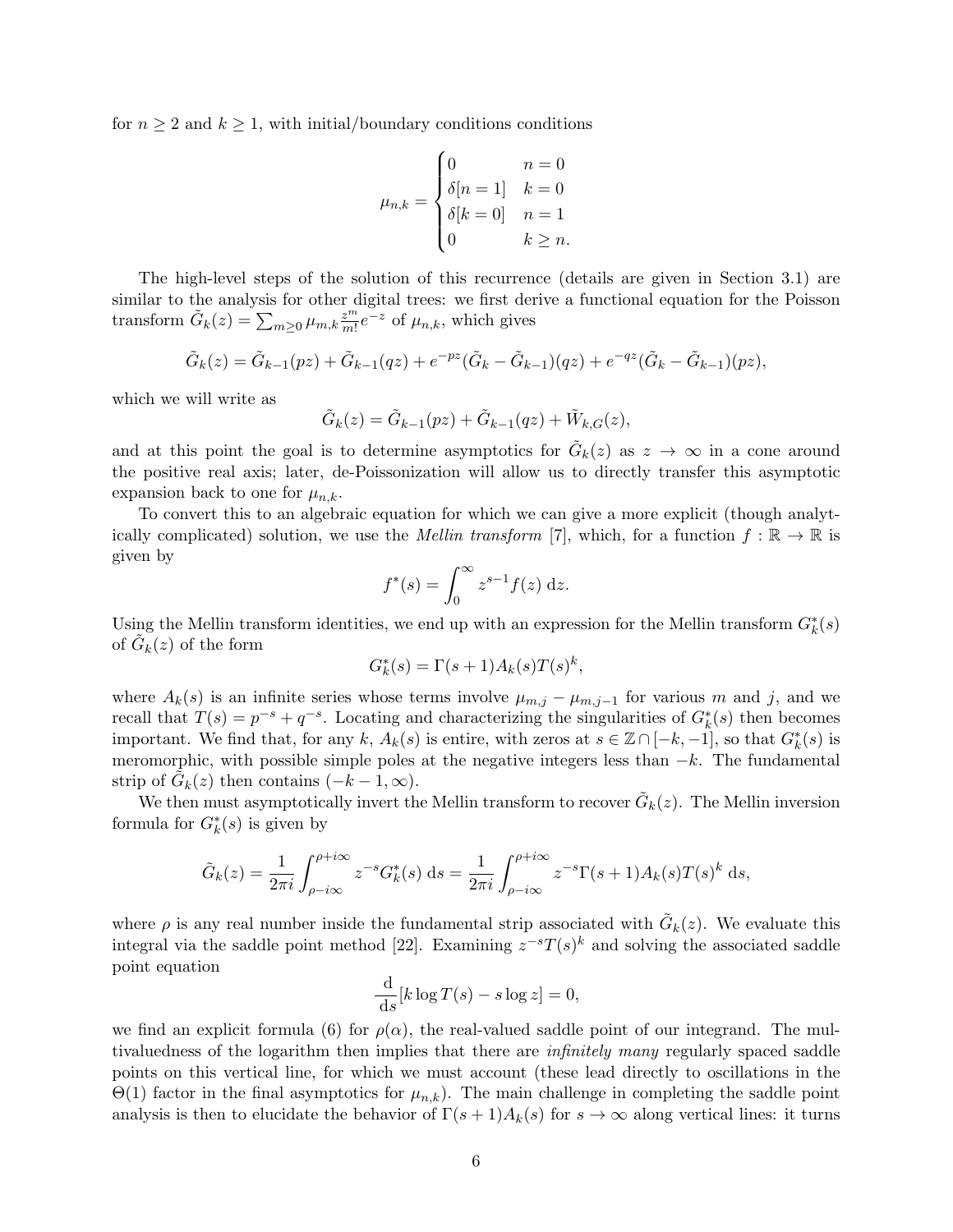out that this function inherits the exponential decay of  $\Gamma(s+1)$  along vertical lines, and we prove it by splitting the sum defining  $A_k(s)$  into two pieces, which decay exponentially for different reasons (the first sum decays as a result of the superexponential decay of  $\mu_{m,j}$  for  $m = \Theta(j)$ , which is outside the main range of interest). We end up with an asymptotic expansion for  $\tilde{G}_k(z)$  as  $z \to \infty$ in terms of  $A_k(s)$ .

Finally, we must analyze the convergence properties of  $A_k(s)$  as  $k \to \infty$ . We find that it converges uniformly on compact sets to a function  $A(s)$  (which is, because of the uniformity, entire). We then apply Lebesgue's dominated convergence theorem to conclude that we can replace  $A_k(s)$  with  $A(s)$  in the final asymptotic expansion of  $\tilde{G}_k(z)$ . All of this yields the following theorem (the proof is in Section 3.1).

**Theorem 1** (Expected external profile for  $k \sim \alpha \log n$ ). Let  $\epsilon > 0$  be independent of n and k, and  $fix \alpha \in \left(\frac{1}{\log(1/q)} + \epsilon, \frac{1}{\log(1/p)} - \epsilon\right)$ . Then for  $k = k_{\alpha,n} \sim \alpha \log n$ ,

$$
\mathbb{E}[B_{n,k}] = H(\rho(\alpha), \log_{p/q}(p^k n)) \cdot \frac{n^{\beta(\alpha)}}{\sqrt{2\pi\kappa_*(\rho(\alpha))k}} \left(1 + O(k^{-1/2})\right),\tag{5}
$$

where

$$
\rho(\alpha) = -\frac{1}{\log(p/q)} \log\left(\frac{\alpha \log(1/q) - 1}{1 - \alpha \log(1/p)}\right),\tag{6}
$$

$$
\beta(\alpha) = \alpha \log(T(\rho(\alpha))) - \rho(\alpha),\tag{7}
$$

$$
p^{-\rho}q^{-\rho}(\log(p/q))^2
$$

$$
\kappa_*(\rho) = \frac{p^{-\rho} q^{-\rho} (\log(p/q))^2}{T(\rho)^2},\tag{8}
$$

and  $H(\rho, x)$  (see Figure 2) is a non-zero periodic function with period 1 in x given by

$$
H(\rho, x) = \sum_{j \in \mathbb{Z}} A(\rho + it_j) \Gamma(\rho + 1 + it_j) e^{-2j\pi ix}, \tag{9}
$$

where  $t_i = 2\pi j/\log(p/q)$ , and

$$
A(s) = 1 + \sum_{j=1}^{\infty} T(s)^{-j} \sum_{n=j}^{\infty} T(-n) (\mu_{n,j} - \mu_{n,j-1}) \frac{\phi_n(s)}{n!},
$$
\n(10)

where  $\phi_n(s) = \prod_{j=1}^{n-1} (s+j)$  for  $n > 1$  and  $\phi_n(s) = 1$  for  $n \leq 1$ . Here,  $A(s)$  is an entire function which is zero at the negative integers.

Moreover, we have the following superexponentially decaying upper bound on  $\mu_{n,k}$  when  $k =$  $\Theta(n)$ : for any  $C > 0$ , there exist  $c_1, c_2 > 0$  such that, for n large enough, whenever  $m \geq Cn$ ,

$$
\mu_{n,m} \le c_1 n! e^{-c_2 m^2} \qquad m = \Theta(n). \tag{11}
$$

Moving to the variance  $V_{n,k} = \sigma_{n,k}^2$  of the external profile, we start with the recurrence for the second factorial moment  $c_{n,k} = \mathbb{E}[B_{n,k}(B_{n,k}-1)]$ , which is easily derived from that for  $Q_{n,k}(u)$ :

$$
c_{n,k} = (p^n + q^n)c_{n,k} + \sum_{j=1}^{n-1} \binom{n}{j} p^j q^{n-j} (c_{j,k-1} + c_{n-j,k-1} + 2\mu_{j,k-1}\mu_{n-j,k-1}),\tag{12}
$$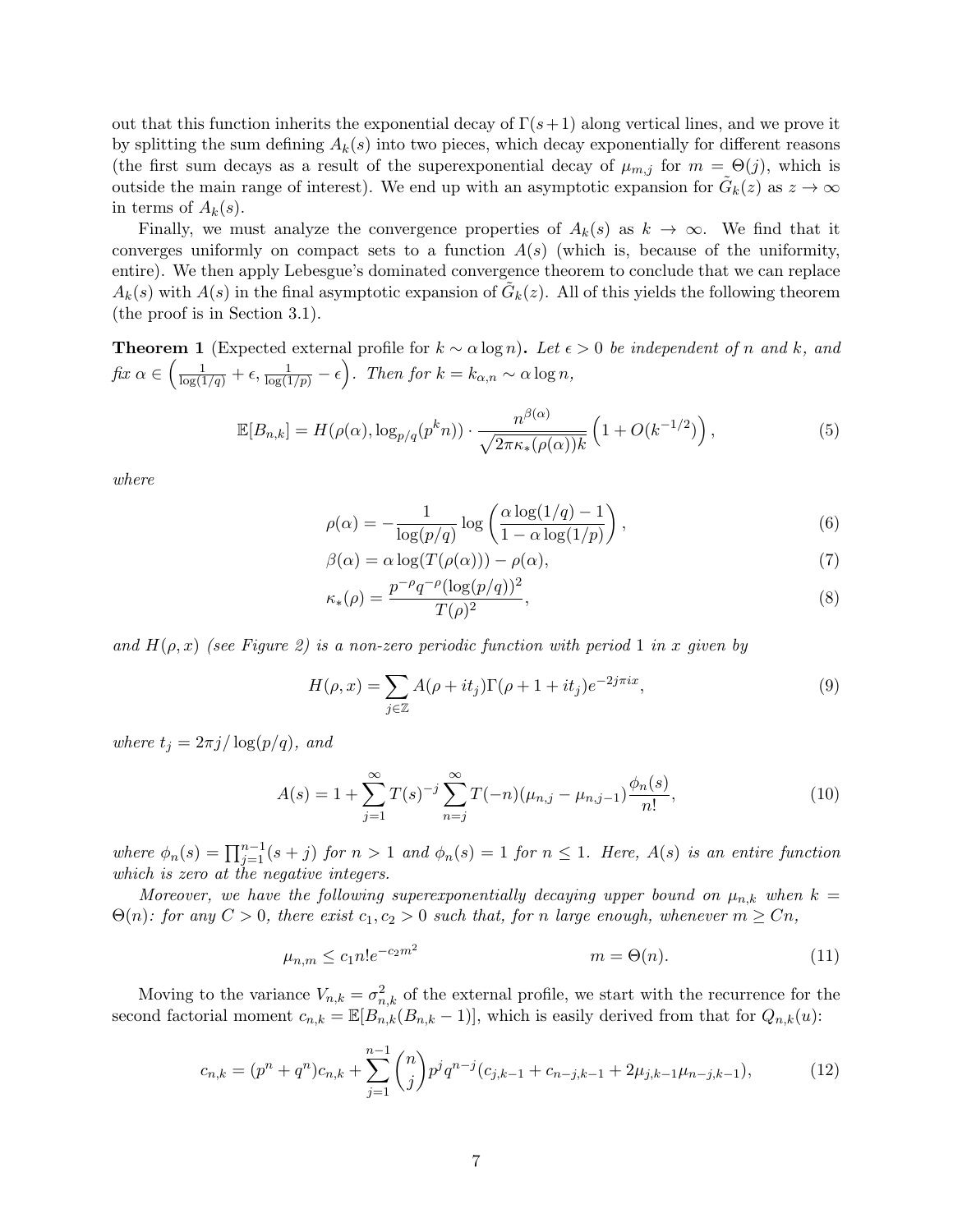

Figure 2: Plots of  $H(\rho, x)$  for  $\rho = -0.5, 0, 0.5$ .

for  $n \geq 2, k \geq 1$ , with initial/boundary conditions

$$
c_{n,k} = 0 \qquad \qquad n < 2, k < 1, \text{ or } k \ge n.
$$

To solve this, we define the Poisson variance  $\tilde{V}_k(z)$  as

$$
\tilde{V}_k(z) = \tilde{C}_k(z) + \tilde{G}_k(z) - \tilde{G}_k(z)^2,
$$

where  $\tilde{C}_k(z) = \sum_{m \geq 0} c_{m,k} \frac{z^m}{m!}$  $\frac{z^m}{m!}e^{-z}$  is the Poisson transform of  $c_{n,k}$ . It turns out that  $\tilde{V}_k(z)$  satisfies a recurrence reminiscent of that of  $\tilde{G}_k(z)$ :

$$
\tilde{V}_k(z) = \tilde{V}_{k-1}(pz) + \tilde{V}_{k-1}(qz) + \tilde{W}_{k,V}(z),
$$

where  $\tilde{W}_{k,V}(z)$  is analogous to  $\tilde{W}_{k,G}(z)$  appearing in the expected value case (see the proof for its definition).

The subsequent steps (Mellin transform, Mellin inversion via saddle point method, and de-Poissonization) are very similar to those in the expected value case. The analytic challenges are essentially the same (except for a detail in the de-Poissonization step, in which we must estimate  $n\tilde{G}'_k(n)^2$ , and we have formulated the lemmas in the analysis of the expected value so that they are readily applicable to the variance case. This results in the following theorem (the proof is given in Section 3.2).

Theorem 2 (Variance). Let k be as in Theorem 1. Then

$$
\text{Var}[B_{n,k}] = M(\rho(\alpha), \log_{p/q}(p^k n)) \cdot \frac{n^{\beta(\alpha)}}{\sqrt{2\pi\kappa_*(\rho(\alpha))k}} \left(1 + O(k^{-1/2})\right) = \Theta(\mathbb{E}[B_{n,k}]),\tag{13}
$$

where  $\beta(\alpha)$  is as defined in (7), and, for every fixed ρ,  $M(\rho, x)$  is a nonzero periodic function with period 1 in  $x$ , given by the Fourier series

$$
M(\rho, x) = \sum_{j \in \mathbb{Z}} B(\rho + it_j) \Gamma(\rho + 1 + it_j) e^{-2j\pi ix}, \qquad (14)
$$

where

$$
B(s) = 1 - (s+1)2^{-(s+2)} + \sum_{j=1}^{\infty} T(s)^{-j} \frac{W_{j,V}^*(s)}{\Gamma(s+1)}.
$$
 (15)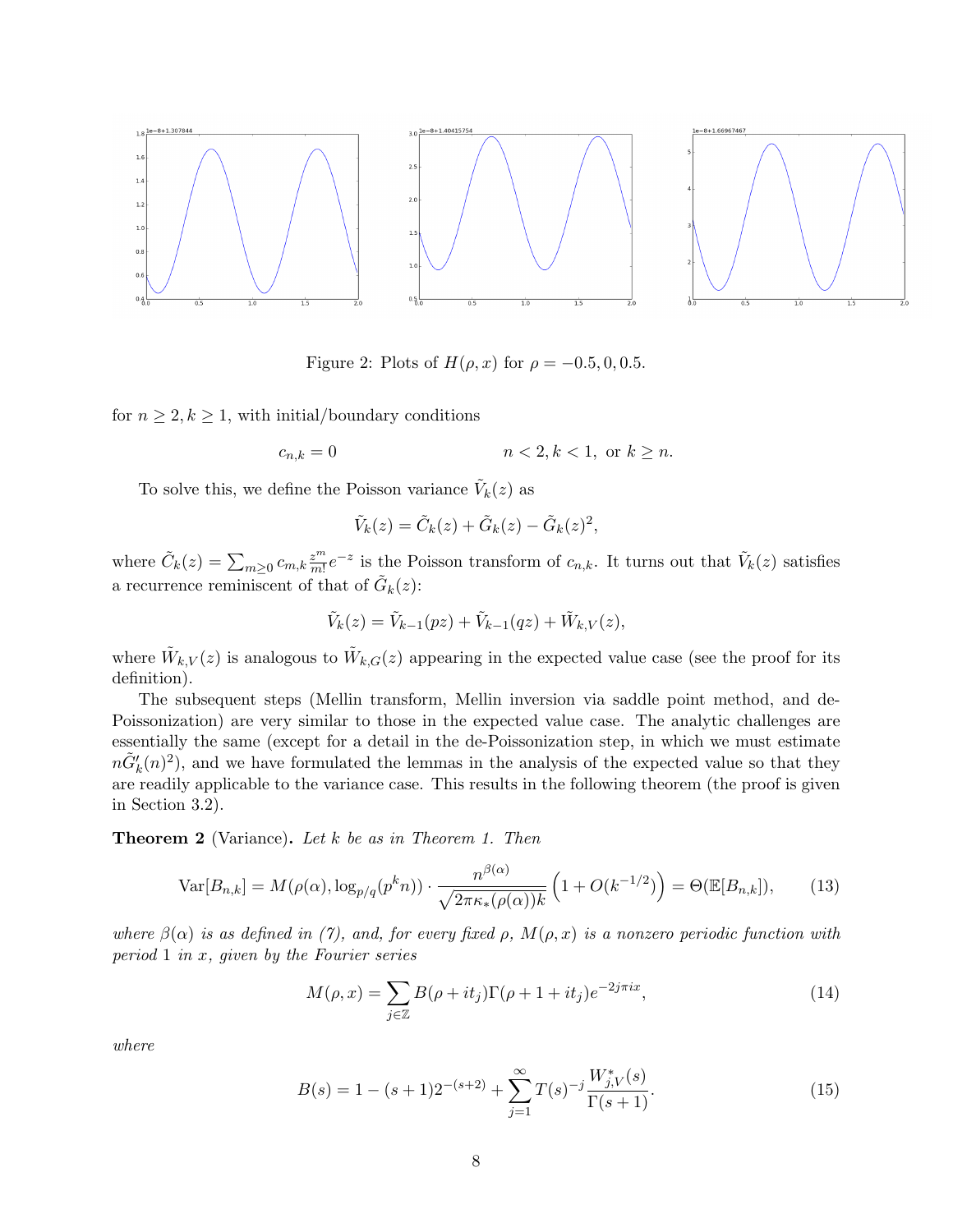Here,  $W_{j,V}^*(s)$  is given by the expression (34). Note that  $B(s)$  shares many of the properties of  $A(s)$ : it is entire, with zeros at the negative integers.

Moreover, we have the following superexponentially decaying bound on the second factorial moment  $c_{n,k}$  (and hence  $V_{n,k}$ ) when  $k = \Theta(n)$ : for all  $C \in (0,1]$ , there exist positive constants  $C_1, C_2$ such that, for all n and  $k \geq Cn$ ,

$$
c_{n,k} \le C_1 n! e^{-C_2 k^2} \qquad k = \Theta(n). \tag{16}
$$

Finally, we show that the normalized external profile satisfies a central limit theorem. The proof uses the Lévy continuity theorem. Since this entails estimating the characteristic function of  $(B_{n,k} - \mu_{n,k})/\sigma_{n,k}$  as  $n \to \infty$ , we naturally find ourselves studying  $\tilde{Q}_k(u, z)$ , the Poisson transform of the probability-generating function  $Q_{n,k}(u)$  of  $B_{n,k}$ . In fact, we take the logarithm and study  $l_k(u, z) = \log(Q_k(u, z))$ , which we find, using the Taylor series expansion of  $\tilde{l}_k(u, z)$  with respect to  $u \to 1$  (we set  $u = e^{\tau/\sigma_{n,k}}$ , for  $\tau = it$ ,  $t \in \mathbb{R}$ ), is given by

$$
\tilde{l}_k(u,z) = z + \tilde{G}_k(z)(u-1) + \frac{\tilde{V}_k(z) - \tilde{G}_k(z)}{2}(u-1)^2 + \frac{(u-1)^3}{3!}R[\tilde{l}]_k(u,z),\tag{17}
$$

where  $R[\tilde{l}]_k(u,z)$  is a remainder term which we must show to be negligible with respect to the other two terms whenever  $u \to 1$  quickly enough.

Everything said so far regarding the proof of the limiting distribution result is fairly standard in the world of digital tree analysis. The new, challenging part of our analysis is showing that the remainder term in the expansion of  $\tilde{l}_k(u, z)$  is negligible. Using Cauchy's integral formula, we are able to give an exact formula for it:

$$
\frac{1}{3!}R[\tilde{l}]_k(u,z) = \sum_{j=0}^k {k \choose j} \frac{1}{2\pi i} \oint_C \frac{\log(1 + (w-1)p^j q^{k-j} z e^{-p^j q^{k-j} z})}{(w-1)^3 (w-u)} dw
$$

$$
+ \sum_{j=0}^k \sum_{m=0}^{k-j} {k-j \choose m} \frac{1}{2\pi i} \oint_C \frac{\tilde{h}_j(w, p^m q^{k-j-m} z)}{(w-1)^3 (w-u)} dw,
$$

where  $\tilde{h}_k(u, z)$  is a function given in terms of  $Q_k(u, z)$  and  $Q_{k-1}(u, z)$  and  $\mathcal C$  is a contour enclosing both 1 and u. The first sum we bound by writing the jth summand as  $e^{\nu(j)}$ , for an explicitly determined function  $\nu$ , then taking derivatives to find the term which contributes maximally. As a result, we find that the contribution of the first sum is  $O(n^{\beta(\alpha)})$ . We bound the second, more complicated summation by proving precise estimates of the asymptotics of  $Q_i(u, x)$  and  $(Q_i Q_{j-1}(w, x)$  (which exhibits a significant amount of cancellation) for various ranges of x and j. We then split the summations appropriately and apply the asymptotic estimates to conclude that the second sum is also  $O(n^{\beta(\alpha)})$ . This establishes a central limit theorem in the Poisson model, and we finally transfer the result to the Bernoulli model via a "bare-hands" de-Poissonization (i.e., a saddle point evaluation of the Cauchy integral which gives the inverse Poisson transform of  $\tilde{G}_k(z)$ to conclude the following (the proof is given in Section 3.3).

**Theorem 3** (Limiting distribution). For k as in Theorem 1 and  $\sigma_{n,k}^2 = V_{n,k}$ ,

$$
\frac{B_{n,k} - \mu_{n,k}}{\sigma_{n,k}} \xrightarrow{D} \mathcal{N}(0,1).
$$

More precisely,

$$
\mathbb{E}\left[\exp\left(\tau \frac{B_{n,k} - \tilde{G}_k(n)}{\sigma_{n,k}}\right)\right] = \exp\left(\frac{\tau^2}{2}(1 + O(V_{n,k}^{-1/2}))\right),\,
$$

uniformly for  $\tau = it$ ,  $t \in \mathbb{R}$ .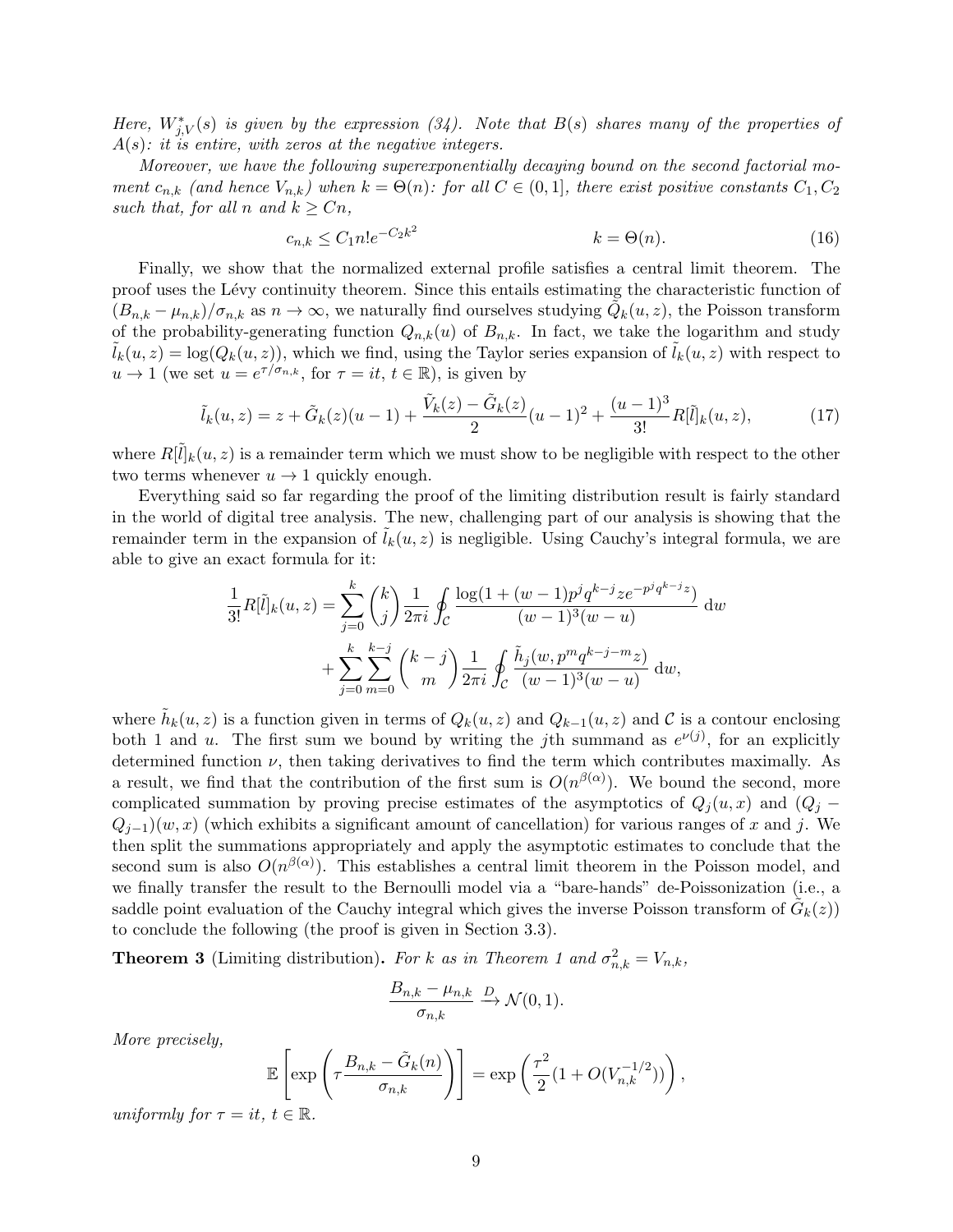We note that, although  $\tilde{G}_k(n) \sim \mu_{n,k}$  by de-Poissonization, the chosen normalization results in a better relative error than if we had subtracted  $\mu_{n,k}$ .

Comparing with the limiting distribution derivation for tries, we remark that the main difference lies in the bounding of the error term in (17), where, again, we must work with the non-explicitly known functions  $Q_i(w, x)$  and their differences. A limiting distribution analysis for DST profiles remains an open problem.

## 3 Proofs

For a sequence of functions  $f_j : \mathbb{C} \to \mathbb{C}$ ,  $j = 0, \ldots$ , we define  $T[f]_k : \mathbb{C} \to \mathbb{C}$ , for  $k \ge 1$ , by

$$
T[f]_k(z) = e^{-pz}(f_k(qz) - f_{k-1}(qz)) + e^{-qz}(f_k(pz) - f_{k-1}(pz)).
$$

We define  $L[f]_k : \mathbb{C} \to \mathbb{C}$ , for  $k \geq 0$ , by

$$
L[f]_k(z) = f_k(pz) + f_k(qz).
$$

Both are trivially seen to be linear (where addition and scalar multiplication of sequences of functions are defined componentwise), which is helpful in the calculations that follow.

For  $\theta \in [0, \pi)$  We denote by  $\mathcal{C}(\theta)$  the cone around the positive real axis with angle  $\theta$ ; that is,

$$
\mathcal{C}(\theta) = \{ z \in \mathbb{C} : |\arg(z)| \le \theta \},
$$

and for any  $R > 0$ ,

$$
\mathcal{C}(\theta, R) = \mathcal{C}(\theta) \cap \{z \in \mathbb{C} \mid |z| \le R\};
$$

i.e.,  $\mathcal{C}(\theta, R)$  is the truncated cone of radius R.

## 3.1 Proof of Theorem 1

In this section, we prove the estimate  $(5)$  of Theorem 1. We relegate the proof of  $(11)$  to Appendix 4.2.2.

Our starting point is the Poisson transform  $\tilde{G}_k(z) = e^{-z} \sum_{n \geq 0} \mu_{n,k} \frac{z^n}{n!}$  $\frac{z^n}{n!}$ , which satisfies the recurrence

$$
\tilde{G}_k(z) = \tilde{G}_{k-1}(pz) + \tilde{G}_{k-1}(qz) + \tilde{W}_{k,G}(z),
$$
\n(18)

where

$$
\tilde{W}_{k,G}(z) = T[\tilde{G}]_k(z),\tag{19}
$$

with initial condition  $\tilde{G}_0(z) = ze^{-z}$ . We then apply the Mellin transform [7]

$$
\int_0^\infty z^{s-1} \tilde{G}_k(z) \, \mathrm{d}z
$$

to  $\tilde{G}_k(z)$  to get a functional equation for  $G_k^*(s)$ :

$$
G_k^*(s) = T(s)G_{k-1}^*(s) + W_{k,G}^*(s),\tag{20}
$$

with  $G_0^*(s) = \Gamma(s+1)$ , where the fundamental strip associated with  $\tilde{G}_0(z)$  is  $\Re(s) \in (-1, \infty)$ .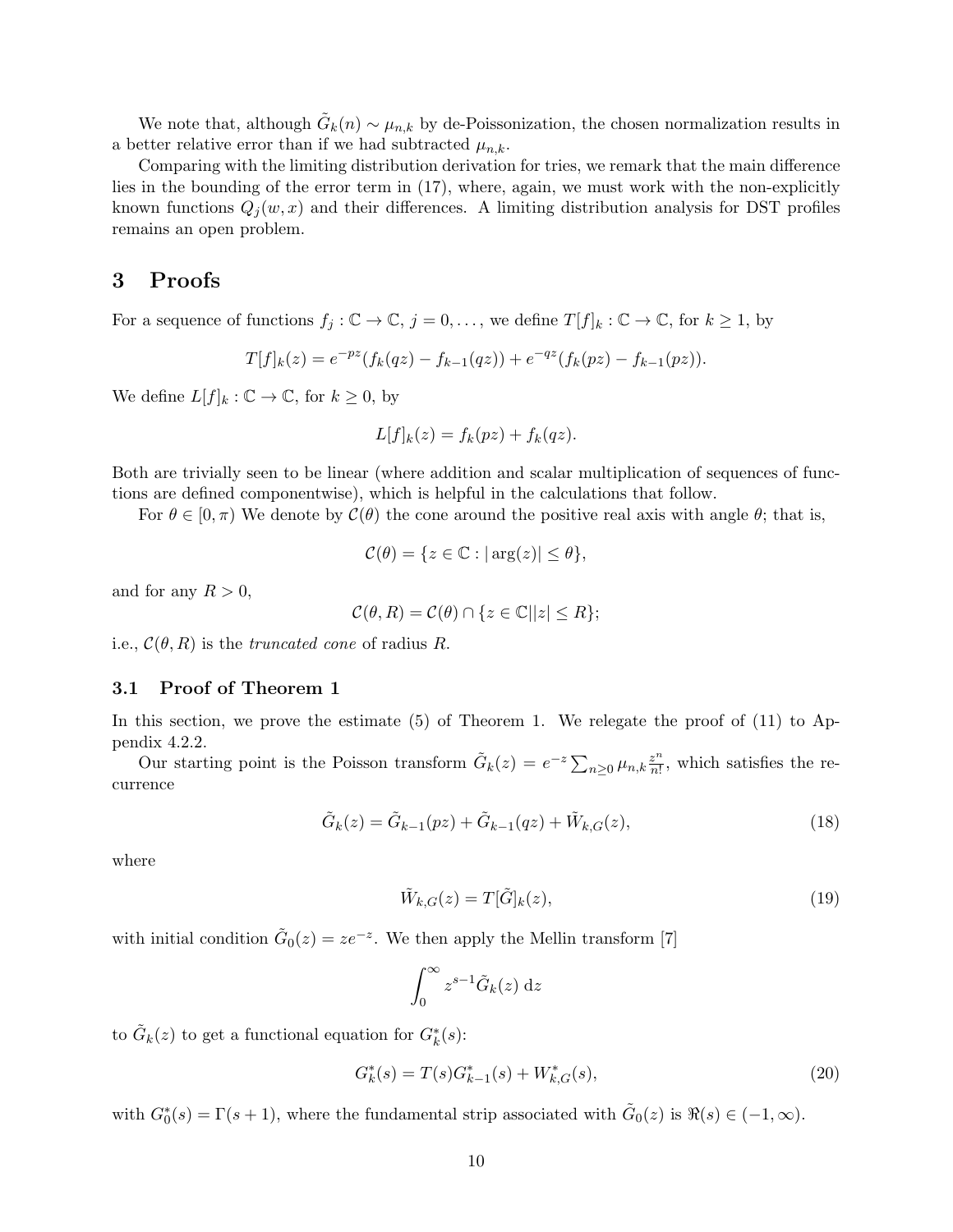We define  $I_j = \{s : \Re(s) \in (-j-1,\infty)\}\$ , so that the fundamental strip of  $\tilde{G}_0(z)$  becomes  $I_0$ . In fact, we will show that the fundamental strip of each  $\tilde{G}_k(z)$  contains  $I_k$ . It suffices to analyze the growth of  $\tilde{G}_k(z)$  as  $z \to 0$  and  $z \to \infty$  on the real axis. For  $z \to 0$ ,

$$
\tilde{G}_k(z) = e^{-z} (\mu_{k+1,k} \frac{z^{k+1}}{(k+1)!} + O(z^{k+2})) = O(z^{k+1}).
$$

In order to bound the growth of  $\tilde{G}_k(z)$  as  $z \to \infty$  for each k, we use the following lemma.

**Lemma 1** (Growth of  $\tilde{G}_k(z)$  as  $z \to \infty$ , upper bounds). Fix any  $\theta \in (0, \pi/2)$ .

(i) For any  $\epsilon > 0$ , there exist some  $R \in \mathbb{R}^+$  and positive  $C = C(R)$  such that, for  $z \in C(\theta)$  with  $|z| > R$ ,

$$
|\tilde{G}_k(z)| \leq C|z|^{1+\epsilon},
$$

for any  $k \geq 0$ .

(ii) For any fixed  $C > 0$ , there exists  $C' > 0$  such that, for all  $j \leq C$ ,  $z \in \mathcal{C}(\theta)$ , and  $\epsilon > 0$ ,

$$
|\tilde{G}_j(z)| \le C' |z|^{1+\epsilon} e^{-q^C |z| \cos(\theta)}.
$$

The proof can be found in Appendix 4.2.1. Part (ii) implies that the right endpoint of the fundamental strip of each  $\tilde{G}_k(z)$  is  $\infty$ , so that each  $\tilde{G}_k(z)$  is analytic at least in  $I_k$ , as claimed.

Now, in order to derive a formula for  $G_k^*(s)$ , we note that, for any  $s \in \bigcap_{j=0}^{\infty} I_j = I_0$ , we can iterate the recurrence (20) to get

$$
G_k^*(s) = T(s)^k \left( G_0^*(s) + \sum_{j=1}^k T(s)^{-j} W_{j,G}^*(s) \right).
$$

It remains to determine  $W_{j,G}^*(s)$ , which we do, for arbitrary j, by expressing  $e^{-(1-c)z}\tilde{G}_j(cz)$  as

$$
\sum_{m\geq j+1}e^{-z}\mu_{m,j}\frac{(cz)^m}{m!},
$$

then applying the Mellin transform to each term (the interchange of integrals may be justified by, e.g., Tonelli's theorem). Factoring out  $\Gamma(s+1)$  results in the expression

$$
G_k^*(s) = T(s)^k A_k(s) \Gamma(s+1),
$$

where

$$
A_k(s) = 1 + \sum_{j=1}^k T(s)^{-j} \sum_{n=j}^{\infty} T(-n) (\mu_{n,j} - \mu_{n,j-1}) \frac{\phi_n(s)}{n!},
$$

with  $\phi_n(s)$  as in the statement of Theorem 1:

$$
\phi_n(s) = \begin{cases} \prod_{j=1}^{n-1} (s+j) & n > 1 \\ 1 & n \le 1. \end{cases}
$$

Provided that we can show that this expression is analytic for any  $s \in I_k$ , we can then extend this equality to  $I_k$  by analytic continuation.

In order to do this, we need a lemma to the effect that certain series (which appear in the expression for  $A_k(s)$  converge absolutely and are entire. This lemma will be stated in greater generality than might appear immediately necessary; this is so that we can apply it later in a similar situation in the variance analysis.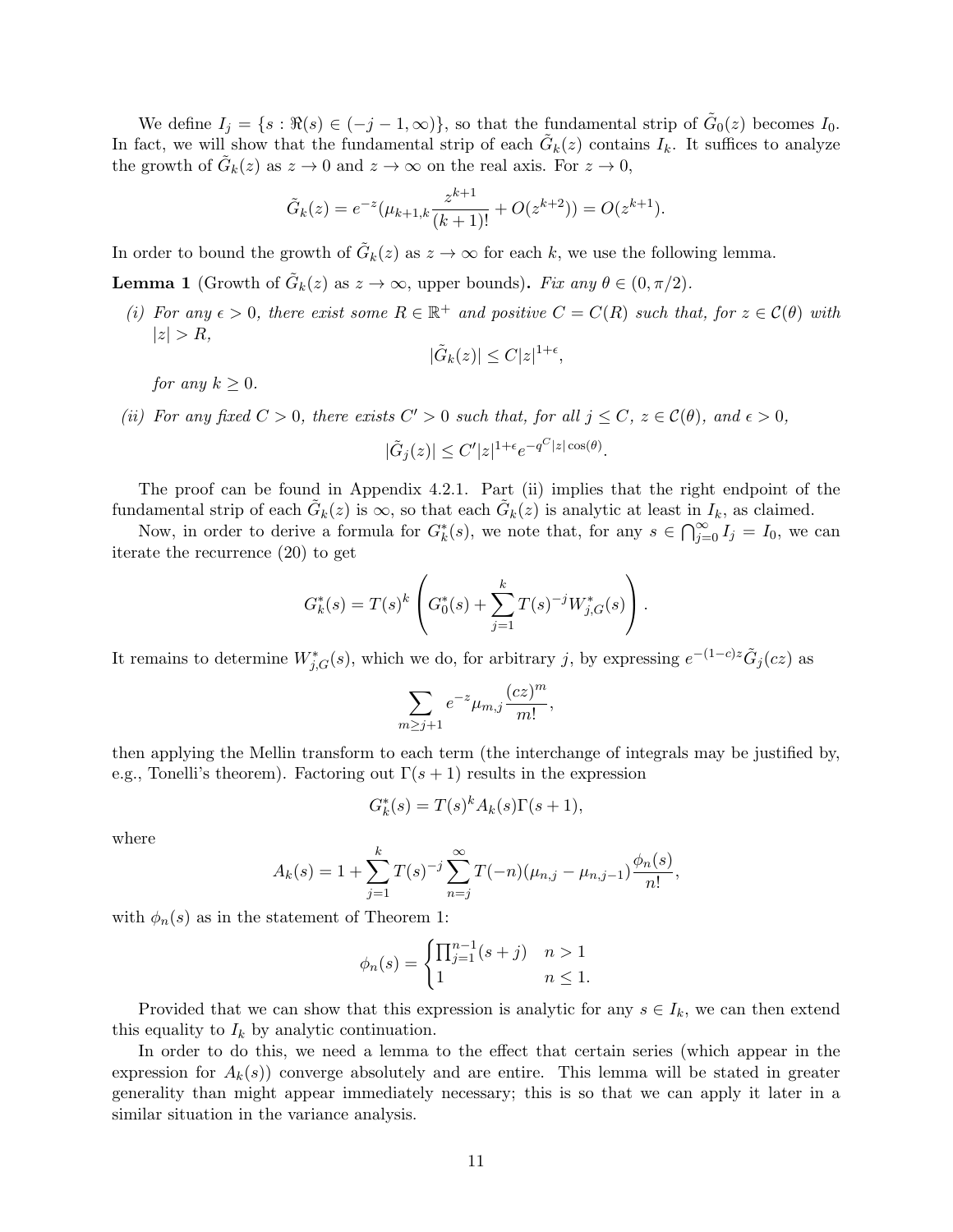**Lemma 2** (Convergence and analyticity of a class of series). Let  $F_j(s)$  be given by

$$
F_j(s) = \sum_{n=j}^{\infty} e^{-g(n)} \frac{\phi_n(s)}{n!},
$$

with  $g(n) = \Omega(n)$ . Then

- (i) the sum defining  $F_j(s)$  converges absolutely for all  $s \in \mathbb{C}$ , and
- (ii)  $F_i(s)$  is entire.

The proof of this lemma can be found in Appendix 4.1.

We now demonstrate the existence and analyticity of  $A_k(s)$ . Since the outer sum of  $A_k(s)$ has a finite number of terms for any given  $k$ , showing existence boils down to showing that the inner sum converges absolutely for all  $s \in \mathbb{C}$ . For this, we can use Lemma 2, part (i). In the case of  $A_k(s)$ , we note that  $T(-n) \leq p^n + p^n = 2p^n$ , and  $\mu_{n,j} - \mu_{n,j-1} \leq n-0 = n$ . This yields  $T(-n)(\mu_{n,j} - \mu_{n,j-1}) = e^{-\Theta(n)},$  so that we can take  $g(n) = \Theta(n)$ , which satisfies the condition required by Lemma 2. This establishes existence of  $A_k(s)$ .

To show that  $A_k(s)$  is entire, it suffices to apply Lemma 2, part (ii). Then, since  $G_k^*(s)$  and  $T(s)^k A_k(s)$  are analytic at  $s = \{-k, -k+1, \dots -1\}$  while  $\Gamma(s+1)$  is not, and  $T(s)^k \neq 0$ ,  $A_k(s) = 0$ for these points.

We summarize the above derivation in the following theorem.

**Theorem 4** (Exact formula, fundamental strip for  $G_k^*(s)$ ). For all  $k \geq 1$  and all s for which  $G_k^*(s)$ is holomorphic,

$$
G_k^*(s) = T(s)^k A_k(s) \Gamma(s+1),
$$
\n(21)

where  $A_k(s)$  is an entire function given by

$$
A_k(s) = 1 + \sum_{j=1}^k T(s)^{-j} \sum_{n=j}^\infty T(-n) (\mu_{n,j} - \mu_{n,j-1}) \frac{\phi_n(s)}{n!},
$$

with  $\phi_n(s)$  as in the statement of Theorem 1:

$$
\phi_n(s) = \begin{cases} \prod_{j=1}^{n-1} (s+j) & n > 1 \\ 1 & n \le 1. \end{cases}
$$

Furthermore,  $A_k(s) = 0$  for  $s = -1, \ldots, -k$ , so that  $G_k^*(s)$  is analytically continuable everywhere, except possibly at the negative integers less than  $-k$ . Thus, the fundamental strip of  $G_k^*(s)$  contains the strip  $\Re(s) \in (-k-1, \infty)$ .

#### **3.1.1** Further properties of  $A_k(s)$

Here we prove some technical lemmas about  $A_k(s)$  that will play a role in the inversion of the Mellin transform. For convenience, we write  $X_k(s) = A_k(s)\Gamma(s+1)$ . We will prove that  $X_k(s)$  converges as  $k \to \infty$  to a function  $X(s) = A(s)\Gamma(s+1)$  pointwise and uniformly on compact sets (so that  $X(s)$  is entire). Then we will show that  $X_k(s)$  inherits the exponential decay of  $\Gamma(s+1)$  along vertical lines.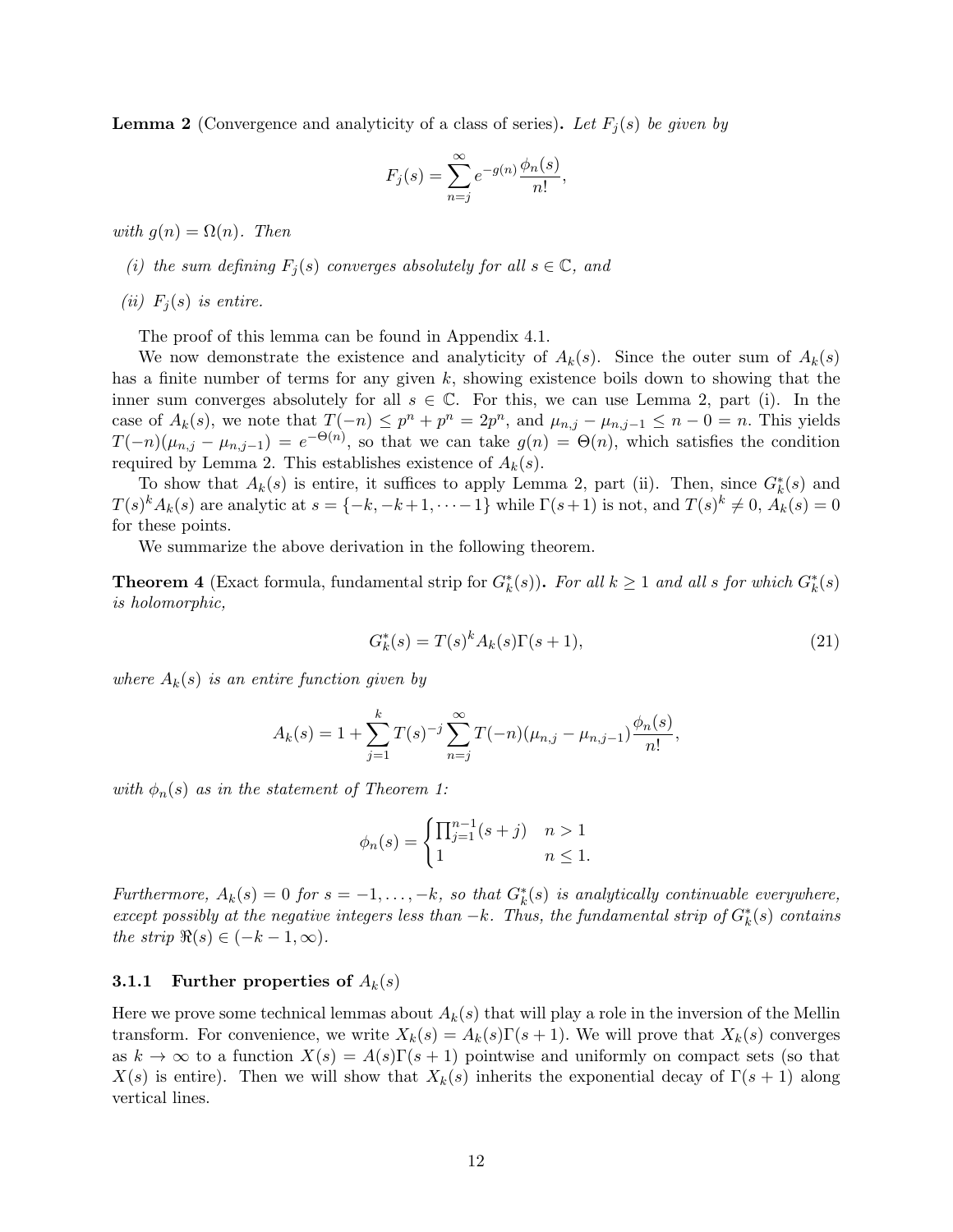POINTWISE CONVERGENCE OF  $X_k(s)$  and related series

In the next lemma, we prove pointwise convergence of a class of series related to  $A_k(s)$ . Combining this with the upper bound (11) will give us a pointwise convergence result for  $A_k(s)$ . In fact, the convergence will turn out to be uniform for s in any compact set, which implies that  $A_k(s)$ converges to a function  $A(s)$  which is entire.

Lemma 3 (Pointwise convergence of a class of series). Let

$$
U_k(s) = \sum_{m=0}^k T(s)^{-m} \sum_{n'=m}^{\infty} e^{-\Theta(n')} \eta_{n',m} \frac{\Gamma(n'+s)}{\Gamma(n'+1)},
$$

for any  $\eta_{n',m}$  which satisfies

• Superexponential decay for  $n' \leq Cm$ : for any  $C > 0$ , there exists some function  $g(m) \geq 0$ satisfying  $g(m) \gg m$  such that, if  $n' \leq Cm$  and m is sufficiently large, then

$$
|\eta_{n',m}| \le e^{-g(m)}.
$$

• Polynomial uniform upper bound:  $|\eta_{n',m}| \leq c_1 n'^{c_2}$  for some constants  $c_1, c_2 > 0$  and all  $n', m$ .

Let  $U(s) = U_{\infty}(s)$ . Then  $U(s)$  is absolutely convergent for any fixed  $s = \rho + it \in \mathbb{C}$  for which  $|U_k(s)| < \infty$  for k large enough.

Proof. Define

$$
b_m(s) = T(s)^{-m} \sum_{n'=m}^{\infty} e^{-\Theta(n')} \eta_{n',m} \frac{\Gamma(n'+s)}{\Gamma(n'+1)}.
$$

I.e.,  $b_m(s)$  is the mth term of the series defining  $U(s)$ . The plan is to show that  $|b_m(s)|$  is upper bounded by the tail of a convergent geometric series. Intuitively, for  $m = \Theta(n')$ , the terms of the sum are small because  $\eta_{n',m}$  is. For larger n', the same is true as a result of the smallness of  $e^{-\Theta(n')}$ . More precisely, we have the following, for some  $c > 1$  which we will choose later:

$$
|b_m(s)| \le |T(s)|^{-m} \sum_{n'=m}^{cm} e^{-\Theta(n')} |\eta_{n',m}| \left| \frac{\Gamma(n'+s)}{\Gamma(n'+1)} \right| + |T(s)|^{-m} \sum_{n'=cm+1}^{\infty} e^{-\Theta(n')} |\eta_{n',m}| \left| \frac{\Gamma(n'+s)}{\Gamma(n'+1)} \right|.
$$

Since  $s$  is fixed,  $\Big|$  $\Gamma(n'+s)$  $\frac{\Gamma(n'+s)}{\Gamma(n'+1)} \sim n'^{\rho}$  as  $n' \to \infty$  (which is the case when  $m \to \infty$  [1]).

Upper bounding the first sum: Since  $c > 1$ ,  $n' \le cm$  implies  $m \ge Cn'$ , with  $0 < C < 1$ , so that we can apply the superexponential decay of  $|\eta_{n',m}|$ , which yields the following upper bound for the first sum:

$$
|T(s)|^{-m}e^{-\Theta(m)}e^{-g(m)}\Theta(m^{\rho+1}).
$$

Since  $g(m) \gg m$ , provided m is sufficiently large, this can be upper bounded by any  $e^{-c_*m}$  for any  $c_* > 0.$ 

Upper bounding the second sum: For the second sum, by the uniform upper bound on  $|\eta_{n',m}|$ , we can upper bound

$$
e^{-\Theta(n')}\left|\eta_{n',m}\frac{\Gamma(n'+s)}{\Gamma(n'+1)}\right|
$$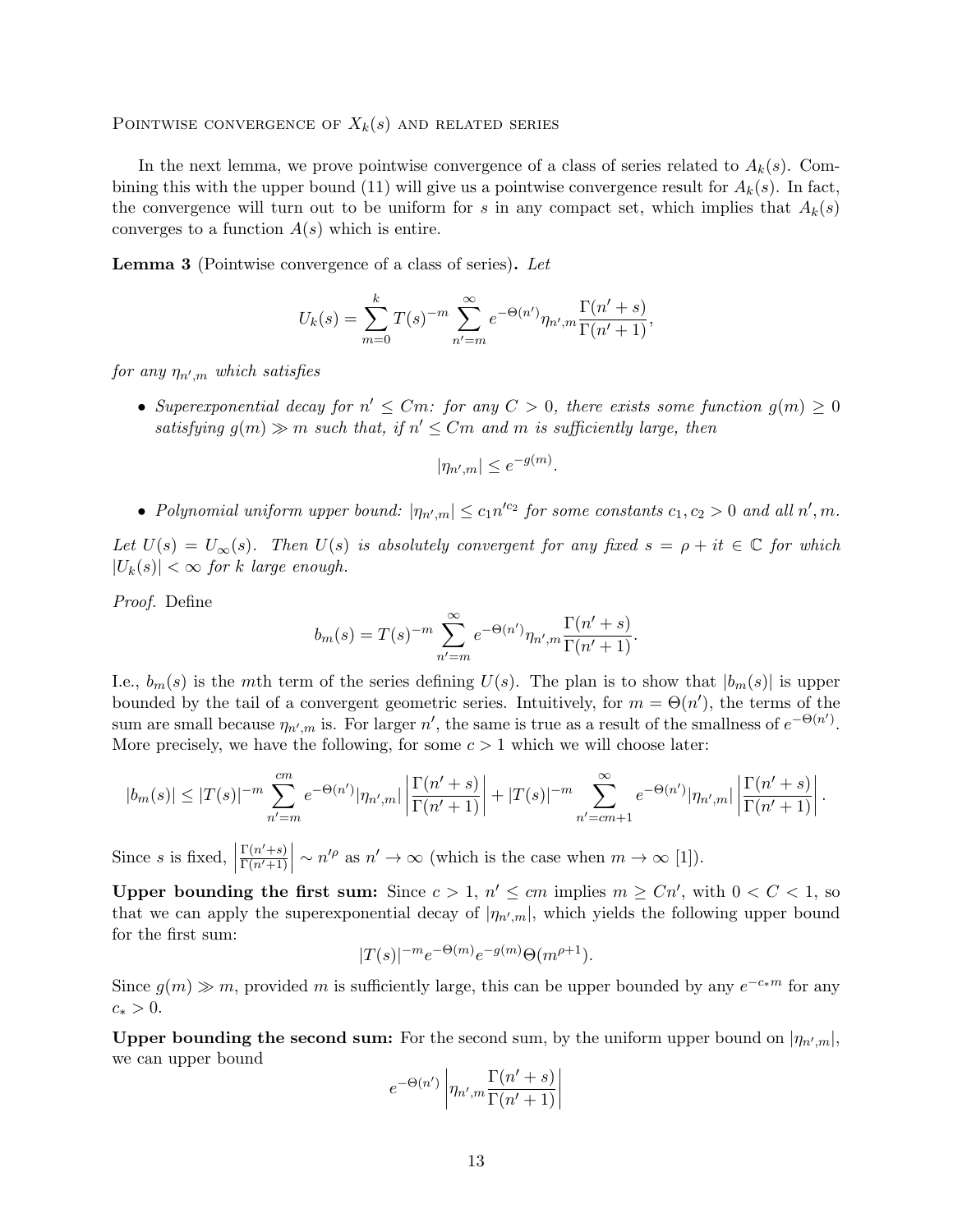by  $e^{-\Theta(n')n'^{\Theta(1)}} = e^{-\Theta(n')}$ , so that the sum is upper bounded by

$$
e^{-c\Theta(m)},
$$

which gives an upper bound of

$$
e^{-m\log|T(s)| - c\Theta(m)}
$$

for the second term, where the  $\Theta(\cdot)$  hides constants depending only on the uniform bound on  $|\eta_{n',m}|$ and  $\Re(s)$ . Since  $|T(s)|$  is fixed, so long as c is sufficiently large (dependent only on  $\Re(s)$ ), this is exponentially decaying to 0. Thus,  $|b_m(s)|$  can be bounded by the mth tail of a convergent geometric series, so that it is at least exponentially decaying in m, which implies absolute convergence of  $|U(s)|$ by the ratio test.  $\Box$ 

In fact, for any compact domain  $\Omega \subset \mathbb{C}$ , the convergence is uniform for  $s \in \Omega$  (this is a trivial modification of the above proof). We also have the following classical fact about uniform convergence of analytic functions [23]:

**Theorem 5** (Uniform convergence of analytic functions). Let S be an open subset of  $\mathbb{C}$ , and let  ${f_n}_{n=1}^{\infty}$  be a sequence of functions from  $S \to \mathbb{C}$ . If there is a function  $f : S \to \mathbb{C}$  such that, for each compact subset  $D \subseteq S$ ,  $\{f_n\}$  converges uniformly for  $s \in D$  to f, then f is analytic on S.

Applying Theorem 5 and Lemma 3 to  $A_k(s)\Gamma(s+1)$  (justified by the superexponential decay property of  $\mu_{m,j}$  when  $j = \Theta(m)$ , the upper bound  $\mu_{m,j} \leq m$  for all m, and the fact that  $A_k(s)\Gamma(s+$ 1) is analytic everywhere except possibly at the integers less than  $-k$ , we have the following corollary.

**Corollary 1** (Convergence of  $A_k(s)\Gamma(s+1)$ ). Recall that  $X_k(s) = A_k(s)\Gamma(s+1)$ . Then the sequence  $\{X_k\}$  converges pointwise to an entire function  $X(s)$ , uniformly on any compact set. Moreover, for any  $s \in \mathbb{C}$ ,

$$
|X_k(s)| \leq |\Gamma(s+1)| + \sum_{m=1}^{\infty} |T(s)|^{-m} \sum_{n=m}^{\infty} T(-n)|\eta_{n,m}| \left| \frac{\Gamma(n+s)}{\Gamma(n+1)} \right|.
$$

DECAY OF  $X_k(s)$  along vertical lines

In this section, we analyze the decay of  $X_k(s) = A_k(s)\Gamma(s+1)$  along vertical lines (that is, for  $s = \rho + it$ , where  $\rho$  is fixed and  $|t| \to \infty$ ). This is a key ingredient in the justification of the application of the saddle point method to the inverse Mellin integral.

It turns out that the decay is exponential. We will show this by proving a more general lemma, from which the exponential decay of  $X_k(s)$  follows as a special case.

**Lemma 4** (Decay of  $X_k(s)$  along vertical lines). Let  $U_k(s)$  be as in Lemma 3, with an additional condition on  $\eta_{n',m}$ : for any n' and m with  $m \geq n'$ , we stipulate that

$$
\eta_{n',m} = 0 \qquad \qquad m \ge n'.
$$
\n<sup>(22)</sup>

Then for any  $\rho \in \mathbb{R}$ , there exist constants  $\gamma, r > 0$  such that, for  $s = \rho + it$  with |t| sufficiently large, and for any k,

 $|U_k(s)| \leq e^{-\gamma|t|^r}.$ 

The same holds for  $U(s)$  in place of  $U_k(s)$ .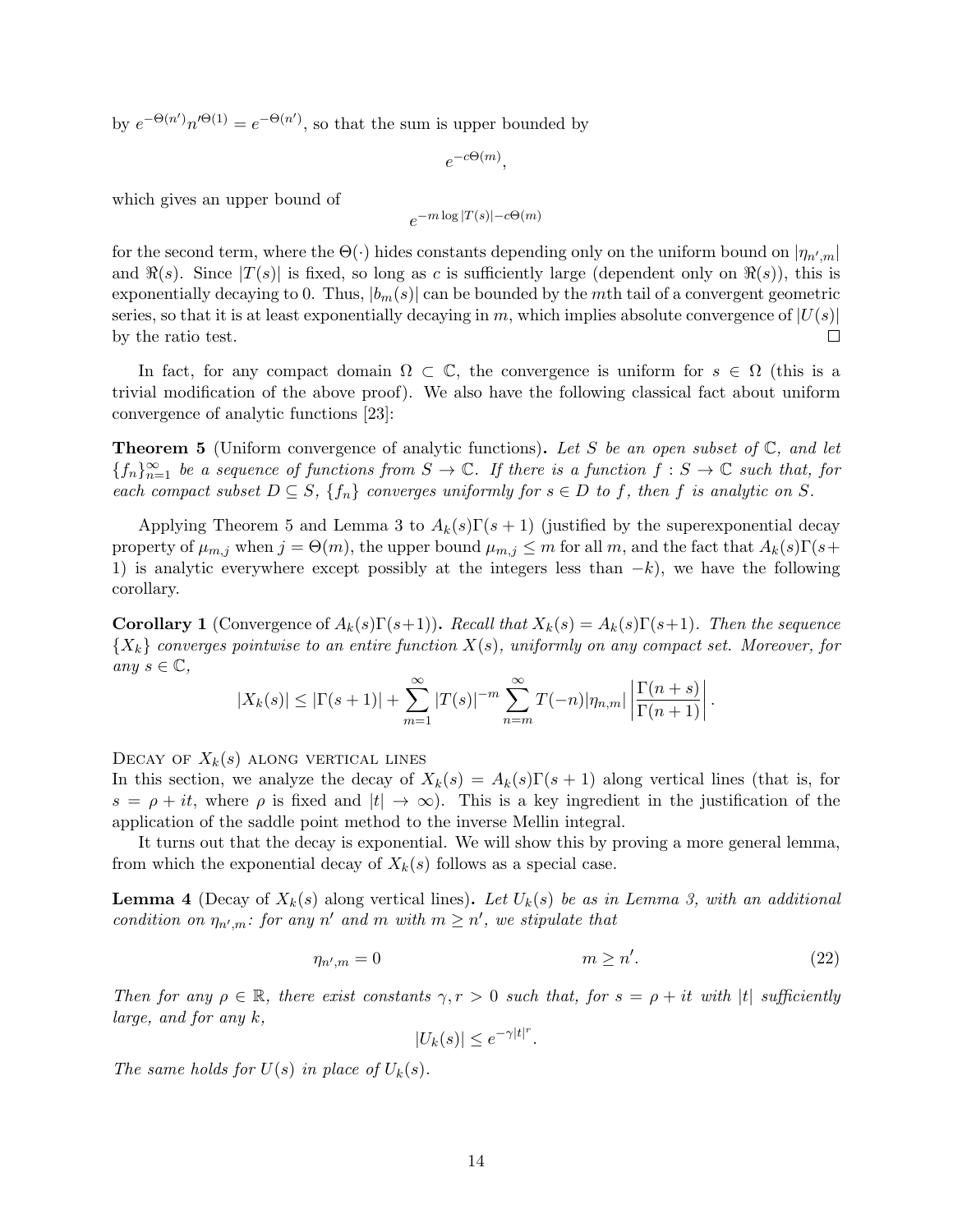*Proof.* For the proof, we first recall a standard fact about the  $\Gamma$  function: there exists some positive constant C such that, as  $z = \rho + it \to \infty$  in a cone  $|\arg(z)| \leq \pi - \epsilon$ , for any fixed  $\epsilon > 0$ ,

$$
|\Gamma(\rho + it)| \le C|t|^{\rho - 1/2} e^{-\pi|t|/2}.
$$
\n(23)

We start by upper bounding via the triangle inequality. Then we upper bound  $|T(s)|^{-m}$ : noting that, for any  $s = \rho + it$ ,  $T(s) \neq 0$  and

$$
\left| T\left(s + i\frac{2\pi}{\log(p/q)}\right) \right| = |T(s)|,
$$

there exists some  $L(\rho)$  such that

$$
|T(s)|^{-m} \le |L(\rho)|^{-m}.
$$

The formula (23) immediately gives an exponentially decaying upper bound on  $\Gamma(s+1)$  which holds for sufficiently large  $|t|$ .

In order to bound, for each  $m$ , the  $n'$  sum, we split it into two pieces: an initial part, to be bounded using (23), and a tail part, which we bound using the exponential decay of  $e^{-\Theta(n^i)}\eta_{n^i,m}$ . More specifically, provided  $m \leq \lceil \sqrt{|t|} \rceil$ , we split the n' sum as follows:

$$
\sum_{n'=m}^{\infty} e^{-\Theta(n')} \eta_{n',m} \frac{\Gamma(n'+s)}{\Gamma(n'+1)} = \sum_{n'=m}^{\lceil \sqrt{|t|} \rceil} e^{-\Theta(n')} \eta_{n',m} \frac{\Gamma(n'+s)}{\Gamma(n'+1)} + \sum_{n'=\lceil \sqrt{|t|} \rceil+1}^{\infty} e^{-\Theta(n')} \eta_{n',m} \frac{\Gamma(n'+s)}{\Gamma(n'+1)}.
$$
\n(24)

Bounding the initial sum: To upper bound the initial sum of (24), we apply (23), which gives us an upper bound of √

$$
C|t|^{[\sqrt{|t|}]+_{\rho-1/2}}e^{-\pi|t|/2}\sum_{n'=m}^{[\sqrt{|t|}]} \frac{e^{-\Theta(n')}|\eta_{n',m}|}{\Gamma(n'+1)}.
$$

Since  $|\eta_{n',m}| \leq c_1 n'^{c_2}$ , we have that

$$
\sum_{n'=m}^{\lceil\sqrt{|t|}\rceil} \frac{e^{-\Theta(n')}|\eta_{n',m}|}{\Gamma(n'+1)} \le \sum_{n'=0}^{\infty} \frac{e^{-\Theta(n')}}{n'!} = \Theta(1).
$$

Furthermore,

$$
|t|^{\lceil \sqrt{|t|} \rceil} = e^{\lceil \sqrt{|t|} \rceil \log |t|} = e^{o(|t|)},
$$

so that, clearly, for sufficiently large |t|, the initial sum can be upper bounded by some  $e^{-\gamma_1|t|}$ whenever  $m \leq \lceil \sqrt{|t|} \rceil$ . For larger m, the initial sum is 0, by the property (22) of  $\eta_{n',m}$ .

**Bounding the tail sum:** To upper bound the tail sum of (24), we note that  $e^{-\Theta(n')}|\eta_{n',m}|$  can be upper bounded by  $e^{-g(n')}$ , for some  $g(n')$  which is monotone increasing and which satisfies  $g(n') = \Omega(n')$ . Then √

$$
e^{-g(n')/2} \le e^{-g(\lceil \sqrt{|t|} \rceil + 1)/2},
$$

by the fact that  $e^{-g(n')}$  is monotone decreasing with respect to n'. Furthermore,

$$
|\Gamma(n'+s)| \le |\Gamma(n'+\rho)|,
$$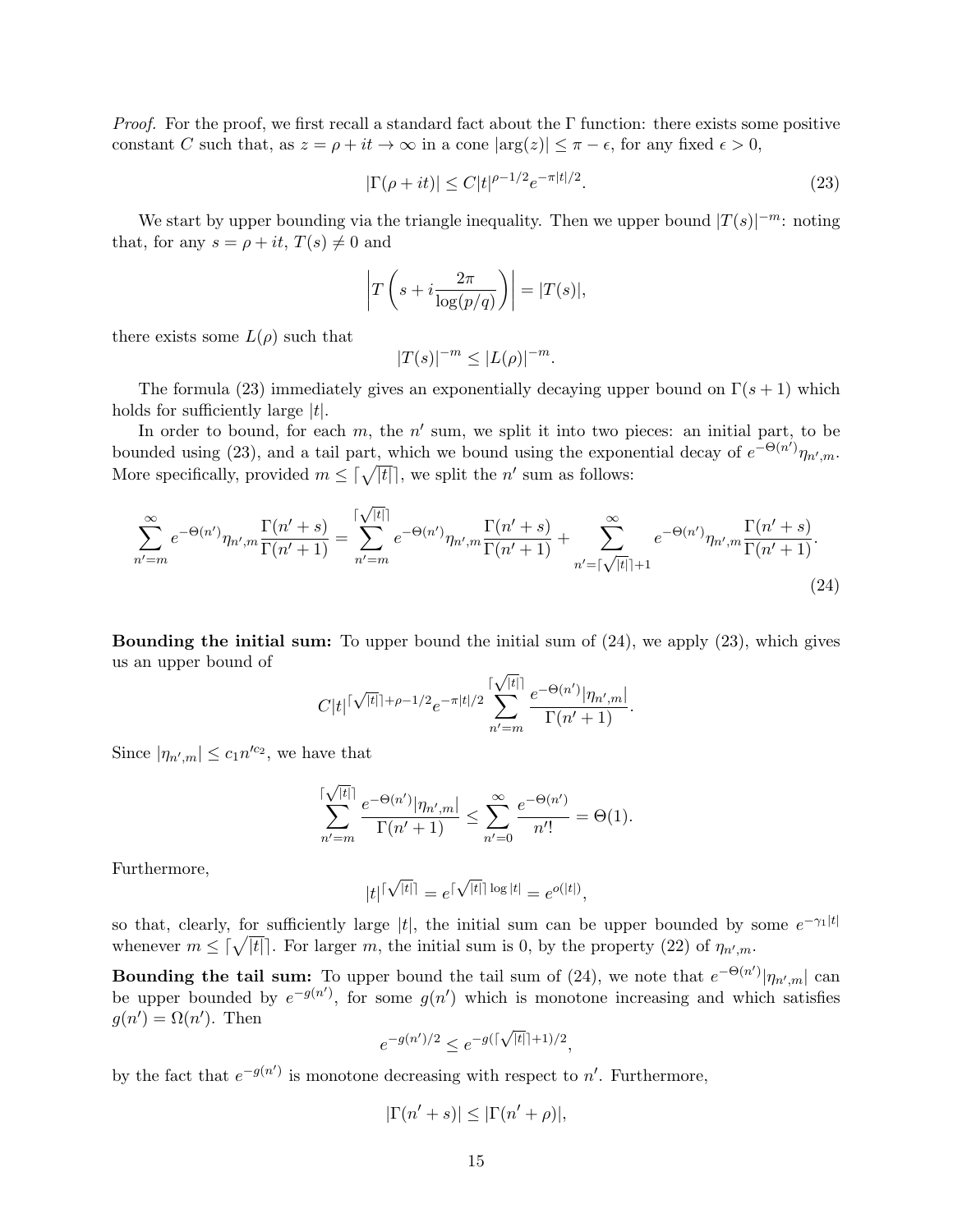noting that n' is larger than  $-\rho$  provided that |t| is sufficiently large, so that  $|\Gamma(n'+\rho)| < \infty$ . Thus, we can upper bound the tail sum of (24) by

$$
e^{-g(\lceil \sqrt{|t|} \rceil+1)/2} \cdot \sum_{n'=\lceil \sqrt{|t|} \rceil+1}^{\infty} e^{-g(n')/2} |\eta_{n',m}| \left| \frac{\Gamma(n'+\rho)}{\Gamma(n'+1)} \right|.
$$

Collecting the contribution of the tail sum over all  $m$  gives and upper bound of

$$
e^{-g(\lceil \sqrt{|t|} \rceil+1)/2} \sum_{m=0}^{\infty} |T(s)|^{-m} \sum_{n'= \lceil \sqrt{|t|} \rceil+1}^{\infty} e^{-g(n')/2} |\eta_{n',m}| \left| \frac{\Gamma(n'+\rho)}{\Gamma(n'+1)} \right|.
$$

As noted earlier, we can upper bound  $|T(s)|^{-m}$  by  $|L(\rho)|^{-m}$ . Furthermore, since  $\eta_{n',m}=0$  when  $m \geq n'$ , we can replace the lower index of the n' sum by m to get an upper bound, yielding

$$
\sum_{m=0}^{\infty} |L(\rho)|^{-m} \sum_{n'=m}^{\infty} e^{-g(n')/2} |\eta_{n',m}| \left| \frac{\Gamma(n'+\rho)}{\Gamma(n'+1)} \right|,
$$

and by Lemma 3, this is less than  $\infty$ , so  $O(1)$  with respect to |t|. Thus, the total contribution of the tail sum is at most √

$$
O(e^{-g(\lceil \sqrt{|t|} \rceil+1)/2}).
$$

 $\Box$ 

As an immediate consequence (in particular because  $\mu_{m,j} = 0$  for  $j \geq m$ ), we see that there is some  $r > 0$  for which

$$
|X_k(s)| \le e^{-\gamma |t|^r} \tag{25}
$$

as  $|t| \to \infty$  with  $s = \rho + it$ .

#### 3.1.2 Inverting the Mellin transform

To extract asymptotics for  $z \to \infty$  of  $\tilde{G}_k(z)$ , we next evaluate the inverse Mellin transform of  $G_k^*(s)$ :

$$
\tilde{G}_k(z) = \frac{1}{2\pi i} \int_{c-i\infty}^{c+i\infty} G_k^*(s) z^{-s} \, \mathrm{d} s = \frac{1}{2\pi i} \int_{c-i\infty}^{c+i\infty} z^{-s} \Gamma(s+1) A_k(s) T(s)^k \, \mathrm{d} s,\tag{26}
$$

where  $-k-1 < c < \infty$ . When k is in the range specified by the theorem, the asymptotics of this integral are dictated by the saddle points of the function  $s \mapsto z^{-s}T(s)^k$  (note that both factors are tending to infinity as  $|z| = n \to \infty$ ). Thus, we choose the line of integration to coincide with the real solution  $\rho = \rho(\alpha)$  of the *saddle point equation* 

$$
\frac{\mathrm{d}}{\mathrm{d}s}[k\log T(s) - s\log z] = 0.
$$

Solving this, we get  $s = \rho$  as defined in the statement of the theorem:

$$
\rho(\alpha) = -\frac{1}{\log(p/q)} \log\left(\frac{\alpha \log(1/q) - 1}{1 - \alpha \log(1/p)}\right).
$$

Furthermore, since  $|T(\rho + it_j)| = |T(\rho)|$  for all  $j \in \mathbb{Z}$ , we find that the integrand has infinitely many regularly spaced saddle points  $\rho_j$  with real part equal to  $\rho$ , which will turn out to lead to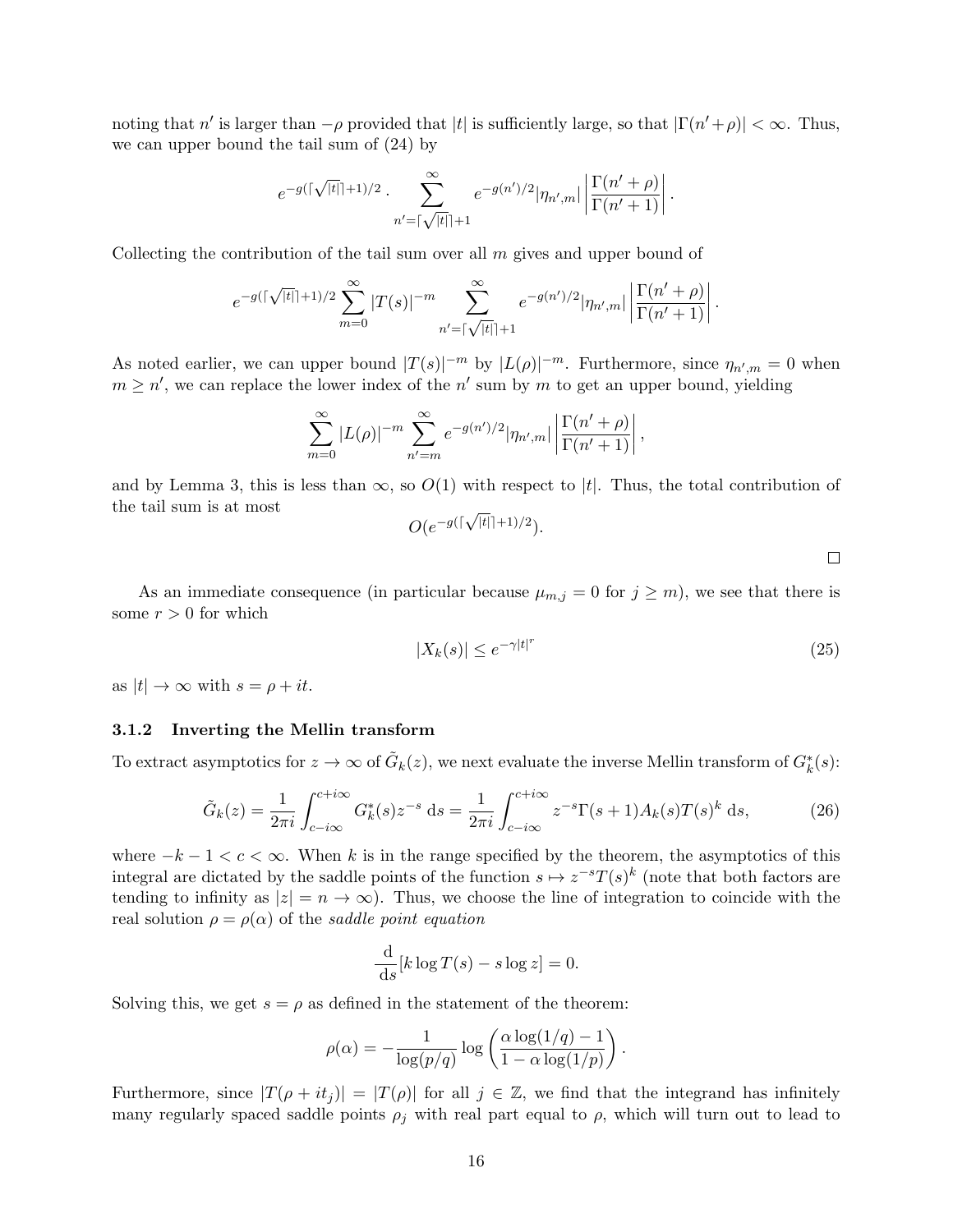a fluctuating factor in  $\tilde{G}_k(z)$ . A fact about  $\rho$  should be noted here: as we vary  $\alpha$  from  $\frac{1}{\log(1/q)}$  to 1  $\frac{1}{\log(1/p)}$ ,  $\rho$  goes from  $\infty$  to  $-\infty$ , which corresponds to the boundaries for the range we consider: at the left endpoint, the numerator inside the logarithm is  $0$ , while at the right, the denominator is.

Our evaluation of (26) then proceeds as follows: we split the contour into two parts: the outer tails, which we will show to be negligible, and the *central region*. By the negligibility of the outer tails, we then need only consider the contribution of the finitely many saddle points in the central region. Around each such saddle point, we consider a small region in which the tails are negligible, and the central part is approximable by a Gaussian integral. Summing the contributions gives the desired result. We note that we follow the high-level plan of [17], but the bounding of the tails and the evaluation of the central regions crucially relies on the information that we have derived about the behavior of  $A_k(s)\Gamma(s+1)$ .

In what follows, we define

$$
J_k(n,s) = n^{-s} T(s)^k A_k(s) \Gamma(s+1).
$$

Furthermore, we define the outer tails, the inner tails, and the central parts as, respectively,

$$
C^{O} = C_{n,k}^{O} = \frac{1}{2\pi} \int_{|t| \ge \sqrt{\log n}} J_k(n, \rho + it) dt
$$
  
\n
$$
C_j^{IO} = C_{n,k,j}^{IO} = \frac{1}{2\pi} \int_{k^{-2/5} \le |t-t_j| \le \frac{\pi}{\log(p/q)}} J_k(n, \rho + it) dt
$$
  
\n
$$
C_j^{II} = C_{n,k,j}^{II} = \frac{1}{2\pi} \int_{|t-t_j| \le k^{-2/5}} J_k(n, \rho + it) dt.
$$

We let  $j_0 = \Theta(\sqrt{\log n})$  denote the index of the furthest saddle point from the real axis in the central region. Finally, we denote by  $C_j^I$  the contribution of the region around the jth saddle point, including its center and tails:

$$
C_j^I = C_j^{IO} + C_j^{II}.
$$

The choice of  $\Theta(k^{-2/5})$  for the central region lengths is a result of the following heuristic: for the application of the saddle point method to evaluating the contributions of the integral on the central regions, in writing  $n^{-s}T(s)^k$  in the form  $e^{d_k(t)}$  and applying the Taylor expansion of  $d_k(t)$  around  $t = t_j$ , we want to ensure that the remainder term, which is  $O(k(t - t_j)^3)$ , is negligible, while the previous term,  $\frac{d''_k(t)}{2}$  $\frac{d}{dt}(t-t_j)^2 = \Theta(k(t-t_j)^2)$ , is not. That is, if we assume that  $|t-t_j| = O(k^{-\delta}),$ for some  $\delta$ , then it is natural to enforce the constraint that  $1 - 2\delta > 0$  and  $1 - 3\delta < 0$ ; that is,  $\delta \in (1/3, 1/2)$ , and it is easy to check that  $\delta = 2/5$  satisfies these constraints.

#### OUTER TAILS

First, we bound the outer tails. To be precise, we have the following claim.

**Lemma 5** (Bound on  $C^O$ ). There exist positive constants  $\gamma$ , r such that

$$
C^{O} = O(n^{-\rho}T(\rho)^{k}e^{-\gamma(\log n)^{r/2}}),
$$

uniformly in n and k.

In the proof, we will need the following elementary lemma about  $T(s)$  near the saddle points. **Lemma 6.** For  $|t-t_j| \leq \frac{\pi}{\log(p/q)},$ 

$$
|T(\rho + it)| \le T(\rho)e^{-c_0(t - t_j)^2},\tag{27}
$$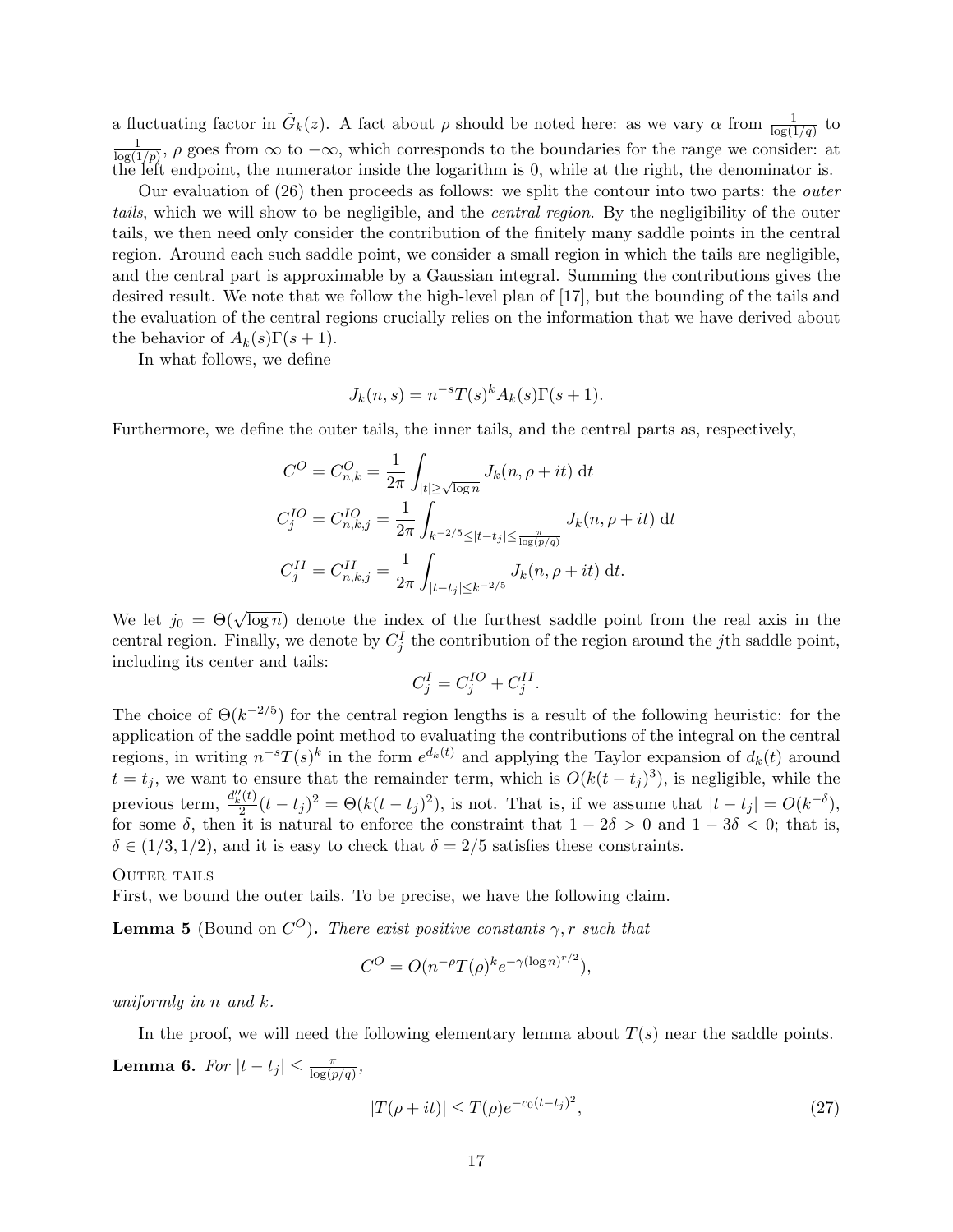where  $c_0$  is given by

$$
c_0 = \frac{2p^{-\rho}q^{-\rho}\log(p/q)^2}{\pi^2(T(\rho))^2}.
$$
\n(28)

We omit the proof, which can be found in [17].

*Proof of Lemma 5.* To bound  $|n^{-s}T(s)^k|$ , we apply Lemma 6 to conclude that

$$
|n^{-s}T(s)^k| \le n^{-\rho}T(\rho)^k.
$$

Thus, we are left with the task of upper bounding

$$
\int_{|t| \ge \sqrt{\log n}} |X_k(\rho + it)| \, \mathrm{d}t,
$$

which we write as

$$
\sum_{j:|t_j| \ge \sqrt{\log n}} \int_{|t-t_j| \le \frac{\pi}{\log(p/q)}} |X_k(\rho+it)| \, \mathrm{d}t. \tag{29}
$$

 $\Box$ 

Next, we apply (25) and the assumption that  $n \to \infty$  to conclude that (29) can be upper bounded, for some positive constants  $\gamma$  and r, by

$$
O\left(\sum_{j:|t_j|\geq \sqrt{\log n}} e^{-\gamma |t_j|^r}\right) = O(e^{-\gamma (\log n)^{r/2}}).
$$

Thus,

$$
\int_{|t| \ge \sqrt{\log n}} J_k(n, \rho + it) dt = O(n^{-\rho} T(\rho)^k e^{-\gamma (\log n)^{r/2}}).
$$

This completes the proof of Lemma 5 that the outer tails are negligible.

#### INNER TAILS

Now we move to the central region. We first show that the tails in the central region are negligible.

Lemma 7 (Inner tails are negligible). The total contribution of the inner tails is

$$
\sum_{|j| \le j_0} C_j^{IO} = O(n^{-\rho} T(\rho)^k k^{-1/10} e^{-c_0 k^{1/5}}),
$$

which is negligible compared to  $\tilde{G}_k(n)$ .

First, we recall a simple fact [22] bounding incomplete Gaussian integrals, which will be useful when we apply Lemma 6 to handle the contribution of  $T(\rho + it)$ .

$$
x \ge 0 \implies \int_{x}^{\infty} e^{-ct^2} dt \le \frac{1}{2cx} e^{-cx^2}.
$$
 (30)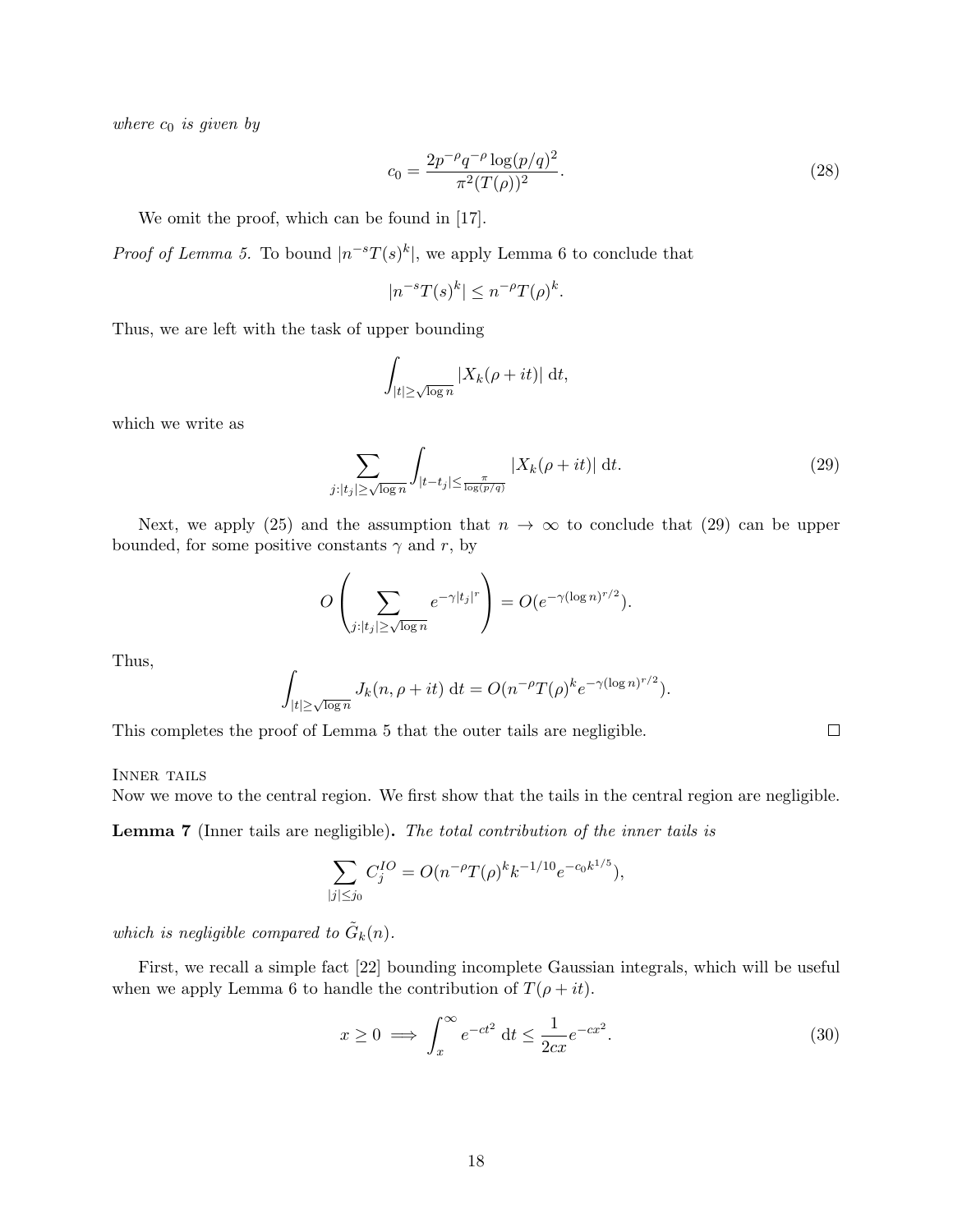*Proof of Lemma 7.* We will start by bounding the contribution of  $C_j^{IO}$  for an arbitrary j. Since  $X_k(\rho + it)$  is uniformly bounded above by a constant whenever  $|t| \leq \sqrt{\log(n)}$  as a consequence of (25), we can pull it out of the integral defining  $C_j^{IO}$ . Next, we use the equality  $|n^{-(\rho+it)}| = n^{-\rho}$ and Lemma 6 to conclude that

$$
C_j^{IO} = O\left(n^{-\rho}T(\rho)^k \int_{k^{-2/5} \leq |t-t_j| \leq \frac{\pi}{\log(p/q)}} e^{-c_0(t-t_j)^2 k} dt\right).
$$

Applying the substitution  $t \mapsto t - t_j$  in the above integral and extending the domain of integration from  $[k^{-2/5}, \frac{\pi}{\log(r)}]$  $\frac{\pi}{\log(p/q)}$  to  $[k^{-2/5}, \infty)$ , we are left with the incomplete Gaussian integral

$$
\int_{k^{-2/5}}^{\infty} e^{-c_0kt^2} dt.
$$

Applying the inequality (30) then yields

$$
C_j^{IO} = O(n^{-\rho}T(\rho)^kk^{-3/5}e^{-c_0k^{1/5}}).
$$

Since this bound is uniform in j for  $|j| \leq j_0$ , the total contribution of the inner tails is then given by

$$
O(n^{-\rho}T(\rho)^k k^{-1/10}e^{-c_0k^{1/5}});
$$

that is, we multiplied by  $k^{1/2}$ . Now, the factor  $k^{-1/10}e^{-c_0k^{1/5}} = o(k^{-1/2})$ , so that the inner tails are negligible compared to the entire integral.  $\Box$ 

CENTRAL REGION

We now show that a quadratic approximation to the integrand holds in the central region around each saddle point.

**Lemma 8** (Central region). We have, for each  $|j| \leq j_0$ ,

$$
C_j^{II} = \Gamma(\rho + 1 + it_j) A_k(\rho + it_j) e^{-it_j \log(p^k n)} \frac{n^{-\rho} T(\rho)^k}{\sqrt{2\pi\kappa_*(\rho)k}} \left(1 + O(k^{-1/2})\right).
$$

*Proof.* Suppose that, for some j,  $|t-t_j| \leq k^{-2/5}$ , and let  $s = \rho + it$  and  $s_j = \rho + it_j$ .

First, we develop the quadratic approximation to  $n^{-s}T(s)^k$ . Noting that  $n^{-\rho-it}T(\rho+it)^k =$  $e^{(-\rho - it) \log n + k \log(T(\rho + it))}$ , we define

$$
d_k(t) = -(\rho + it) \log n + k \log T(\rho + it).
$$

We note that

$$
n^{-\rho - it} = n^{-\rho - i(t - t_j) - it_j} = e^{-it_j \log n} n^{-\rho - i(t - t_j)}
$$

and

$$
T(\rho + it)^k = T(\rho + i(t - t_j) + it_j)^k
$$
  
=  $(p^{-(\rho + i(t - t_j))}p^{-it_j} + q^{-(\rho + i(t - t_j))}q^{-it_j})^k$   
=  $p^{-it_jk} \left( p^{-(\rho + i(t - t_j))} + q^{-(\rho + i(t - t_j))} \left( \frac{p}{q} \right)^{it_j} \right)^k$   
=  $p^{-it_jk}T(\rho + i(t - t_j))^k$ ,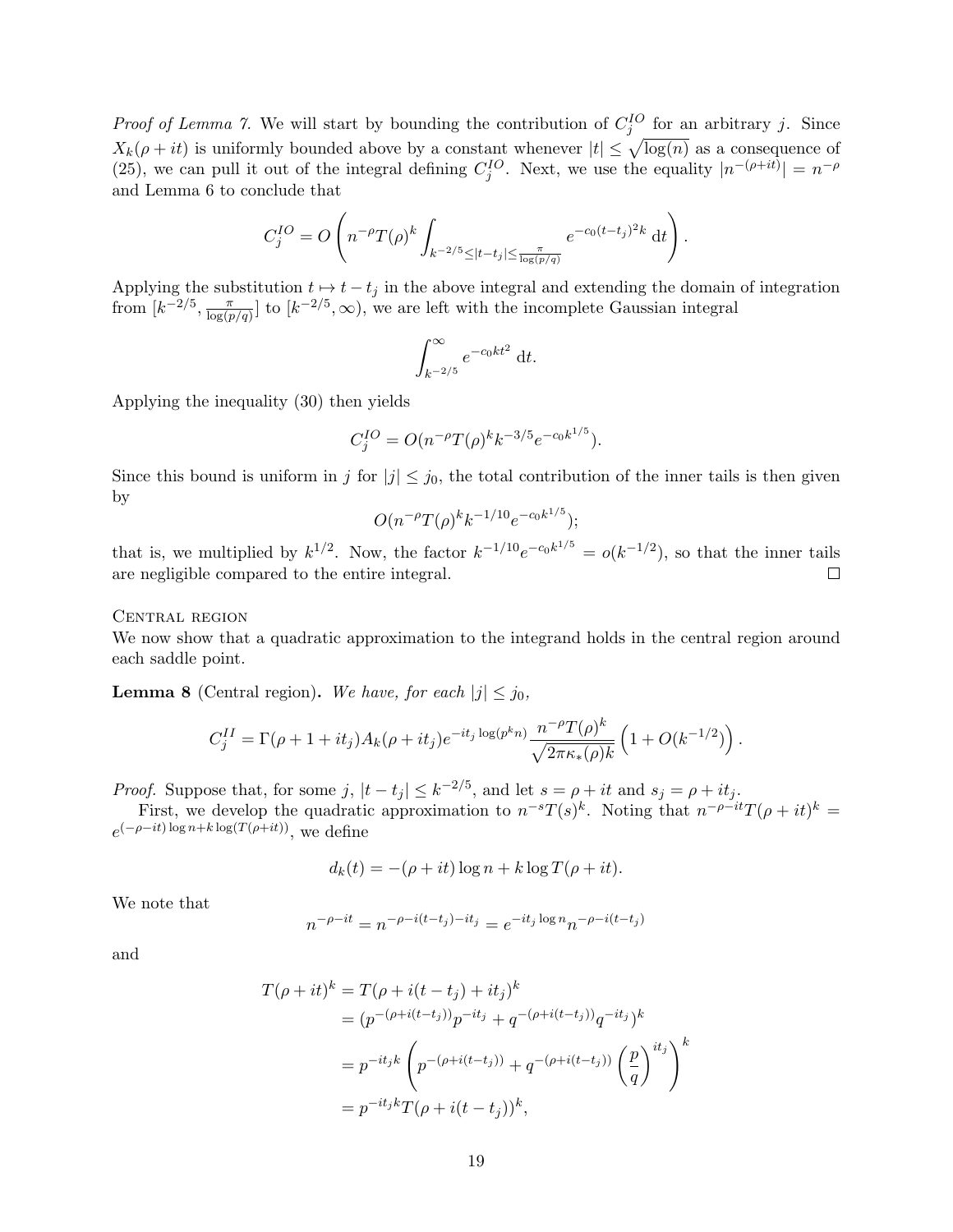so that

$$
d_k(t) = -(\rho + i(t - t_j)) \log n + k \log T(\rho + i(t - t_j)) - it_j \log n(1 + \alpha \log p).
$$

Then we have, by Taylor expanding  $d_k(t)$  around  $t_j$ ,

$$
d_k(t) = d_k(t_j) + \frac{d_k''(t_j)}{2}(t - t_j)^2 + r_k^{(3)}(t_j).
$$

where we note that  $d'_k(t_j) = 0$ , since  $t_j$  is a saddle point of  $d_k(t)$ , and  $r_k^{(3)}$  $k^{(0)}(t_j)$  is the remainder corresponding to the Taylor polynomial of degree 2. Taking derivatives, we have

$$
d''_k(t) = k \cdot \frac{T'(\rho + i(t - t_j))^2 - T(\rho + i(t - t_j))T''(\rho + i(t - t_j))}{T(\rho + i(t - t_j))^2}.
$$

We also need  $d_k^{(3)}$  $\kappa_k^{(5)}(t)$  for the analysis of the remainder term, and it can be similarly explicitly computed, but it suffices to note that, since it is a function of  $t - t_j$ , evaluating it at  $t = t_j$  gives a function which is a constant with respect to  $j$  and  $t$ . Thus, considering the Lagrange form of  $r_k^{(3)}$  $(k_k^{(3)}(t_j)$  shows that it is  $O(k(t-t_j)^3) = O(k^{5/5-6/5}) = O(k^{-1/5})$ , so the remainder is negligible in comparison to the first and second terms. Evaluating  $d_k(t_j)$  and  $d''_k(t_j)$  gives

$$
d_k(t_j) = -\rho \log n + k \log T(\rho) - it_j \log(p^k n)
$$

and

$$
d''_k(t_j) = k \frac{T'(\rho)^2 - T(\rho)T''(\rho)}{T(\rho)^2},
$$

which we will denote by  $k \kappa_*(\rho)$ .

We consider separately the cases where  $|j| \to \infty$  arbitrarily slowly and where  $|j|$  remains bounded.

j tending to  $\infty$ : First, we need to show that  $\Gamma(s+1)A_k(s) = X_k(s) \sim X_k(s_j)$  for s in this range (recalling that  $t_j = O(\sqrt{\log n})$  and  $|s - s_j| = O(k^{-2/5})$ ). Recall that  $X_k(s)$  is a double sum of the form

$$
\sum_{m=0}^{k} T(s)^{-m} \sum_{n' \ge m} T(-n') (\mu_{n',m} - \mu_{n',m-1}) \frac{\Gamma(n'+s)}{\Gamma(n'+1)}.
$$

By the analysis in Lemma 3, we have that the mth term of this sum is  $O(e^{-\Theta(m)})$ , so that if  $m \gg \log k = \Theta(\log \log n)$ , then these terms are negligible (i.e., they decay superpolynomially in k).

It remains to handle the terms with  $m = O(\log k)$ . First, we note that, by the Taylor expansion for  $T(s)$ ,

$$
T(s)^{-m} = T(s_j)^{-m} (1 + O(T'(s_j)/T(s_j)k^{-2/5}))^{-m}
$$
  
=  $T(s_j)^{-m} (1 + O(k^{-2/5}))^{-m}$   
=  $T(s_j)^{-m} (1 + O(k^{-2/5} \log k))$   
 $\sim T(s_j)^{-m}.$ 

Now we must determine the contribution of the inner sum, indexed by  $n'$ . We split it into initial and final parts:

$$
\sum_{n'=m}^{n''} T(-n')(\mu_{n',m}-\mu_{n',m-1}) \frac{\Gamma(n'+s)}{\Gamma(n'+1)} + \sum_{n'>n''} T(-n')(\mu_{n',m}-\mu_{n',m-1}) \frac{\Gamma(n'+s)}{\Gamma(n'+1)},
$$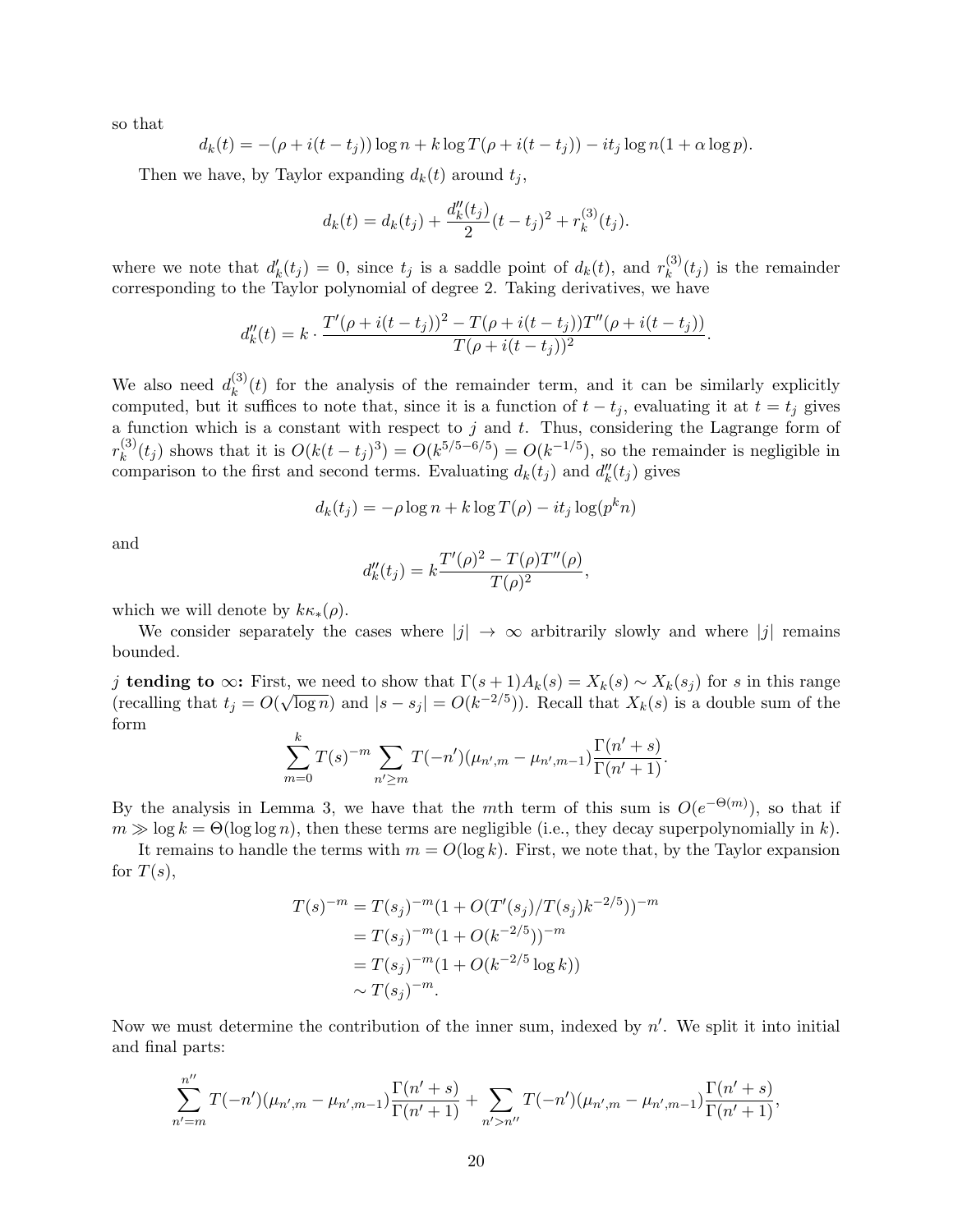where  $n''$  is to be determined. We will handle the initial part using the Taylor expansion for the  $\Gamma$ function, and the latter we show to be negligible thanks to the  $T(-n')$  factor.

For the initial sum, we recall that the first-order Taylor polynomial for  $\Gamma(n'+s)$  around  $n'+s_j$ is given by

$$
\Gamma(n'+s) = \Gamma(n'+s_j) + \Gamma'(n'+s_j)(s-s_j). \tag{31}
$$

Now, recall that, for any x for which  $\Gamma(x)$  is analytic,

$$
\Gamma'(x) = \Gamma(x)\psi(x),
$$

where  $\psi(x)$  is the *digamma* function (see [1]). Continuing the derivation in (31),

$$
\Gamma(n' + s) = \Gamma(n' + s_j)(1 + \psi(n' + s_j)(s - s_j)),
$$

and the second term in parentheses is  $o(1)$  if  $\psi(n'+s_j) = o(k^{2/5})$ . We have that, as  $x \to \infty$  with x bounded away from the negative real axis,  $\psi(x) \sim \log x$ , so that it suffices to note that (since  $s_j = O(\sqrt{\log n}))$ 

$$
n' = o(e^{k^{2/5}}) \implies |n' + s_j| = o(e^{k^{2/5}}).
$$

Thus, we choose, say,  $n'' = e^{k^{1/5}}$  to split the sum, and for the initial sum, we have

$$
\Gamma(n' + s) = \Gamma(n' + s_j)(1 + O(k^{-1/5})).
$$

Because of the presence of  $T(-n)$ , the final sum is  $O(e^{-\Theta(e^{k^{1/5}})})$ . Putting all of this together, we get that

$$
X_k(s) \sim X_k(s_j),
$$

as claimed.

Then we have

$$
C_j^{II} = \frac{1}{2\pi i} \int_{|t-t_j| \le k^{-2/5}} X_k(\rho + it)n^{-\rho - it} T(\rho + it)^k dt
$$
  
=  $(1 + o(1))X_k(\rho + it_j) \frac{1}{2\pi i} \int_{|t-t_j| \le k^{-2/5}} e^{d_k(t_j) + \frac{d''_k(t_j)}{2}(t-t_j)^2 + O(k^{-1/5})} dt,$ 

and invoking the saddle point method on the remaining integral gives a contribution of

$$
C_j^{II} = e^{-it_j \log(p^k n)} X_k(\rho + it_j) \frac{n^{-\rho} T(\rho)^k}{\sqrt{2\pi k \kappa_*(\rho)}} \left(1 + O(k^{-1/2})\right)
$$
(32)

for j tending to  $\infty$  with  $j \leq j_0 = O(n)$ √  $\overline{\log n}$ ).

|j| **bounded:** Meanwhile, for |j| bounded above by any fixed C, we have that  $X_k(s) \sim X_k(s_j)$ , by continuity. Invoking the saddle point method again on this integral gives the same contribution as (32).  $\Box$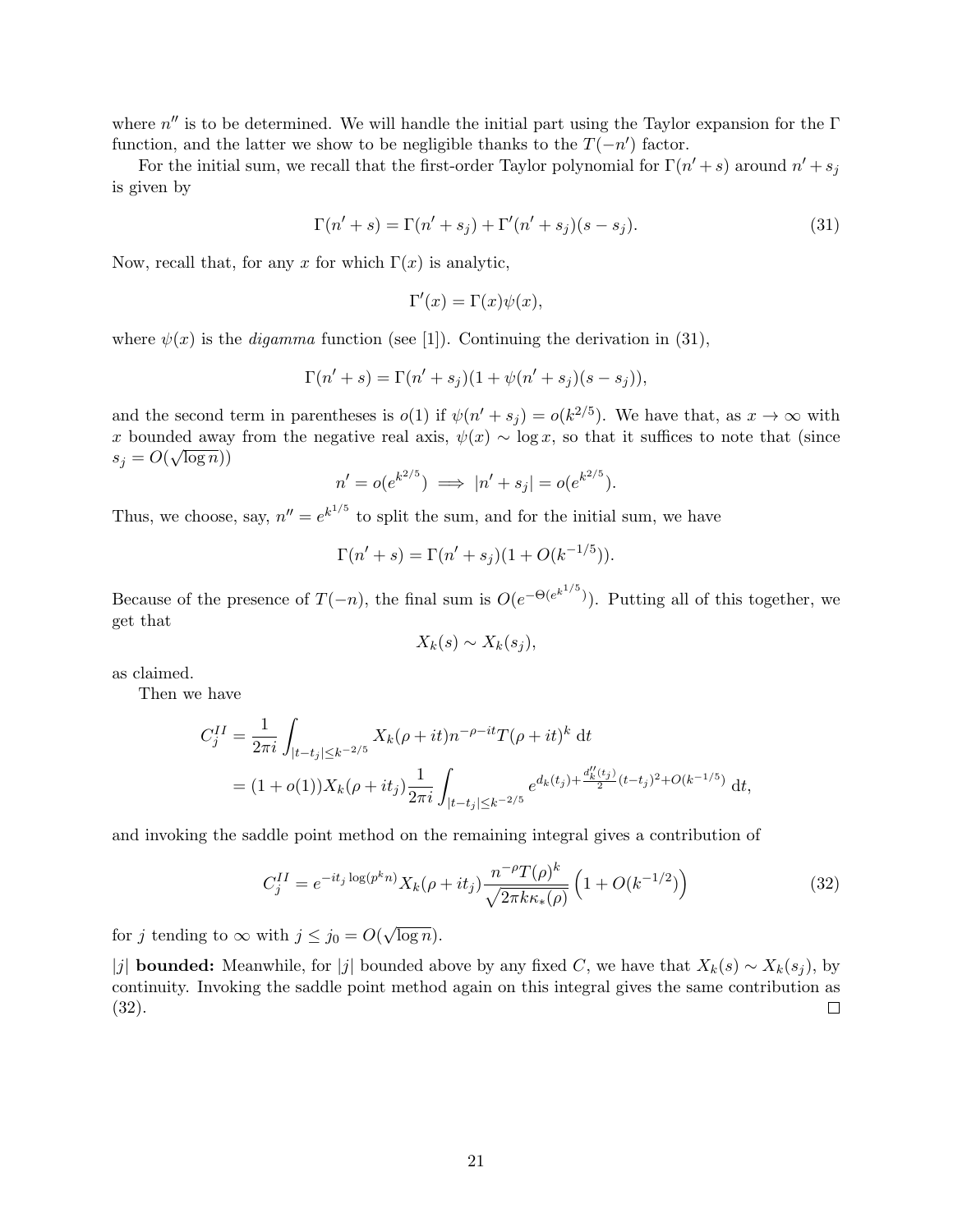#### Collecting estimates

To complete the computation, we add all of the contributions of the saddle points:

$$
\tilde{G}_k(n) = \sum_{|j| \le j_0} C_j^I + O(n^{-\rho} T(\rho)^k e^{-\sqrt{\log n}})
$$
  
\n
$$
= \sum_{|j| \le j_0} \Gamma(\rho + 1 + it_j) A_k(\rho + it_j) e^{-it_j \log(p^k n)} \frac{n^{-\rho} T(\rho)^k}{\sqrt{2\pi \kappa_*(\rho) k}} \left(1 + O(k^{-1/2})\right)
$$
  
\n
$$
+ O(n^{-\rho} T(\rho)^k e^{-\gamma \sqrt{\log n}})
$$
  
\n
$$
= H_k(\rho, \log_{p/q}(p^k n)) \frac{n^{-\rho} T(\rho)^k}{\sqrt{2\pi \kappa_*(\rho_{n,k})k}} \left(1 + O(k^{-1/2})\right),
$$

where  $H_k(\rho, x)$  is given by

$$
H_k(\rho, x) = \sum_{j \in \mathbb{Z}} A_k(\rho + it_j) \Gamma(\rho + 1 + it_j) e^{-2j\pi ix}.
$$

Note that we extended the limits of the j sum to  $\pm \infty$  by virtue of the exponential decay of  $X_k(s)$ on vertical lines.

The dependence of  $H_k(\rho, x)$  on k must now be analyzed. This is the content of the following claim.

**Lemma 9** (Convergence of  $H_k(\rho, x)$ ). The limit

$$
\lim_{k \to \infty} H_k(\rho, x)
$$

exists and is equal to  $H(\rho, x)$ . Furthermore, the convergence is uniform for  $(\rho, x)$  in any compact set.

Proof. We can write

$$
\lim_{k \to \infty} H_k(\rho, x) = \lim_{k \to \infty} \lim_{j' \to \infty} \sum_{j=-j'}^{j'} A_k(\rho + it_j) \Gamma(\rho + 1 + it_j) e^{-2\pi jix},
$$

and our task is to show that the limits exist and can be interchanged. It suffices, by the *dominated* convergence theorem (which holds when the functions to be dominated take values in a Banach space), to show that  $A_k(s)$  converges pointwise for all s, and then that the sum

$$
\sum_{j\in\mathbb{Z}} A(s_j)\Gamma(s_j+1)e^{-2\pi i jx}
$$
\n(33)

converges absolutely for all  $\rho$ , x. Pointwise convergence of  $A_k(s)$  was already established in Corollary 1. The absolute convergence of (33) is a simple consequence of (25) and the ratio test. Note that, implicitly, we've used

$$
\sum_{j\in\mathbb{Z}}|A(s_j)\Gamma(s_j+1)|
$$

as our bounding function.

To complete the derivation, we must recover asymptotics of  $\mu_{n,k}$  from  $\tilde{G}_k(z)$ . See Appendix 4.3.1 for the justification of this step.

 $\Box$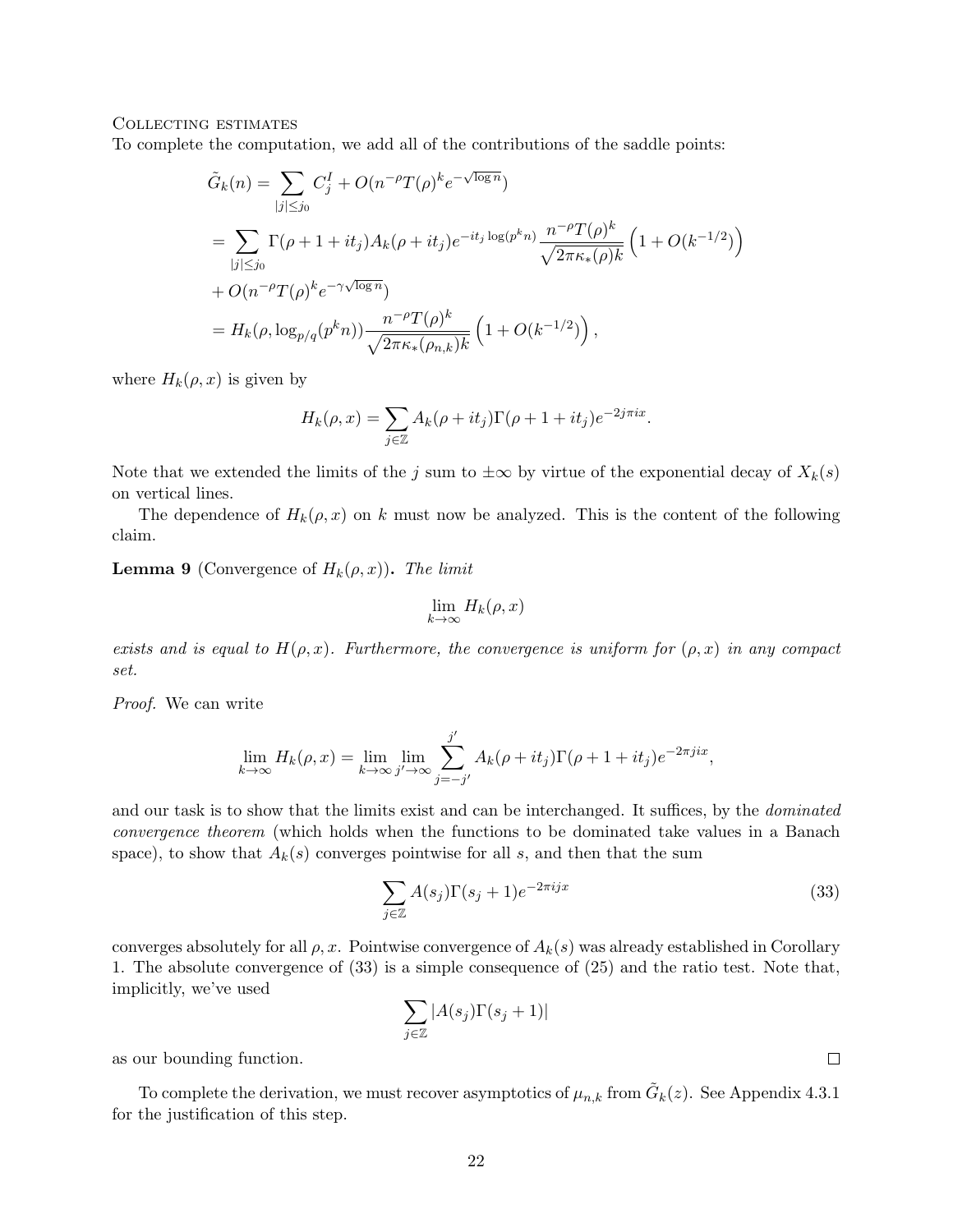### 3.2 Proof of Theorem 2

Here we prove (13) of Theorem 2. The proof of the superexponentially decaying bound (16) can be found in Appendix 4.2.4. The derivation of asymptotics for the variance runs along lines very similar to that of the expected value, and the technical machinery developed in the proof of Theorem 1 is applicable here. The main difference lies in the de-Poissonization step, where we use Theorem 6 of [10]. The resulting expansion for  $V_{n,k}$  involves  $n\tilde{G}'_k(n)^2$ , which we must show to be negligible in order to get the claimed result. This we can easily do via the Cauchy integral formula for derivatives and our knowledge of the asymptotics of  $\tilde{G}_k(n)$ .

The Poisson variance is given by  $\tilde{V}_k(z) = \tilde{C}_k(z) + \tilde{G}_k(z) - (\tilde{G}_k(z))^2$ , where  $\tilde{C}_k(z)$  is the Poisson transform of  $c_{n,k}$ , the second factorial moment of  $B_{n,k}$ . Our first task is to derive functional equations for  $\tilde{C}_k(z)$  and  $\tilde{V}_k(z)$ . We recall the recurrence for  $c_{n,k}$ , which holds for  $n \geq 2$  and  $k \geq 1$ :

$$
c_{n,k}=T(-n)c_{n,k}+\sum_{j=1}^{n-1}\binom{n}{j}p^jq^{n-j}(c_{j,k-1}+c_{n-j,k-1}+2\mu_{j,k-1}\mu_{n-j,k-1}),
$$

with  $c_{n,k} = 0$  whenever  $n < 2, k < 1$ , or  $k \geq n$ . Introducing the exponential generating function  $C_k(z)$  for the sequence  $c_{n,k}$ , we get a functional equation:

$$
C_k(z) = C_{k-1}(pz)e^{qz} + C_{k-1}(qz)e^{pz} + 2G_{k-1}(pz)G_{k-1}(qz) + [C_k(pz) - C_{k-1}(pz)] + [C_k(qz) - C_{k-1}(qz)],
$$

valid for  $k \geq 1$ , with initial condition  $C_0(z) = 0$ .

Multiplying by  $e^{-z}$  on both sides to form the Poisson transform  $\tilde{C}_k(z)$  of the sequence  $c_{n,k}$  and abbreviating using the linear operators  $L[\cdot]$  and  $T[\cdot]$ , we get the following functional equation:

$$
\tilde{C}_k(z) = L[\tilde{C}]_{k-1}(z) + T[\tilde{C}]_k(z) + 2\tilde{G}_{k-1}(pz)\tilde{G}_{k-1}(qz),
$$

with  $\tilde{C}_0(z) = 0$ .

Now we derive a functional equation for  $\tilde{V}_k(z)$ . Applying the equations for  $\tilde{G}_k(z)$  and  $\tilde{C}_k(z)$  to the definition of  $\tilde{V}_k(z)$ , we have

$$
\tilde{V}_k(z) = L[\tilde{C}]_{k-1}(z) + T[\tilde{C}]_k(z) + 2\tilde{G}_{k-1}(pz)\tilde{G}_{k-1}(qz) \n+ L[\tilde{G}]_{k-1}(z) + T[\tilde{G}]_k(z) - (L[\tilde{G}]_{k-1}(z) + T[\tilde{G}]_k(z))^2.
$$

To handle the squared term in the previous equation, we need the following identity on  $L[\cdot]$ :

$$
(L[f]_k(z))^2 = L[f^2]_k(z) + 2f_k(pz)f_k(qz).
$$

Now, expanding the squared term, we get

$$
(L[\tilde{G}]_{k-1}(z) + T[\tilde{G}]_k(z))^2 = L[\tilde{G}]_{k-1}(z)^2 + 2L[\tilde{G}]_{k-1}(z)T[\tilde{G}]_k(z) + T[\tilde{G}]_k(z)^2
$$
  
=  $L[\tilde{G}^2]_{k-1}(z) + 2\tilde{G}_{k-1}(pz)\tilde{G}_{k-1}(qz) + 2L[\tilde{G}]_{k-1}(z)T[\tilde{G}]_k(z) + T[\tilde{G}]_k(z)^2.$ 

Substituting this last expression into the derivation of  $\tilde{V}_k(z)$  above gives, after noting the cancellation of terms and applying linearity of  $L[\cdot]$  and the definition of  $\tilde{V}_{k-1}(z)$ ,

$$
\tilde{V}_k(z) = L[\tilde{V}]_{k-1}(z) + T[\tilde{C} + \tilde{G}]_k(z) - T[G]_k(z)^2 - 2L[\tilde{G}]_{k-1}(z)T[\tilde{G}]_k(z).
$$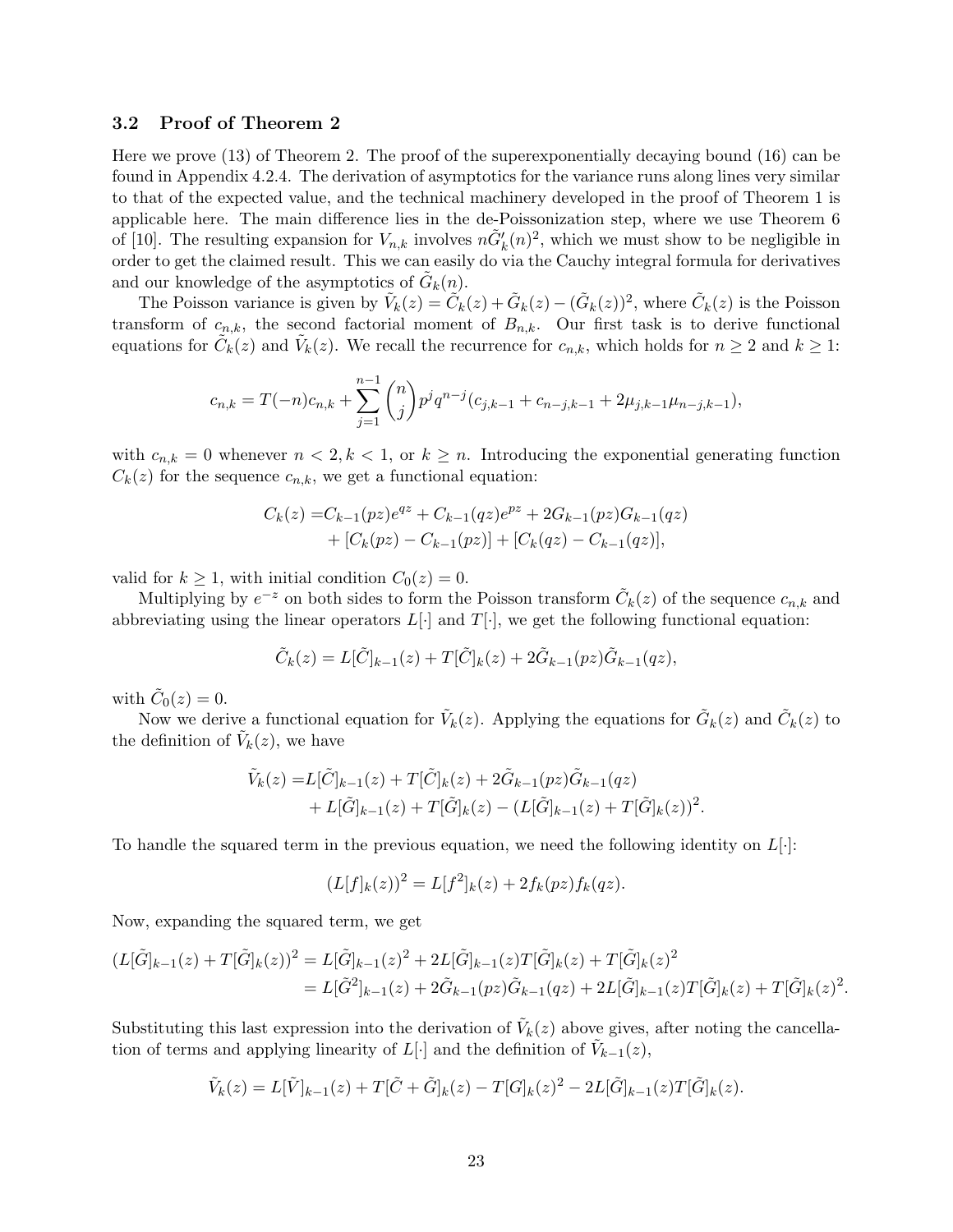Adding and subtracting  $L[\tilde{G}]_{k-1}(z)^2$  and applying the functional equation for  $\tilde{G}_k(z)$ , this reduces to

$$
\tilde{V}_k(z) = L[\tilde{V}]_{k-1}(z) + T[\tilde{C} + \tilde{G}]_k(x) + L[\tilde{G}]_{k-1}(z)^2 - \tilde{G}_k(z)^2 = L[\tilde{V}]_{k-1}(z) + \tilde{W}_{k,V}(z),
$$

where  $\tilde{W}_{k,V}(z)$  is given by

$$
\tilde{W}_{k,V}(z) = T[\tilde{C} + \tilde{G}]_k(z) + L[\tilde{G}]_{k-1}(z)^2 - \tilde{G}_k(z)^2.
$$

The above recurrence holds for  $k \geq 1$ . To derive the initial condition, we write

$$
\tilde{V}_0(z) = \tilde{C}_0(z) + \tilde{G}_0(z) - (\tilde{G}_0(z))^2 = ze^{-z} - z^2e^{-2z}.
$$

Now, to solve this equation, the plan is again to apply the Mellin transform and invert using the saddle point method. We have, by the same derivation as in the expected value case,  $V_k^*(s) =$  $T(s)^k \Gamma(s+1) B_k(s)$ , where we define

$$
B_k(s) = 1 - (s+1)2^{-(s+2)} + \sum_{j=1}^k T(s)^{-j} \frac{W_{j,V}^*(s)}{\Gamma(s+1)},
$$

with  $W_{k,V}^*(s)$ , the Mellin transform of  $\tilde{W}_{k,V}(z)$ , given by

$$
W_{j,V}^*(s) = \sum_{n' \ge j} \frac{\Gamma(s+n')}{n'!} \left[ (c_{n',j} - c_{n',j-1} + \mu_{n',j} - \mu_{n',j-1}) T(-n') + T(s) 2^{-(s+n')} \sum_{m=0}^{n'} \mu_{m,j-1} \mu_{n'-m,j-1} \right]
$$
\n(34)

$$
+2\sum_{m=0}^{n'}\mu_{m,j-1}\mu_{n'-m,j-1}p^mq^{n'-m}-2^{-(n'+s)}\sum_{m=0}^{n'}\mu_{m,j}\mu_{n'-m,j}\Bigg].\qquad (35)
$$

We have the following information about the singularities and zeros of  $V_k^*(s)$ .

**Theorem 6** (Special points of  $V_k^*(s)$ ). The function  $B_k(s)$  is entire, with zeros at  $s = -1, \ldots, -k$ . The function  $V_k^*(s)$  is analytic except possibly at the integers less than  $-k$ , so that its fundamental strip contains  $I_k = \{s \in \mathbb{C} : \Re(s) \in (-k-1, \infty)\}.$ 

This is analogous to Theorem 4, and the proof is along similar lines. In particular, we can demonstrate the claim about the fundamental strip corresponding to  $\tilde{V}_k(z)$  by estimates of  $\tilde{V}_k(z)$ at  $z \to 0$  and  $z \to \infty$ , and the formula for  $V_k^*(s)$  throughout  $I_k$  is demonstrated, as in the expected value case, by an analytic continuation argument.

We first need some bounds on  $\tilde{C}_k(z)$  and  $\tilde{V}_k(z)$  as  $z \to \infty$  inside a cone around the positive real axis. The exponentially decaying upper bound on  $|\tilde{V}_k(z)|$  as  $z \to \infty$  is analogous to Lemma 1, part (ii).

**Lemma 10** (Bounds on  $\tilde{C}_k(z)$  and  $\tilde{V}_k(z)$  as  $z \to \infty$ ). Let  $\theta$  be as in Lemma 1. Then

(i) For every  $\epsilon > 0$ , there are some  $R > 0$  and  $C = C(R) > 0$  such that, for  $|z| > R$  with  $z \in \mathcal{C}(\theta),$ 

$$
|\tilde{C}_k(z)| \leq C|z|^{2+\epsilon},
$$

for any  $k > 0$ .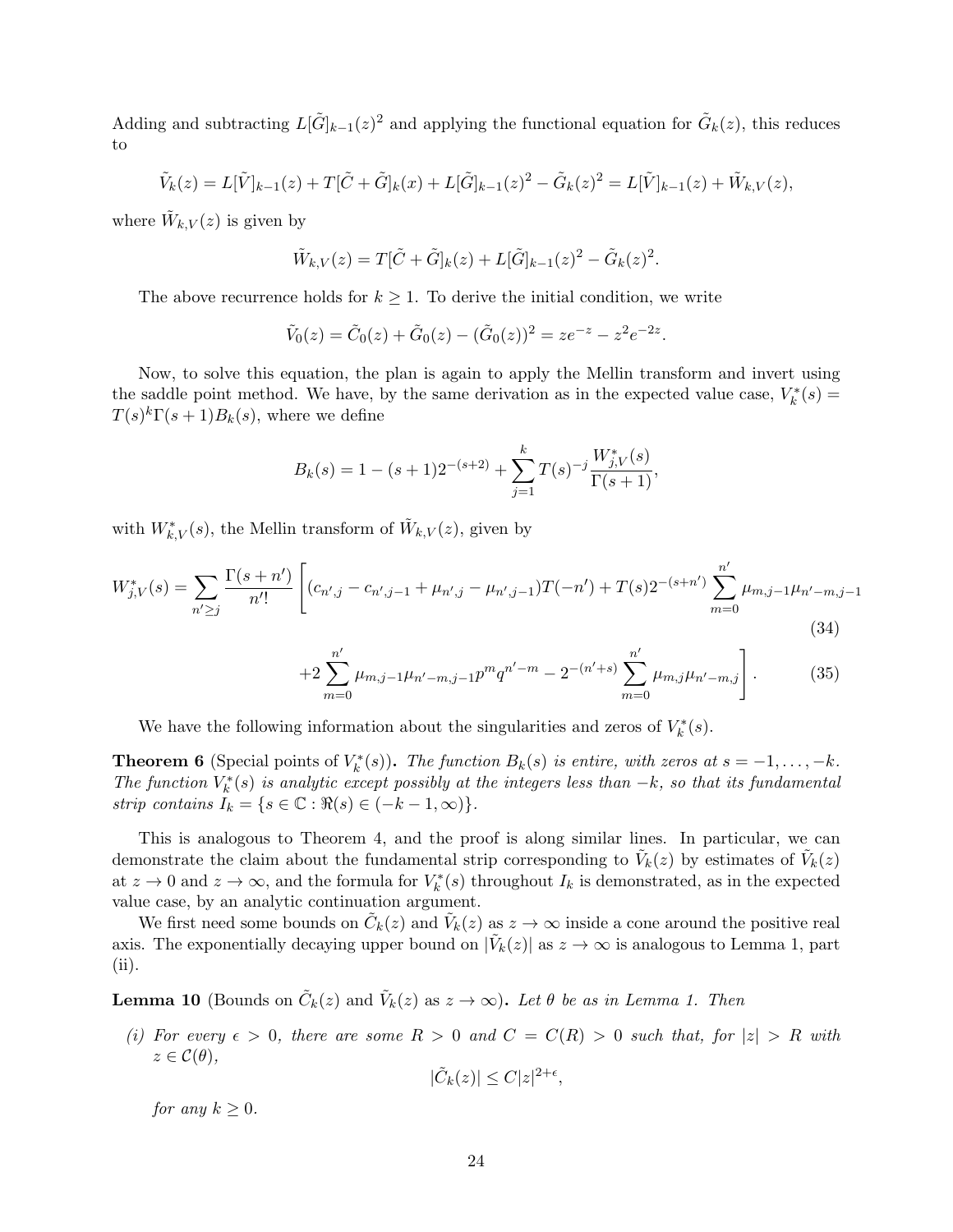(ii) For any fixed  $C > 0$ , there exists a constant  $C' > 0$  such that, for all  $j \leq C$  and  $z \in \mathcal{C}(\theta)$ ,

$$
|\tilde{V}_j(z)| \le C' |z|^3 e^{-q^C |z| \cos(\theta)}.
$$

The proof is in Appendix 4.2.3.

We now have enough to prove Theorem 6.

*Proof of Theorem 6.* Existence and entireness of  $B_k(s)$  follow easily from Lemma 2: we simply note that the inequalities  $\mu_{m,j} \leq m$  for all m and  $c_{m,j} \leq m^2$  for all m imply the necessary bound on the growth of the terms of the series.

Now we estimate the growth of  $\tilde{V}_k(z)$  as  $z \to 0$  and  $z \to \infty$  in order to establish the existence of the Mellin transform in a nonempty strip. Applying Lemma 10, part (ii) gives a sufficient bound as  $z \to \infty$ . Next, recalling the definition of  $\tilde{V}_k(z)$  in terms of  $\tilde{C}_k(z)$  and  $\tilde{G}_k(z)$ , it is sufficient to determine the behavior of  $\tilde{C}_k(z)$  as  $z \to 0$ . By the initial conditions,  $c_{n,k} = 0$  for  $k \geq n$ , so that  $\tilde{C}_k(z) = O(z^{k+1})$  as  $z \to 0$ . This, in turn, implies the same estimate for  $\tilde{V}_k(z)$ , since  $\tilde{G}_k(z) - (\tilde{G}_k(z))^2 = O(z^{k+1})$ . We have thus established the existence and analyticity of  $V_k^*(s)$ , for any  $k \geq 0$ , in the strip  $I_k$ .

The rest of the proof is very similar to that in the expected value case, so we omit it.  $\Box$ 

#### 3.2.1 Mellin inversion

The inversion of the Mellin transform  $V_k^*(s)$  runs along lines very similar to those in the expected value case. In fact, the saddle point computation used to recover  $\tilde{G}_k(z)$  generalizes in a straightforward manner to the variance case, provided that we can show that Lemma 4 applies with  $B_k(s)$  in place of  $A_k(s)$ . Finally, the application of the dominated convergence theorem is justified if we can apply Lemma 3, with  $U(s)$  in the lemma corresponding to the sum in the definition of  $\Gamma(s+1)B(s)$ . All of this boils down to showing that each term inside the brackets in the definition of  $W^*_{j,V}(s)$  can be written as a product of a function which is bounded along vertical lines,  $e^{-\Omega(n')}$ , and a number  $\eta_{n',j}$  satisfying the conditions required by Lemma 3, with  $\eta_{n',j} = 0$  when  $j \geq n'$ . The uniform boundedness condition on  $|\eta_{n',j}|$  is easily verified using the fact that  $c_{n',j} \leq n'^2$  and  $\mu_{n',j} \leq n'$  for all  $n'$  and j, and factors of the form  $e^{cs}$ , for any constant c, are uniformly bounded on vertical lines:

$$
(c_{n',j} - c_{n',j-1} + \mu_{n',j} - \mu_{n',j-1})T(-n) \le (n'^2 + n')e^{-\Omega(n')}
$$
  

$$
2^{-n'} \sum_{m=0}^{n'} \mu_{m,j-1}\mu_{n'-m,j-1} \le 2^{-n'}(n'+1)n'^2
$$
  

$$
\sum_{m=0}^{n'} \mu_{m,j-1}\mu_{n'-m,j-1}p^m q^{n'-m} \le (n'+1)n'^2 p^{n'}.
$$

Moreover,  $\eta_{n',j} = 0$  for  $j \geq n'$  because of the same property for  $c_{n',j}$  and  $\mu_{n',j}$ .

In order to verify the superexponential decay condition required of  $\eta_{n',j}$ , we apply (16) and the analogous bound for  $\mu_{n,k}$ . By the same analysis as in the expected value case, (16) then implies that

$$
\tilde{V}_k(n) = M(\rho(\alpha), \log_{p/q}(p^k n)) \cdot \frac{n^{-\rho(\alpha)}T(\rho(\alpha))^k}{\sqrt{2\pi\kappa_*(\rho(\alpha))^k}}(1 + O(k^{-1/2})).
$$

The de-Poissonization step can be found in Appendix 4.3.2.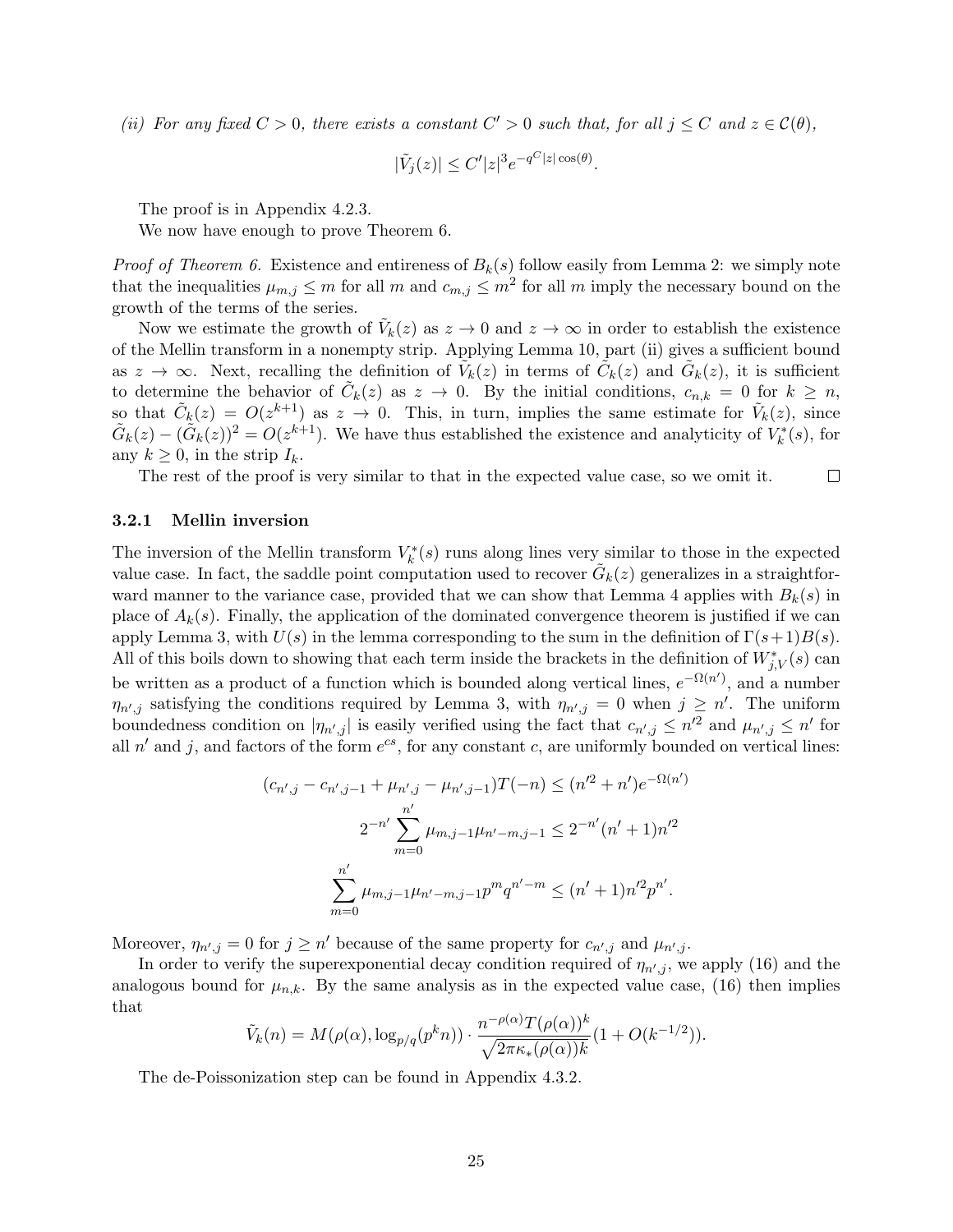### 3.3 Proof of Theorem 3

To prove the normal limit law, we apply Lévy's continuity theorem:

**Theorem 7** (Lévy). Let  $X_n$  be a sequence of discrete random variables with probability-generating functions  $G_n(u) = \mathbb{E}[u^{X_n}]$ , mean  $\mu_n$ , and variance  $\sigma_n^2 > 0$ . If

$$
\lim_{n \to \infty} e^{\tau \mu_n / \sigma_n} G_n(e^{\tau / \sigma_n}) = e^{\tau^2 / 2}
$$

for all  $\tau = it$  and  $-\infty < t < \infty$  then

$$
\frac{X_n - \mu_n}{\sigma_n} \xrightarrow{D} \mathcal{N}(0, 1).
$$

The goal, then, is to determine the behavior of  $Q_{n,k}(u)$  for large n and u close to 1 (i.e.,  $u = e^{\tau/\sigma_{n,k}}$ , where  $\tau$  is any fixed imaginary number). To do this, we again use the Poisson transform, defining

$$
Q_k(u, z) = \sum_{m \ge 0} Q_{m,k}(u) \frac{z^m}{m!}, \qquad \tilde{Q}_k(u, z) = e^{-z} Q_k(u, z).
$$

We then have the functional equation

$$
Q_j(u,x) = Q_{j-1}(u, px)Q_{j-1}(u,qx) + (Q_j - Q_{j-1})(u, px) + (Q_j - Q_{j-1})(u,qx),
$$

with initial condition  $Q_0(u, x) = e^x - x(1 - u)$ .

Defining  $l_k(u, z) = \log Q_k(u, z)$  induces the functional equation (for  $j \ge 1$ )

$$
\tilde{l}_j(u,x) = \tilde{l}_{j-1}(u, px) + \tilde{l}_{j-1}(u, qx) + \tilde{h}_j(u, x),
$$
\n(36)

where

$$
\tilde{h}_j(u,x) = \log\left(1 + \frac{T[\tilde{Q}]_j(u,x)}{\tilde{Q}_{j-1}(u,px)\tilde{Q}_{j-1}(u,qx)}\right),\,
$$

with initial condition  $\tilde{l}_0(u, x) = x + \log(1 + (u - 1)xe^{-x})$ . Regarding well definedness of  $\tilde{l}_k(u, z)$ , we must demonstrate that the logarithm which constitutes it is well defined for  $u$  in a bounded neighborhood of 1 and z in a small enough cone around the positive real axis, for any  $k \geq 0$ . It is sufficient to show that  $Q_k(u, z)$  is bounded away from 0. This follows easily from the argument of Lemma 12 below (we note that, though this is stated and proven later, there is no circular logic here, as the lemma's proof does not depend on the existence of  $l_k(u, z)$ , which can be extended to require only that w be close enough to 1 but fixed (since we assume that  $w - 1 \rightarrow 0$  arbitrarily slowly).

Now, since we are going to take  $u \xrightarrow{n \to \infty} 1$ , we Taylor expand  $\tilde{l}_k(u, z)$  with respect to u around 1, which gives

$$
\tilde{l}_k(u,z) = z + \tilde{G}_k(z)(u-1) + \frac{\tilde{V}_k(z) - \tilde{G}_k(z)}{2}(u-1)^2 + \frac{(u-1)^3}{3!}R[\tilde{l}]_k(u,z),
$$

and the task now is to show that the last term is negligible with respect to the second two. Setting  $u = e^{\tau/\sigma_{n,k}}$  with  $\tau = it$ , with  $t \in \mathbb{R}$ , we have

$$
u-1=\frac{\tau}{\sigma_{n,k}}+\frac{\tau^2}{2\sigma_{n,k}^2}+O(\sigma_{n,k}^{-3}),
$$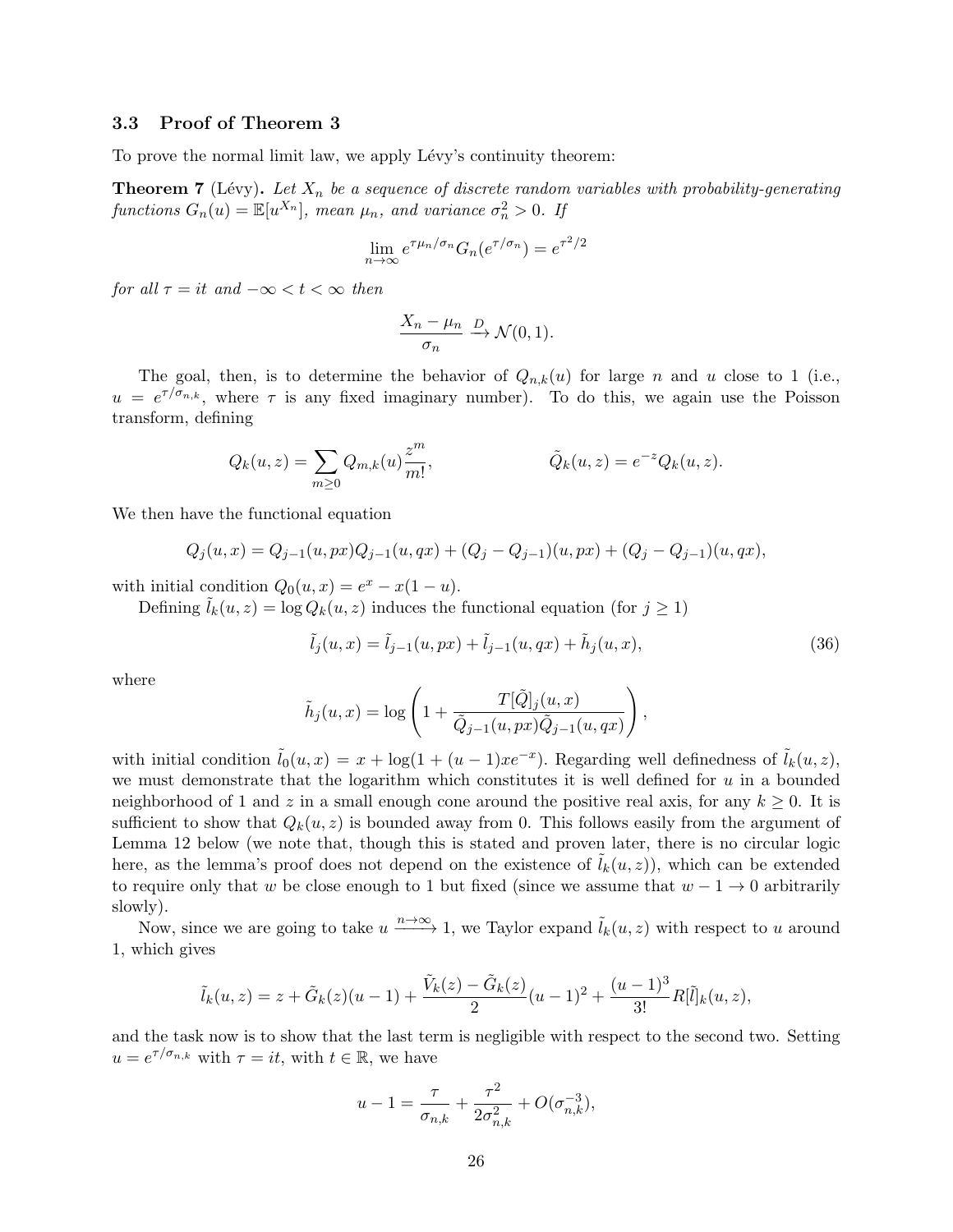and after substituting this into the Taylor expansion for  $\tilde{l}_k(u, z)$  and using the fact that  $\tilde{G}_k(z)$  $\Theta(\sigma_{n,k}^2)$  (valid for  $z \to \infty$  inside a cone around the positive real axis), we get

$$
\tilde{l}_k(u,z) = z + \frac{\tau}{\sigma_{n,k}} \tilde{G}_k(z) + \frac{\tau^2}{2\sigma_{n,k}^2} \tilde{V}_k(z) + O(\sigma_{n,k}^{-1}) + \frac{\tau^3}{3!\sigma_{n,k}^3} R[\tilde{l}]_k(u,z).
$$
\n(37)

Since  $V_k(z) = \Theta(\sigma_{n,k}^2)$ , the third term is  $\Theta(1)$ . Thus, the goal is to show that the last term is  $o(1)$ (in fact, we prove that  $|R[\tilde{l}]_k(u,z)| = O(n^{\beta(\alpha)}) = O(\sigma_{n,k}^2)$ , so that the last term is  $O(\sigma_{n,k}^{-1}) = o(1)$ ).

In order to do this, the plan is to apply an exact formula for the remainder of a truncated Taylor series, derived via Cauchy's integral formula.

**Lemma 11** (Integral representation of Taylor remainder formula). Suppose  $f(z)$  is a function which is analytic in some region  $\Omega$  containing the point  $\xi$ , and let j be some non-negative integer. Define  $f_j(z)$  to be the Taylor polynomial of degree j around  $\xi$ , and define  $(z-\xi)^{j+1}R_{\xi,j}(z) = f(z) - f_j(z)$  to be the corresponding remainder. Then, for any z inside the disc of convergence of the Taylor series of f at  $\xi$ ,

$$
R_{\xi,j}(z) = \frac{1}{2\pi i} \oint_C \frac{f(w)}{(w-\xi)^{j+1}(w-z)} dw,
$$

where  $\mathcal C$  is any circle inside  $\Omega$  centered at  $\xi$  surrounding  $z$ .

Applying this to the Taylor series of  $l_k(u, z)$  with j and  $\xi$  in the lemma set to 2 and 1, respectively, we get

$$
\frac{1}{3!}R[\tilde{l}]_k(u,z) = \frac{1}{2\pi i} \oint_C \frac{\tilde{l}_k(w,z)}{(w-1)^3(w-u)} dw.
$$
 (38)

,

Here, we choose C to be a circle centered around 1 and such that  $|w - 1| \gg |u - 1|$ , so that, in particular, u remains inside the region enclosed by C. We will require that  $|w - 1|$  tends to 0 sufficiently slowly. We next derive a useful representation for  $l_k(w, z)$  in order to bound this integral. Iterating the functional equation (36), we get

$$
\tilde{l}_k(w,z) = \sum_{j=0}^k \binom{k}{j} (p^j q^{k-j} z + \log(1 + (w-1)p^j q^{k-j} z e^{-p^j q^{k-j} z})) + \sum_{j=1}^k \sum_{m=0}^{k-j} \binom{k-j}{m} \tilde{h}_j(w, p^m q^{k-j-m} z),
$$

and plugging this into (38) finally gives  $\frac{1}{3!}R[\tilde{l}]_k(u,z) = R_{1,k}(u,z) + R_{2,k}(u,z)$ , where we've defined

$$
R_{1,k}(u, z) = \sum_{j=0}^{k} {k \choose j} \frac{1}{2\pi i} \oint_C \frac{p^j q^{k-j} z + \log(1 + (w-1)p^j q^{k-j} z e^{-p^j q^{k-j} z})}{(w-1)^3 (w-u)} dw
$$
  

$$
R_{2,k}(u, z) = \sum_{j=0}^{k} \sum_{m=0}^{k-j} {k-j \choose m} \frac{1}{2\pi i} \oint_C \frac{\tilde{h}_j(w, p^m q^{k-j-m} z)}{(w-1)^3 (w-u)} dw.
$$

We define

$$
S_j(w, x) = \frac{(Q_j - Q_{j-1})(w, px) + (Q_j - Q_{j-1})(w, qx)}{Q_{j-1}(w, px)Q_{j-1}(w, qx)}
$$

so that we can write

$$
\tilde{h}_j(w, x) = \log(1 + S_j(w, x)).
$$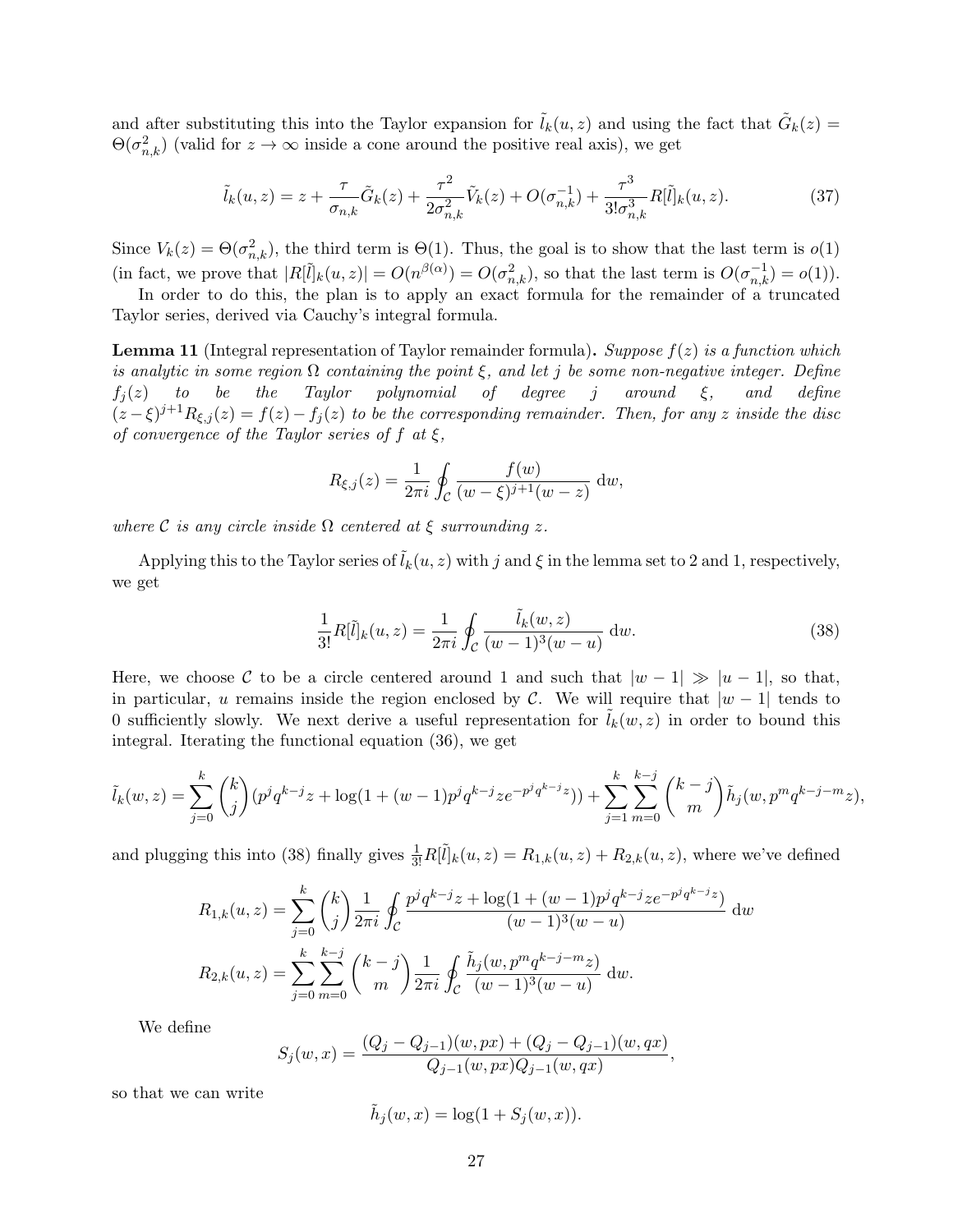We will show below that both  $R_{1,k}(u, z)$  and  $R_{2,k}(u, z)$  are  $O(n^{\beta(\alpha)})$ , so that  $(u-1)^3 R[\tilde{l}]_k(u, z)/3! =$  $O(\sigma_{n,k}^{-1})$ , which is negligible with respect to the first three terms in the expansion (37) of  $\tilde{l}_k(u,z)$ . This is sufficient to establish the central limit theorem in the Poisson model. In the subsections corresponding to  $R_{1,k}(u, z)$  and  $R_{2,k}(u, z)$ , respectively, we first give roadmaps of the proofs of the bounds and then delve into the details of the derivations.

### **3.3.1** Bounding  $R_{1,k}(u, z)$

#### Roadmap of the bound on  $R_{1,k}(u, z)$

To bound  $R_{1,k}(u, z)$ , the idea is first to observe that the logarithm in the integrand of each term of the summation is given by  $log(1 + g(w, x))$ , where  $g(w, x) = o(1)$ , so that a natural idea to evaluate the integral is to use the residue theorem, and computing residues can by done via a Laurent expansion around  $w = 1$  (the contribution of the term outside the logarithm vanishes). This leaves us with the task of bounding

$$
\sum_{j=0}^{k} {k \choose j} (p^j q^{k-j} z)^3 e^{-3p^j q^{k-j} z}.
$$

We do this by writing the summand as  $e^{\nu(j)}$ , for some function  $\nu$ , and using elementary calculus to determine the maximum of  $\nu(j)$  in the interval  $[0, k]$ . This tells us that the largest term is  $\beta(\alpha)$  log  $n(1+o(1))$ , which concludes the bounding of  $R_{1,k}(u, z)$ .

#### Details of the derivation

First, the residue theorem tells us that the term

$$
\oint_C \frac{p^j q^{k-j} z}{(w-1)^3 (w-u)} \, \mathrm{d} w
$$

vanishes, and we need not consider it for the rest of the derivation. Now, note that the logarithm in the jth term can be written as

$$
\log(1 + (w - 1)x_{k,j}(z)e^{-x_{k,j}(z)}),\tag{39}
$$

where we've defined  $x_{k,j}(z) = p^j q^{k-j} z$ . Then

$$
|w-1||x_{k,j}(z)e^{-x_{k,j}(z)}| = |w-1|x_{k,j}(|z|)e^{-x_{k,j}(|z|)\cos(\arg(z))},
$$

Since the function  $x \mapsto xe^{-cx}$  is bounded for real  $x, c \ge 0$  (which can be seen by elementary calculus), and since  $|w-1| \xrightarrow{n \to \infty} 0$  and  $|\arg(z)|$  is less than and bounded away from  $\pi/2$ , we have that the above expression is  $O(|w-1|) = o(1)$ , so that we can expand (39) as a Taylor series around  $w = 1$ , which gives

$$
\log(1 + (w-1)x_{k,j}e^{-x_{k,j}(z)}) = \sum_{\ell=1}^{\infty} (-1)^{\ell+1} (w-1)^{\ell} (p^j q^{k-j} z)^{\ell} e^{-\ell p^j q^{k-j} z}
$$

Plugging this into the integral corresponding to the jth term of  $R_{1,k}(u, z)$  and defining  $r(n)$  to be the radius of  $\mathcal C$  (and, hence, equal to  $|w-1|$ ) gives

$$
(1 + r(n)^{-1}(u - 1))\frac{1}{2\pi i} \oint_C \sum_{\ell=1}^{\infty} \frac{(-1)^{\ell+1}(w - 1)^{\ell}(p^j q^{k-j} z)^{\ell} e^{-\ell p^j q^{k-j} z}}{(w - 1)^4} dw.
$$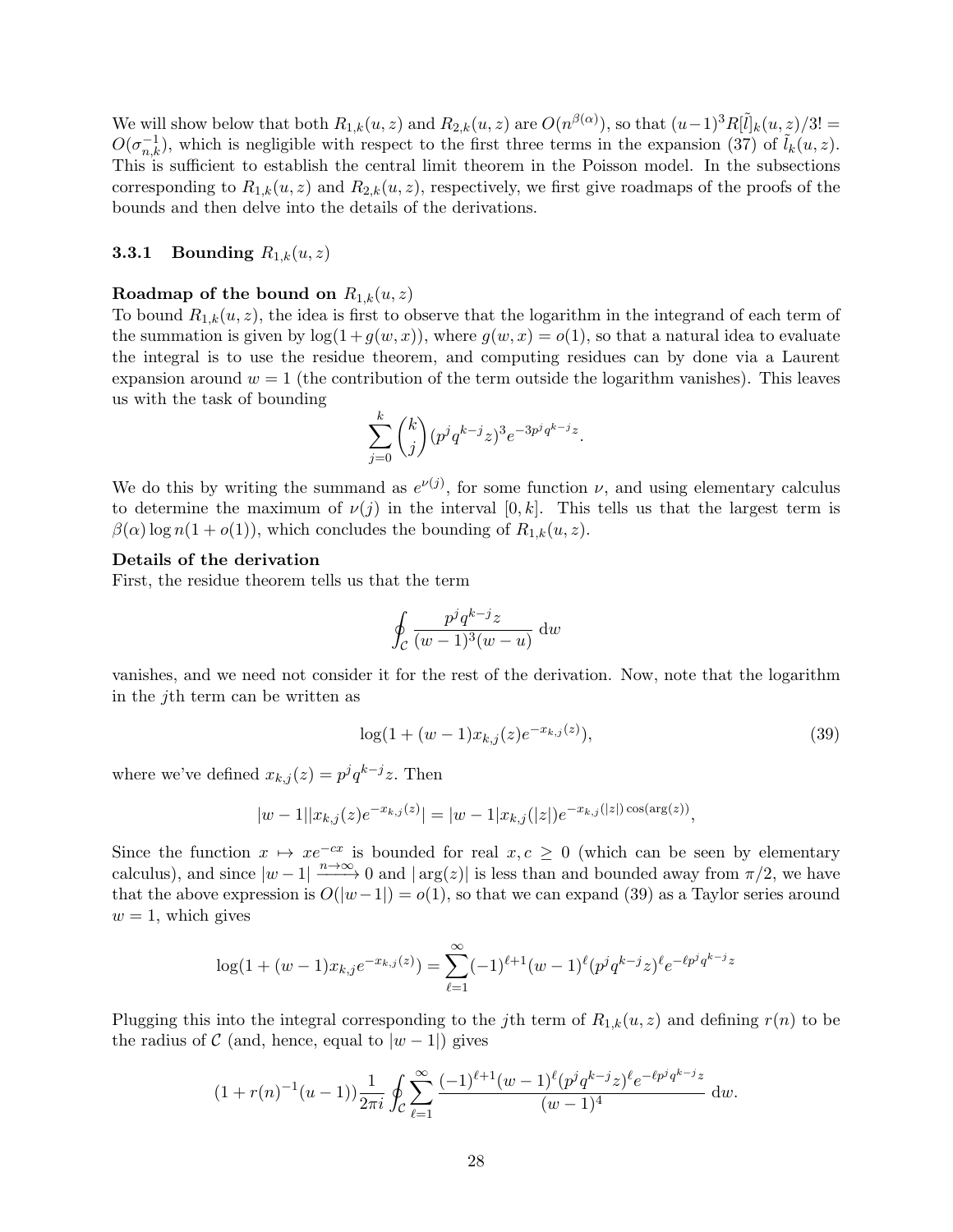Here, the  $(1+r(n)^{-1}(u-1)) = 1+o(1)$  outside comes from approximating  $w-u$  in the denominator of the integrand by  $w-1$ , which is valid since we've chosen  $u-1 = o(w-1)$ . Applying the Cauchy residue theorem to evaluate this integral gives

$$
(1 + (u - 1)r(n)^{-1})(p^{j}q^{k-j}z)^{3}e^{-3p^{j}q^{k-j}z}.
$$

Plugging this in as the j<sup>th</sup> term of  $R_{1,k}(u, z)$  reduces the problem to bounding

$$
\sum_{j=0}^{k} {k \choose j} (p^j q^{k-j} z)^3 e^{-3p^j q^{k-j} z}.
$$

Using Stirling's formula for the binomial coefficient, we write the jth term as  $e^{\nu(j)}$ , where we define

$$
\nu(j) = k \log k - j \log j - (k - j) \log(k - j)
$$
  
+  $\frac{1}{2} (\log k - \log j - \log(k - j)) + 3j \log p + 3(k - j) \log q + 3 \log z - 3p^{j} q^{k-j} z + O(1).$ 

Our goal is to find  $j$  which maximizes this expression. We first observe that the terms for which  $j = o(\log n)$  or  $j = k(1 - o(1))$  contribute negligibly: in such cases,  $\binom{k}{i}$  $\binom{k}{j} \leq \frac{k^j}{j!}$  $\frac{k^j}{j!}$  and  $\binom{k}{j}$  $\binom{k}{j} \leq \frac{k^{k-j}}{(k-j)!}$ . This results in an upper bound of  $e^{o(\log n)} = n^{o(1)}$  for  $\binom{k}{i}$  $j$ , and the factor  $(p^j q^{k-j} z)^3 e^{-3p^j q^{k-j} z}$  is, as previously mentioned, bounded. Thus, the contribution of such factors is  $n^{o(1)}$ , so that it remains to handle terms for which  $j = \Theta(\log n)$ . Taking the derivative of  $\nu$  with respect to j, we get

$$
\nu'(j) = -1 - \log j - \frac{1}{2j} + \frac{1}{2(k-j)} + \frac{k}{k-j} + \log(k-j) - \frac{j}{k-j} + 3\log(p/q) - 3q^k n \log(p/q)(p/q)^j
$$
  
=  $\log\left(\frac{k-j}{j}\right) + 3\log(p/q) - 3q^k n(p/q)^j \log(p/q) + O((\log n)^{-1}).$ 

Setting  $j = K(\alpha)k$  for  $K(\alpha) \in (0,1)$  to be determined under the conditions that  $\nu'(j) = 0$  and  $K(\alpha)$  as a function of n remains bounded away from 0 and 1 (since  $j = \Theta(k)$ ), we find that the first two terms of  $\nu'(j)$  are  $O(1)$ , so that  $\nu'(j) = 0$  only if the third term is also  $O(1)$ . This boils down to requiring

$$
q^k n(p/q)^j = e^{k \log q + \log n + K(\alpha)k \log(p/q)} = O(1).
$$

Equivalently,

$$
k \log q + \log n + K(\alpha)k \log(p/q) = \log n(\alpha \log q + 1 + K(\alpha)\alpha \log(p/q)) = O(1),
$$

so that, in particular, we require

$$
\alpha \log q + 1 + K(\alpha)\alpha \log(p/q) = 0.
$$

This gives

$$
K(\alpha) = \frac{\alpha \log(1/q) - 1}{\alpha \log(p/q)}.
$$

It is easily checked by taking another derivative of  $\nu$  that this gives a global maximum. We then have that the maximum term in  $R_{1,k}(u, z)$  is given by  $n^{\chi(\alpha)}$ , where  $\chi(\alpha) = \alpha \cdot h(K(\alpha))$ , with, again,  $h(x) = x \log(1/x) + (1-x) \log(1/(1-x))$ . After some algebra, we see that  $\chi(\alpha) = \beta(\alpha)$ , so that  $R_{1,k}(u, z) = O(n^{\beta(\alpha)})$ , which is negligible when multiplied by  $(u - 1)^3$ .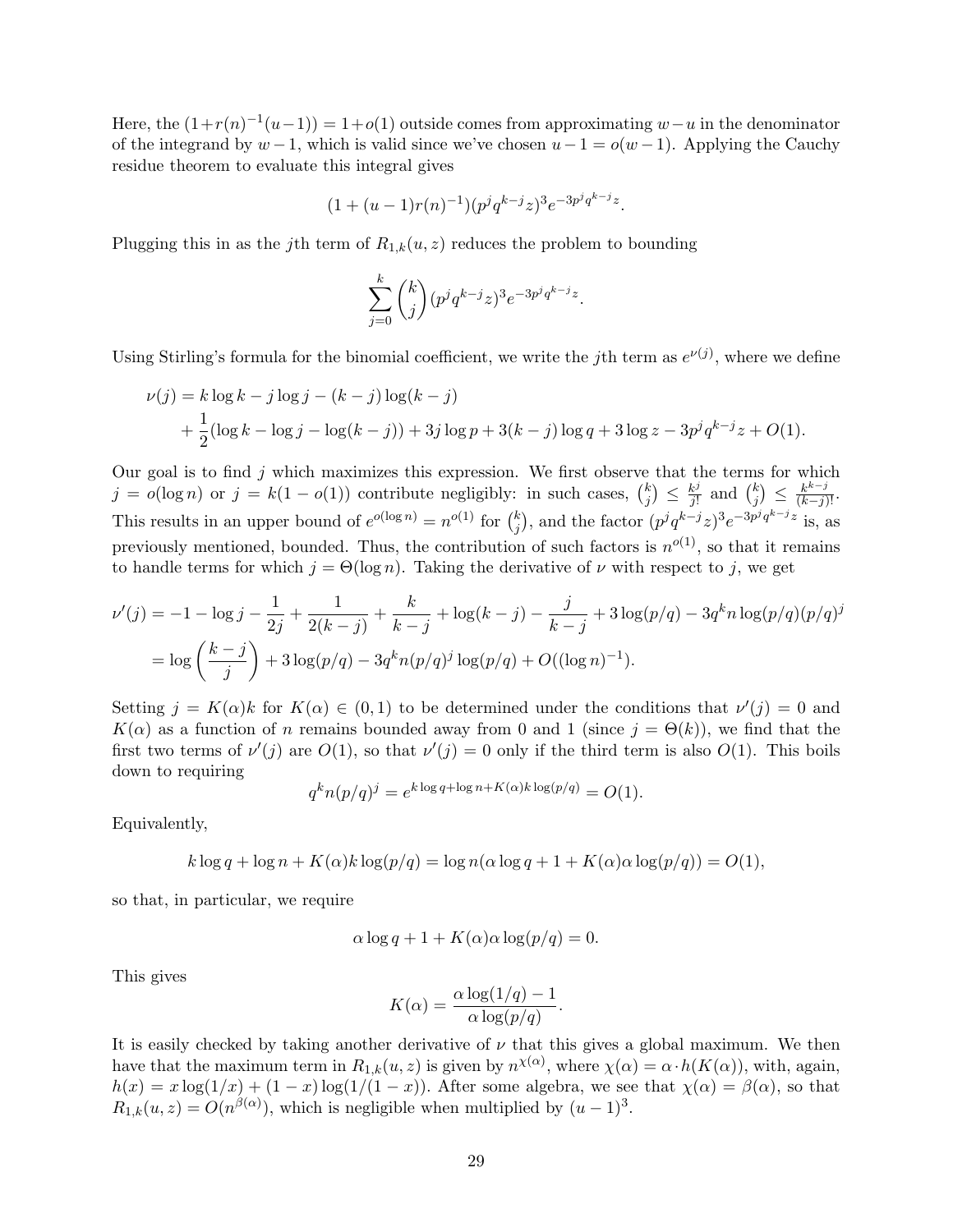## **3.3.2** Bounding  $R_{2,k}(u, z)$

### Roadmap of the bound on  $R_{2,k}(u, z)$

Handling  $R_{2,k}(u, z)$  is more difficult. For this, we need good upper and lower bounds, respectively, on the numerator and denominator of  $S_i(w, x)$ . The plan is as follows. We split the outer sum into three ranges, corresponding to  $j = o(\log n)$ ,  $j = \Omega(\log n)$  and  $k - j = \Omega(\log n)$ , and  $j \sim k$ . The first and third range can be handled via a somewhat crude (though still technically difficult) upper bound (Corollary 2 below) on the terms of the m sum which reduces the analysis of the j sum in those ranges to that of a sum similar to  $R_{1,k}(u, z)$ . The middle range, on the other hand, requires more finesse. We split the inner sum into two parts: those terms for which  $p^m q^{k-j-m} z = O(\log n)$ and those for which it is  $\gg \log n$ . For the former range, we find that we must refine the crude upper bound on  $|S_i(w, x)|$  to account for the cancellation inherent in its definition, which requires that we take advantage of the fact that  $j = \Omega(\log n)$  and that we have a superexponentially decaying upper bound on  $\mu_{m,j}$  for  $m = \Theta(j)$ . For the latter range, we can use the coarser upper bound.

### Details of the derivation: Estimates on  $Q_i(w, x)$  and  $S_i(w, x)$

We first proceed to prove several facts about the growth of  $Q_i(w, x)$ , which will be useful in the handling of the first and third ranges mentioned above. We start by giving a precise estimate of  $|Q_i(w, x)|$  which is uniform in j, in the case where  $|x| = O(1)$ .

**Lemma 12** (Uniform estimate of  $|Q_i(w, x)|$  for bounded |x|). Suppose  $|x| \leq C$  for some fixed positive C, and  $w \sim e^{it/g(n)}$ , where  $g(n) \xrightarrow{n \to \infty} \infty$  and  $t \in \mathbb{R}$ . Then, uniformly for  $j \leq k$ ,

$$
Q_j(w, x) \sim e^x.
$$

*Proof.* We split the series defining  $Q_i(w, x)$  into two parts: for any function  $f(n) = o(g(n))$  which is also  $\gg 1$ ,

$$
Q_j(w, x) = \sum_{m=0}^{f(n)} \mathbb{E}[w^{B_{m,j}}] \frac{x^m}{m!} + \sum_{m > f(n)} \mathbb{E}[w^{B_{m,j}}] \frac{x^m}{m!}.
$$

We will show that  $\mathbb{E}[w^{B_{m,j}}] = 1 + o(1)$  in the first sum and that the second sum is negligible. To see the claim for the first sum, we note that since  $m \le f(n)$  and  $B_{m,j} \in [0, m]$ ,

$$
w^{B_{m,j}} \sim e^{itB_{m,j}/g(n)} = 1 + \frac{itB_{m,j}}{g(n)} + O((f(n)/g(n))^2) = 1 + O(f(n)/g(n)) = 1 + o(1),
$$

where the  $o(\cdot)$  is uniform in j.

To show the claim for the second sum, we upper bound its absolute value using the triangle inequality, giving

$$
\sum_{m>f(n)} \mathbb{E}[|w|^{B_{m,j}}] \frac{|x|^m}{m!}.
$$

Next, we define  $\xi = 1 + |w - 1| > 1$  and note that, since  $B_{m,j} \leq m$ ,

$$
\xi^{B_{m,j}} \leq \xi^m.
$$

Since  $|x|$  is bounded above by C, we get that this is the tail of a convergent series, and  $f(n) \to 0$ , so that the second sum is  $o(1)$ , so negligible with respect to the first, and this completes the proof.  $\Box$ 

Next we upper bound the differences  $|Q_j(w, x) - Q_{j-1}(w, x)|$ .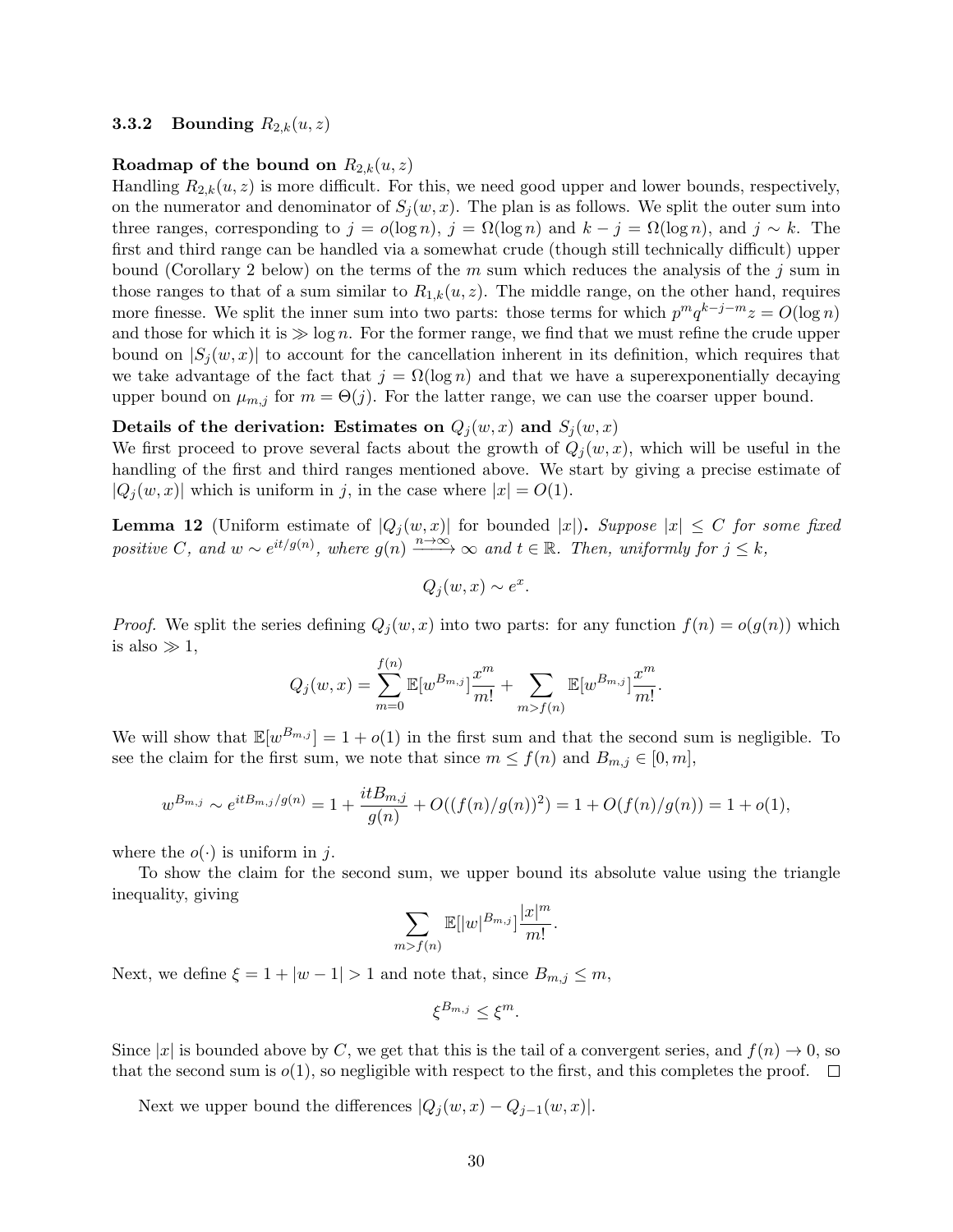**Lemma 13** (Uniform upper bound on differences). Suppose  $|x| \leq C$  for some fixed positive C, and  $w \sim e^{it/g(n)}$ , where  $g(n) \xrightarrow{\hat{n} \to \infty} \infty$  and  $t \in \mathbb{R}$ . Then, uniformly for  $j \leq k$ ,

$$
(Q_j - Q_{j-1})(w, x) = O(|x|e^{|x|}/g(n)).
$$

Proof. The idea of this proof is very similar to that of Lemma 12. We choose an appropriate function  $f(n)$  such that  $1 \ll f(n) \ll g(n)$  (for reasons to be seen below, we will also require that  $g(n) = o(e^{\Theta(f(n)\log f(n))}))$ , and we split the series defining  $(Q_j - Q_{j-1})(w, x)$  into an initial and final part:

$$
(Q_j - Q_{j-1})(w, x) = \sum_{m=0}^{f(n)} \mathbb{E}[w^{B_{m,j}} - w^{B_{m,j-1}}] \frac{x^m}{m!} + \sum_{m>f(n)} \mathbb{E}[w^{B_{m,j}} - w^{B_{m,j-1}}] \frac{x^m}{m!}.
$$

**Bounding the initial sum:** Again using the fact that  $0 \le m \le f(n) = o(g(n))$  as in the previous lemma, we find that

$$
\mathbb{E}[w^{B_{m,j}} - w^{B_{m,j-1}}] = O(m/g(n)),
$$

uniformly in  $j$ . Plugging this into the first sum, we get an upper bound of

$$
O(g(n)^{-1})\sum_{m=0}^{f(n)} m \frac{x^m}{m!} = O(g(n)^{-1}|x|e^{|x|}),
$$

and, since  $|x| \leq C$ , this is  $O(g(n)^{-1})$ .

**Bounding the final sum:** It remains to bound the final sum. Recalling the definition of  $\xi$  in the proof of the previous lemma, the second sum is upper bounded by

$$
2\sum_{m>f(n)}\frac{\xi^m|x|^m}{m!}.
$$

Factoring out  $(\xi|x|)^{f(n)+1}/(f(n)+1)!$ , we get the expression

$$
2\frac{(\xi|x|)^{f(n)+1}}{(f(n)+1)!}\sum_{m\geq f(n)+1}\frac{(\xi|x|)^{m-f(n)-1}}{m(m-1)\cdots(f(n)+2)}.
$$

Noting that the denominator consists of  $m - (f(n) + 2) + 1 = m - f(n) - 1$  factors greater than  $f(n) + 1$ , we can lower bound it (thereby upper bounding the whole expression) by  $(m - f(n) - 1)$ ! so that the sum is upper bounded by  $e^{\xi|x|}$ . Thus, applying the assumed bound on |x|, the second sum is upper bounded by

$$
\frac{2(C\xi)^{f(n)+1}}{(f(n)+1)!}e^{\xi C},
$$

which we note is upper bounded by

$$
e^{-\Theta(f(n)\log f(n))},
$$

due to the factorial in the denominator. Choosing  $f(n)$  to be, say,  $f(n) = \sqrt{g(n)}$ , we see that this is −Θ(<sup>√</sup>

$$
o(e^{-\Theta(\sqrt{g(n)\log g(n)})}),
$$

so that the second sum is negligible compared to the first.

 $\Box$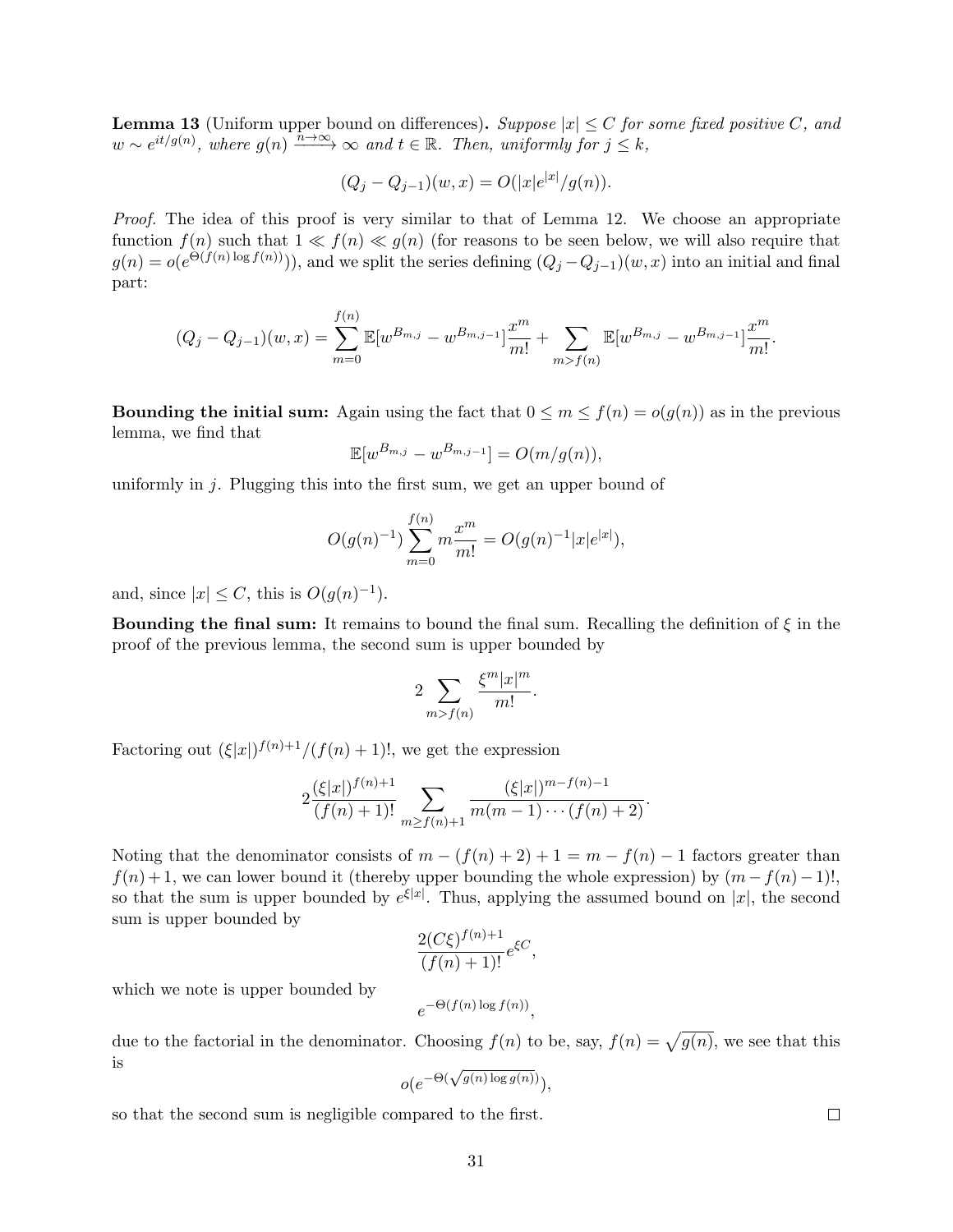Finally, we extend Lemma 12 to the case where  $x \xrightarrow{n \to \infty} \infty$ . For the purposes of this lemma, we restrict our attention to a cone around the positive real axis.

**Lemma 14** (Uniform estimate of  $|Q_j(w, x)|$  for unbounded |x| inside a cone). Let  $w \sim e^{it/g(n)}$  for some  $g(n) \xrightarrow{n \to \infty} \infty$  and  $t \in \mathbb{R}$ . Then there exists some  $\theta_0 \in (0, \pi/2)$  such that, for any  $\theta \in (0, \theta_0)$ , uniformly for  $j \leq k$ ,

$$
|Q_j(w, x)| = e^{|x| \cos(\arg(x))(1 + o(1))}
$$

as  $x \to \infty$  inside  $\mathcal{C}(\theta)$ .

*Proof.* We will approach this by proving an upper and a lower bound on  $|\tilde{Q}_j(w,x)|$ ; that is, for some functions  $a(x)$  and  $b(x)$  satisfying certain growth properties (to be explained), we will prove that, for all sufficiently small positive constants  $\epsilon$ , for large enough |x|,

$$
e^{\epsilon b(|x|)} \le |\tilde{Q}_j(w, x)| \le e^{\epsilon a(|x|)}.
$$
\n
$$
(40)
$$

.

,

Provided that  $a(|x|)$  and  $b(|x|) = O(|x|)$  as  $x \to \infty$ , we will then have

$$
|Q_j(w, x)| = |e^x||\tilde{Q}_j(w, x)| = e^{|x| \cos(\arg(x))} |\tilde{Q}_j(w, x)|,
$$
  

$$
e^{|x| \cos(\arg(x)) + \epsilon b(|x|)} \le |Q_j(u, x)| \le e^{|x| \cos(\arg(x)) + \epsilon a(|x|)},
$$

so that

$$
|Q_j(u, x)| = e^{|x| \cos(\arg(x)) + o(|x|)}
$$

We propose

$$
a(x) = x - 1
$$
\n
$$
b(x) = -a(x),
$$

As before, we derive a useful bound on  $|\tilde{Q}_j(w, x)|$  by setting  $\xi = 1 + |w - 1|$ , so that  $\mathbb{E}[|w|^{B_{m,j}}] \le$  $\xi^m$ , and plugging this into the definition of  $\tilde{Q}_j(w, x)$  gives

$$
|\tilde{Q}_j(w,x)| \le e^{|x|(\xi - \cos \theta)}.\tag{41}
$$

We will use this inequality in what follows.

We now prove the claimed bounds on  $|\tilde{Q}_j(w, x)|$ , for arbitrarily small fixed  $\epsilon$ . We do this by induction on j. The idea is as follows: we have, by Lemma 12, that  $Q_j(w, x) \sim e^x$ , uniformly for all  $j \leq k$ , when  $x = O(1)$ . This particularly implies that there is some large enough fixed  $x_*$  in the cone for which the claimed inequalities on  $\tilde{Q}_j(w, x_*)$  hold. In particular, they hold for x inside the cone with  $|x| \in (|x_*|, |x_*|/q]$ , again for all  $j \leq k$ . In order to prove the inequalities for the rest of the cone (i.e.,  $|x| \in (x_*|/q,\infty)$ ), we then apply the recurrence and the inductive hypothesis.

#### Base case

Recall that  $\tilde{Q}_0(w,x) = 1 - xe^{-x}(1-w) = 1 + o(1)$ , where the *o* is with respect to  $x \to \infty$ . The claimed decay of the second term is because  $|x e^{-x}|$  remains bounded inside the cone, while  $1-w \xrightarrow{n \to \infty} 0$ . Then,  $e^{\epsilon a(|x|)} = e^{\epsilon(|x|-1)} \to \infty$ . Furthermore,  $e^{\epsilon b(|x|)} = e^{-\epsilon(|x|-1)} \to 0$ . Thus, for sufficiently large |x| (depending on  $\epsilon$ ), the claimed inequality holds.

## Inductive step

For the induction, we assume that the claim is true for all  $h < j$ , and we prove it for j. By the observation above, the inequalities hold for  $\tilde{Q}_j(w, x)$  when  $|x| \in (|x_*|, |x_*|/q]$ , and it remains to establish that they hold for larger |x|, so we assume from here onward that  $|x| \in (x_*|/q, \infty)$ .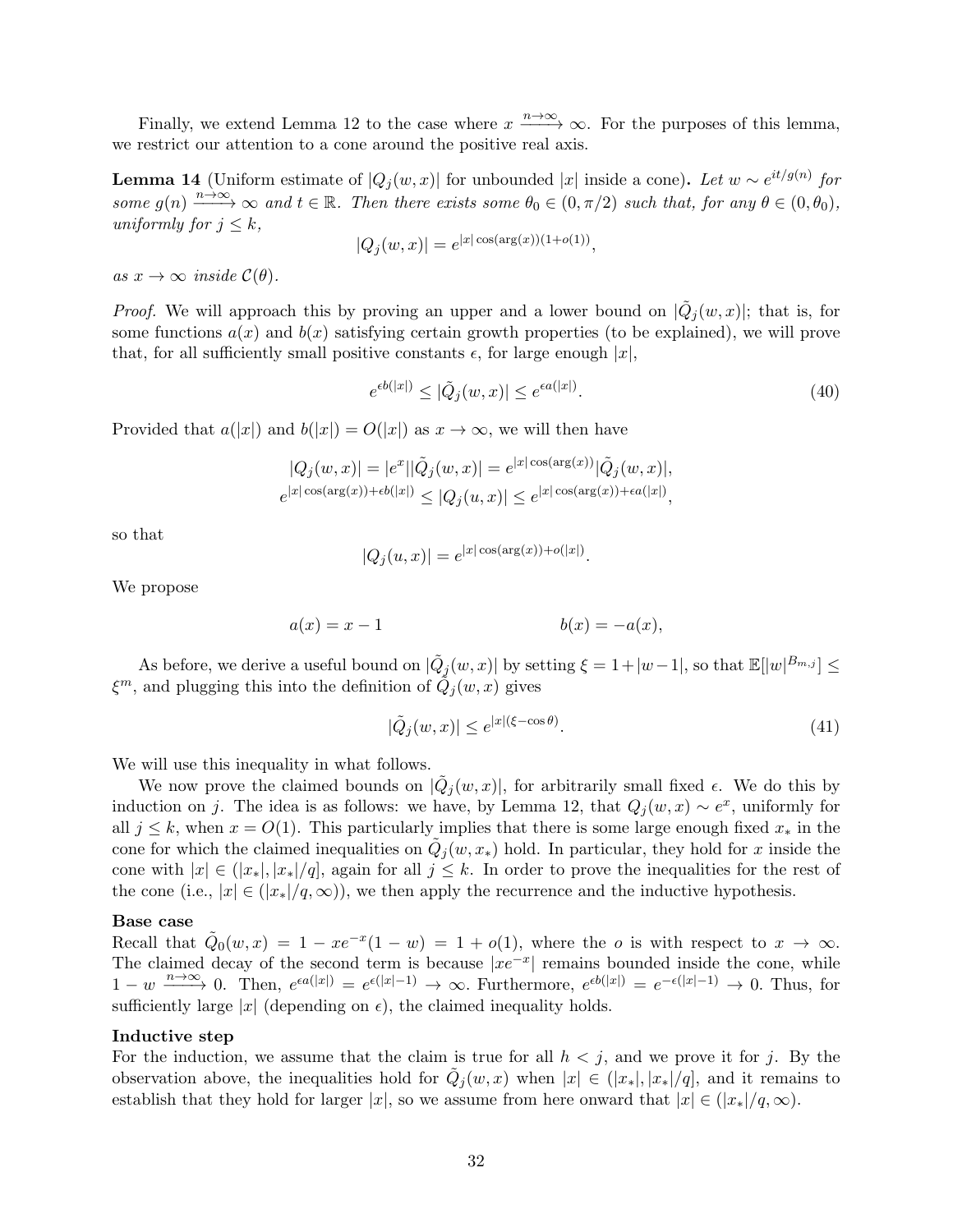Recall the recurrence for  $\tilde{Q}_j(w, x)$ , which holds for all  $j \geq 1$ :

$$
\tilde{Q}_j(w,x) = \tilde{Q}_{j-1}(w, px)\tilde{Q}_{j-1}(w, qx) + e^{-qx}(\tilde{Q}_j - \tilde{Q}_{j-1})(w, px) + e^{-px}(\tilde{Q}_j - \tilde{Q}_{j-1})(w, qx).
$$

#### Upper bound inductive step

We first handle the induction step for the upper bound. The first step is to upper bound  $|\tilde{Q}_j(w, x)|$ using the triangle inequality. Next, we handle the product: by the inductive hypothesis (applicable here because  $|x_*| < |qx| < |px|$ ), we have

$$
|\tilde{Q}_{j-1}(w,px)\tilde{Q}_{j-1}(w,qx)| \leq e^{\epsilon(a(p|x|)+a(q|x|))} = e^{\epsilon a(|x|)-\epsilon},
$$

where the equality is easy algebra based on the definition of  $a(x)$ . To handle the terms of the form

$$
|e^{-(1-c)x}|(|\tilde{Q}_j(w,cx)|+|\tilde{Q}_{j-1}(w,cx)|),
$$

we apply the bound (41) to both terms. This gives

$$
|e^{-(1-c)x}|(|\tilde{Q}_j(w,cx)|+|\tilde{Q}_{j-1}(w,cx)|) \leq 2e^{|cx|(\xi-\cos\theta)-(1-c)|x|\cos\theta} = 2e^{|x|(\alpha\xi-\cos\theta)} \leq 2e^{|x|(\rho\xi-\cos\theta)}.
$$

Provided  $|\xi - 1|$  is sufficiently small (with respect to  $\cos \theta$ ) and  $|\theta|$  sufficiently small with respect to  $p$ , the quantity in the exponent is negative and bounded away from 0. This can be done by making n sufficiently large.

Then,

$$
\begin{split} |\tilde{Q}_j(w,x)| &\leq e^{\epsilon(a(p|x|)+a(q|x|))}\left(1+4e^{|x|(p\xi-\cos\theta)-\epsilon(a(p|x|)-a(q|x|))}\right)\\ &\leq e^{\epsilon(a(p|x|)+a(q|x|))}\left(1+4e^{|x|(p\xi-\cos\theta)}\right), \end{split}
$$

where the second inequality is because  $a(c|x|) > 0$  when |x| is large enough (depending only on c). The factor in parentheses can be written as

$$
e^{\log(1+4e^{|x|(p\xi-\cos\theta)})} = e^{4e^{|x|(p\xi-\cos\theta)(1+o(1))}},
$$

since, by a previous observation,  $p\xi - \cos \theta < 0$ . Thus, the upper bound becomes

$$
e^{\epsilon a(|x|)-\epsilon+4e^{|x|(p\xi-\cos\theta)}}.
$$

Since the second term is a constant and the third term decays exponentially with respect to  $|x| \to \infty$ , we can further upper bound by  $e^{\epsilon a(|x|)}$ , provided |x| is sufficiently large. This concludes the proof of the upper bound.

#### Lower bound inductive step

We now give the inductive step of the lower bound. First, we use the lower bound version of the triangle inequality (and we note that, for  $c > 0$ ,  $e^{-c|x|\cos(\arg(x))} \leq e^{-c|x|\cos\theta}$ , since  $\cos\theta \leq$  $cos(arg(x))$  and the function  $y \mapsto e^y$  is monotone increasing with respect to y):

$$
\begin{aligned} |\tilde{Q}_j(w,x)| &\geq |\tilde{Q}_{j-1}(w,px)\tilde{Q}_{j-1}(w,qx)| \\ &-e^{-p|x|\cos\theta}|\tilde{Q}_j - \tilde{Q}_{j-1}|(w,qx) - e^{-q|x|\cos\theta}|\tilde{Q}_j - \tilde{Q}_{j-1}|(w,px). \end{aligned}
$$

We apply the inductive hypothesis to the product (justified by the same reasoning as in the upper bound proof) to get  $\sqrt{2}$  (b) + b(x) + b(x)

$$
|\tilde{Q}_{j-1}(w, px)\tilde{Q}_{j-1}(w, qx)| \geq e^{\epsilon(b(p|x|)+b(q|x|))}.
$$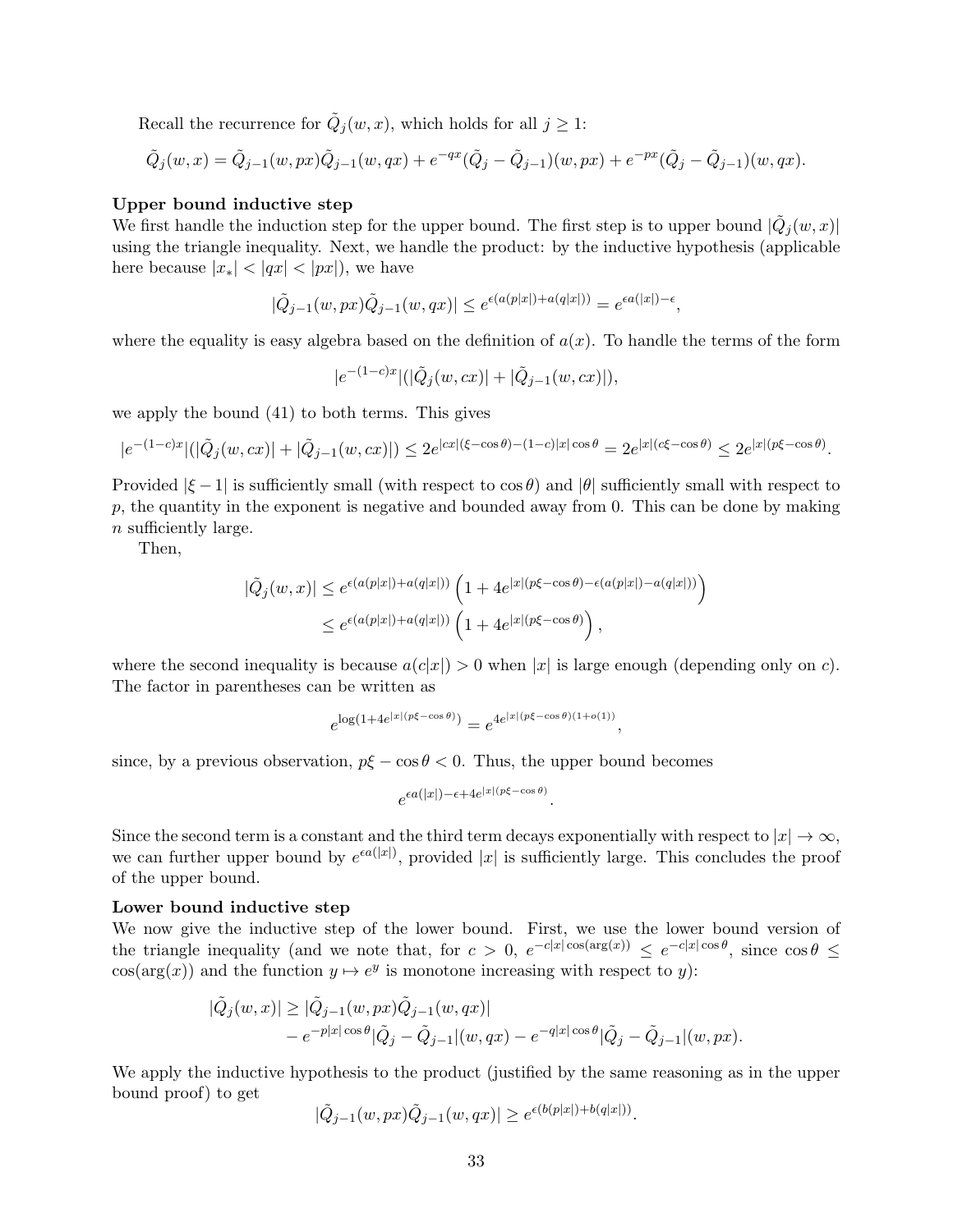For the other two terms, we require an upper bound on expressions of the form

$$
e^{-(1-c)|x|\cos\theta}|\tilde{Q}_j-\tilde{Q}_{j-1}|(w, cx).
$$

Applying the triangle inequality and then the bound (41), we get that the above expression is upper bounded by

$$
2e^{-(1-c)|x|\cos\theta}e^{c|x|(\xi-\cos\theta)} = 2e^{|x|(c\xi-\cos\theta)} \leq 2e^{|x|(p\xi-\cos\theta)}.
$$

Thus, we get

$$
|\tilde{Q}_j(w,x)| \geq e^{\epsilon(b(p|x|)+b(q|x|))} (1-4e^{|x|(p\xi-\cos\theta)-\epsilon(b(p|x|)+b(q|x|))}).
$$

Provided  $0 < \epsilon < \cos \theta - p\xi$  (which can hold if we choose  $\theta$  close enough to 0), we can see by substituting in the definition of  $b(x)$  that there exists a positive number  $\tau$  (depending only on  $\epsilon, \theta, p, \xi$  such that

$$
|\tilde{Q}_j(w,x)| \ge e^{\epsilon (b(p|x|) + b(q|x|)} (1 - 4e^{-\tau|x|}).
$$

As in the inductive step for the upper bound, we rewrite the second factor:

$$
(1 - 4e^{-\tau|x|}) = e^{-4e^{-\tau|x|}(1 + o(1))}.
$$

Then the bound becomes

$$
|\tilde{Q}_j(w,x)| \ge e^{\epsilon(b(p|x|) + b(q|x|)) - 4e^{-\tau|x|}(1 + o(1))}.
$$
\n(42)

Now, by definition of  $b(x)$ ,  $b(p|x|) + b(q|x|) = -a(|x|) + 1$ . As in the upper bound proof, the second term (i.e.,  $\epsilon$ ) in the exponent of the right-hand side of (42) after applying this identity is a constant, while the third term decays exponentially, so that the exponent can be lower bounded by  $-a(|x|) = b(|x|)$ . This concludes the proof.  $\Box$ 

These lemmas give us enough tools to bound  $|S_j(w, x)|$ :

**Corollary 2** (Uniform bound on  $|S_i(w, x)|$  inside a cone). There exist some  $\theta_0 \in (0, \pi/2)$ ,  $x_0$ , and positive constants C and D such that, for sufficiently large n and for  $x \in C(\theta)$  with  $|x| \geq x_0$  and  $|\theta| \leq \theta_0$ , for any  $j \leq k$ ,

$$
|S_j(w, x)| \le D|x|e^{-C|x|}.
$$

Moreover, for  $|x| < x_0$ ,

$$
|S_j(w, x)| \le D|w - 1||x|e^{-C|x|}.
$$

Proof. This is a combination of Lemmas 12, 13, and 14. We will first show that the claimed inequality holds for sufficiently large  $x$ . We write, using the triangle inequality,

$$
|S_j(w,x)| \leq \frac{|Q_j(w,px)| + |Q_{j-1}(w,px)| + |Q_j(w,qx)| + |Q_{j-1}(w,qx)|}{|Q_{j-1}(w,px)Q_{j-1}(w,qx)|}.
$$

Note that, by using the triangle inequality on the numerator, we have completely ignored the cancellations in the differences  $Q_j(w, cx) - Q_{j-1}(w, cx)$ . We will rectify this later.

Next, since we are assuming that  $x \to \infty$ , we apply Lemma 14 to conclude that the numerator of the above upper bound is equal to

$$
e^{p|x|\cos(\arg(x))(1+o(1))},
$$

while the denominator becomes

$$
e^{p|x|\cos(\arg(x))(1+o(1))+q|x|\cos(\arg(x))(1+o(1))} = e^{|x|\cos(\arg(x))(1+o(1))}.
$$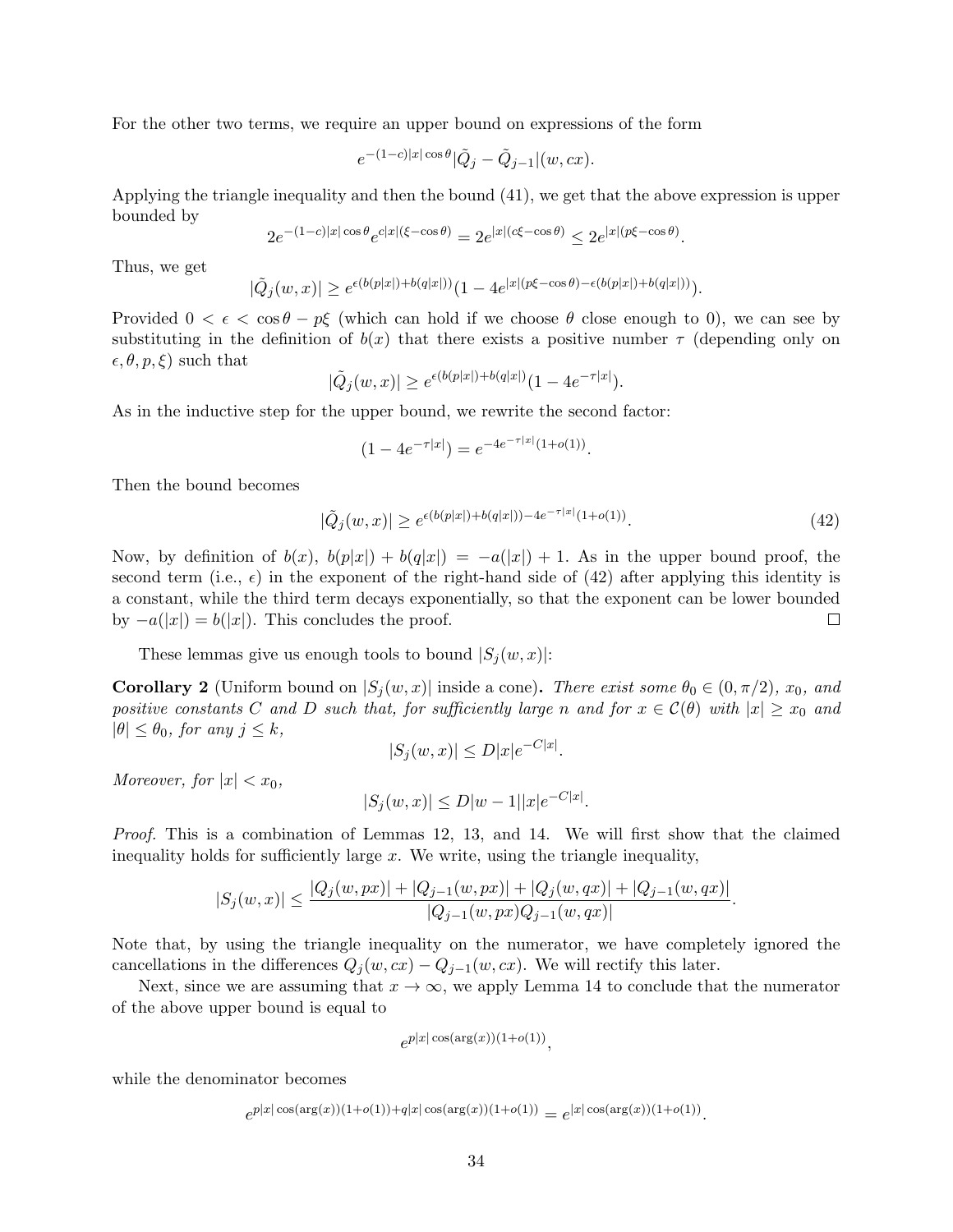This gives an asymptotic upper bound of

$$
e^{-q|x|\cos(\arg(x))(1+o(1))},
$$

which can certainly be upper bounded by

$$
|x|e^{-q|x|\cos(\arg(x))(1+o(1))}.
$$

This implies that there is some specific  $x_0$  such that, provided  $|x| \geq x_0$ ,

$$
|S_j(w, x)| \le |x|e^{-C|x|},
$$

for some positive C (here we have used the fact that  $x \in C(\theta)$ , which ensures that  $\cos(\arg(x))$  is not too small).

Now, we assume that  $|x| < x_0$ . In this case, instead of applying the triangle inequality to the differences to bound the numerator of  $|S_i(w, x)|$ , we apply Lemma 13, which gives an upper bound of

$$
O\left(\frac{|x|e^{p|x|}}{g(n)}\right) = O(|w-1||x|e^{p|x|})
$$

for the numerator. For the denominator, we apply Lemma 12, which tells us that

 $Q_{j-1}(w, px)Q_{j-1}(w, qx) \sim e^x,$ 

so that

$$
|Q_{j-1}(w, px)Q_{j-1}(w, qx)| \sim |e^x| = e^{|x| \cos(\arg(x))}.
$$

Combining these estimates shows that

$$
|S_j(w, x)| = O(|w - 1||x|e^{p|x| - |x|\cos(\arg(x)))},
$$

and, using the fact that  $|x| < x_0$ , so that  $e^{|x|(p-\cos(\arg(x)))} = O(1)$ ,

$$
|S_j(w, x)| = O(|w - 1||x|e^{-C|x|}),
$$

for some positive  $C$ .

Now, provided that we choose  $w-1$  tending to 0 slowly enough with n (i.e.,  $w-1 = n^{o(1)}$ ), instead of evaluating the integrals in the definition of  $R_{2,k}(u, z)$  via the residue theorem, we can upper bound them trivially by the product of the maximum of the modulus of the integrand on  $\mathcal C$ and the length of C. Recalling that  $r(n)$  denotes the radius of the circle C, this gives

$$
\left| \oint_C \frac{\log(1 + S_j(w, x))}{(w - 1)^3 (w - u)} dw \right| \sim \left| \oint_C \frac{S_j(w, x)}{(w - 1)^4} dw \right| \le r(n)^{-O(1)} D|x| e^{-C|x|},\tag{43}
$$

where we've applied Corollary 2 to establish the asymptotic equivalence and the inequality, and we've used the fact that  $w - 1 \gg u - 1$ , which implies that  $w - u \sim w - 1$ .

#### Bounding the terms where  $j = o(\log n)$  and  $j \sim k$

With this inequality in hand, we can start to bound  $R_{2,k}(u, z)$ . We first bound the contributions of the ranges  $j = o(\log n)$  and  $j \sim k$ . We start by applying the bound (43) on the absolute value of the integral, which gives, for any  $j$ , a contribution of

$$
r(n)^{-O(1)}D\sum_{m=0}^{k-j} {k-j \choose m} p^m q^{k-j-m} n e^{-C p^m q^{k-j-m} n}
$$

 $\Box$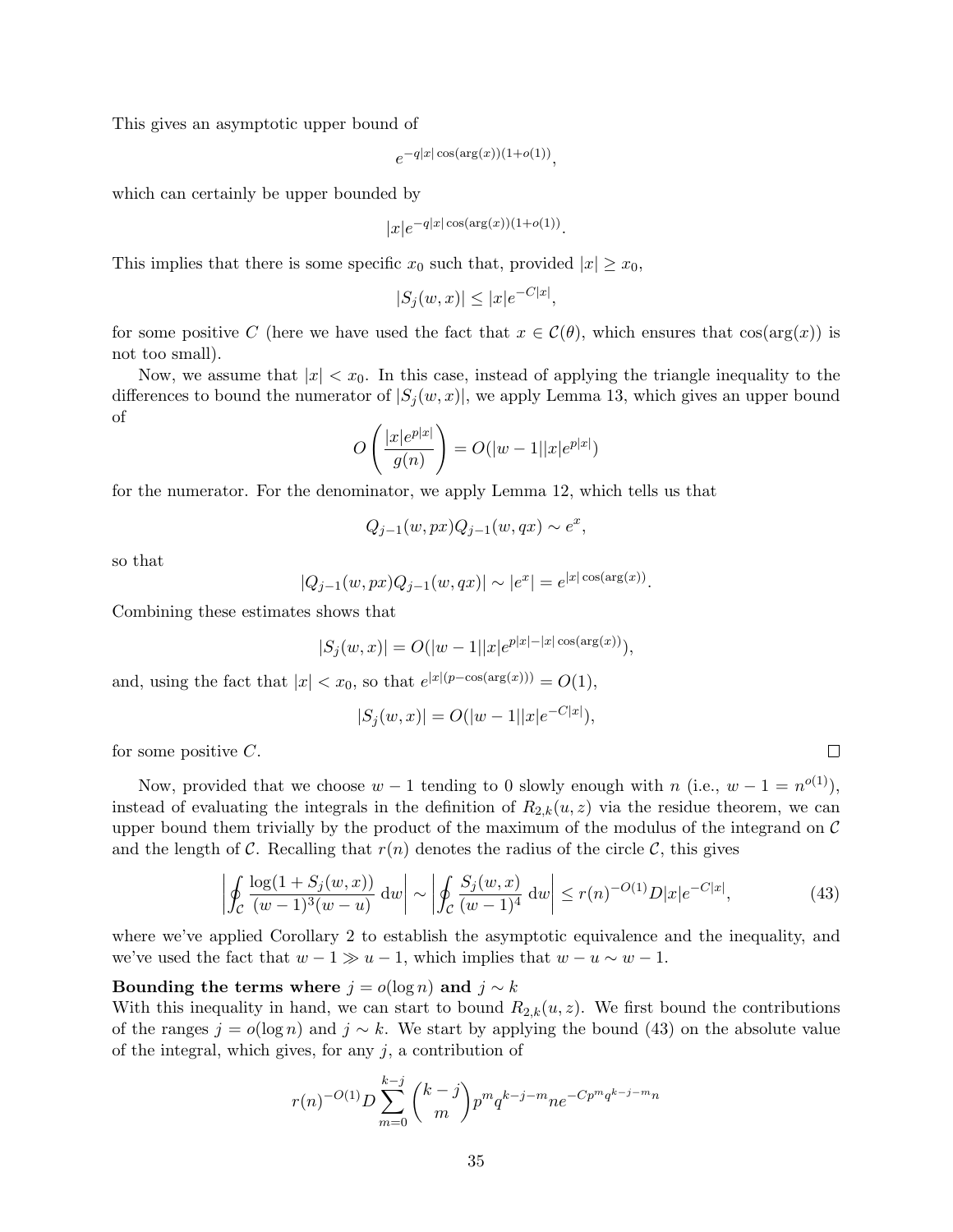to the outer sum of  $R_{2,k}(u, z)$ . Since the factor  $r(n)^{-O(1)}D$  is insignificant to the analysis, we focus on bounding the sum. For  $j = o(\log n)$ , the analysis is essentially the same as that of  $R_{1,k}(u, z)$ , and we conclude that the sum is  $O(n^{\beta(\alpha)})$ .

In the range where  $j \sim k$ , we note that  $k - j = o(\log n)$ . This implies that, for any m,

$$
\binom{k-j}{m} \le e^{\Theta(k-j)} = e^{o(\log n)} = n^{o(1)},
$$

where the inequality follows from the fact that the maximum value of a binomial coefficient  $\binom{y}{y}$  $\binom{y}{\cdot}$  is exponential in y. Combining this with the fact that  $p^m q^{k-j-m} n e^{-Cp^m q^{k-j-m} n} = O(1)$ , we get that the contribution of  $j$  in this range is subpolynomial in  $n$ , so negligible.

Bounding the terms in the middle range:  $j, k - j = \Theta(\log n)$ 

We now turn to the bounding of the middle range, where  $j, k - j = \Theta(\log n)$ . We define  $x_{m,j} =$  $x = p^m q^{k-j-m} z$ , for any j in the range under consideration, and we split the m sum into two parts: those terms for which  $x \gg \log n$ , where we can use the coarse upper bound on  $S_j(w, x)$  which does not take into account cancellation, and those for which  $x = O(\log n)$ , which requires a more refined estimate of  $S_i(w, x)$ .

#### Bounding the terms where  $x = O(\log n)$

The first task is to more precisely bound  $S_i(w, x)$  by taking into account the significant cancellations inherent in its definition. Writing  $Q_j(w, x)$  and  $Q_{j-1}(w, x)$  as power series and applying the initial condition  $Q_{\ell,j}(u) = 1$  for  $\ell \leq j$ , we have

$$
Q_j(w, x) - Q_{j-1}(w, x) = \sum_{\ell \ge j} \mathbb{E}[w^{B_{\ell, j}} - w^{B_{\ell, j-1}}] \frac{x^{\ell}}{\ell!}.
$$
\n(44)

Since  $j = \Theta(\log n)$ , we have already identified a significant source of cancellation, but this is not yet sufficient. Recalling that (11) of Theorem 1 gives a superexponentially decaying upper bound on  $\mu_{\ell,j}$  for  $\ell \leq C_j$ , for any fixed C, we can get a tight bound on the remaining sum. The idea is to determine a bound on  $\mathbb{E}[w^{B_{\ell,j}}]$  by conditioning on the value of  $B_{\ell,j}$ , then using Markov's inequality and the bound on  $\mu_{\ell,j}$  to get a bound on the probabilities and conditional expectations that arise.

In what follows, we first restrict our attention to the initial terms of the sum (44); i.e., we assume that  $\ell \leq C_j$  for some fixed C. Letting  $c_1, c_2$  be the constants in (11) (which we can apply because  $j = \Theta(\log n) \to \infty$  and  $\ell = \Theta(j)$ , we have the bound

$$
\mu_{\ell,j} \le c_1 \ell! e^{-c_2 \ell^2}.
$$

Now, as promised, we compute  $\mathbb{E}[w^{B_{\ell,j}}]$  by conditioning on whether or not  $B_{\ell,j} \leq t\mu_{\ell,t}$ , for t which we will pick later. This results in

$$
\mathbb{E}[w^{B_{\ell,j}}] = \mathbb{E}[w^{B_{\ell,j}}|B_{\ell,j} \le t\mu_{\ell,j}] \Pr[B_{\ell,j} \le t\mu_{\ell,j}] + \mathbb{E}[w^{B_{\ell,j}}|B_{\ell,j} > t\mu_{\ell,j}] \Pr[B_{\ell,j} > t\mu_{\ell,j}]. \tag{45}
$$

Now, we claim that, for an appropriate choice of t, the first term is  $1 + o(1)$ , while the second is  $o(1)$  (in fact, superexponentially decaying in  $\ell$ ). Fix  $c_3 \in (0, c_2)$  and choose  $t = e^{c_3 \ell^2}$  (this choice of  $t$  is motivated by the requirements that it should not be too small (or lower/upper bounding the first/second probability becomes difficult) or too large (otherwise, upper bounding the second expectation becomes difficult)). Then, by Markov's inequality,

$$
\Pr[B_{\ell,j} \le t\mu_{\ell,j}] \ge 1 - e^{-c_3\ell^2} = 1 - o(1).
$$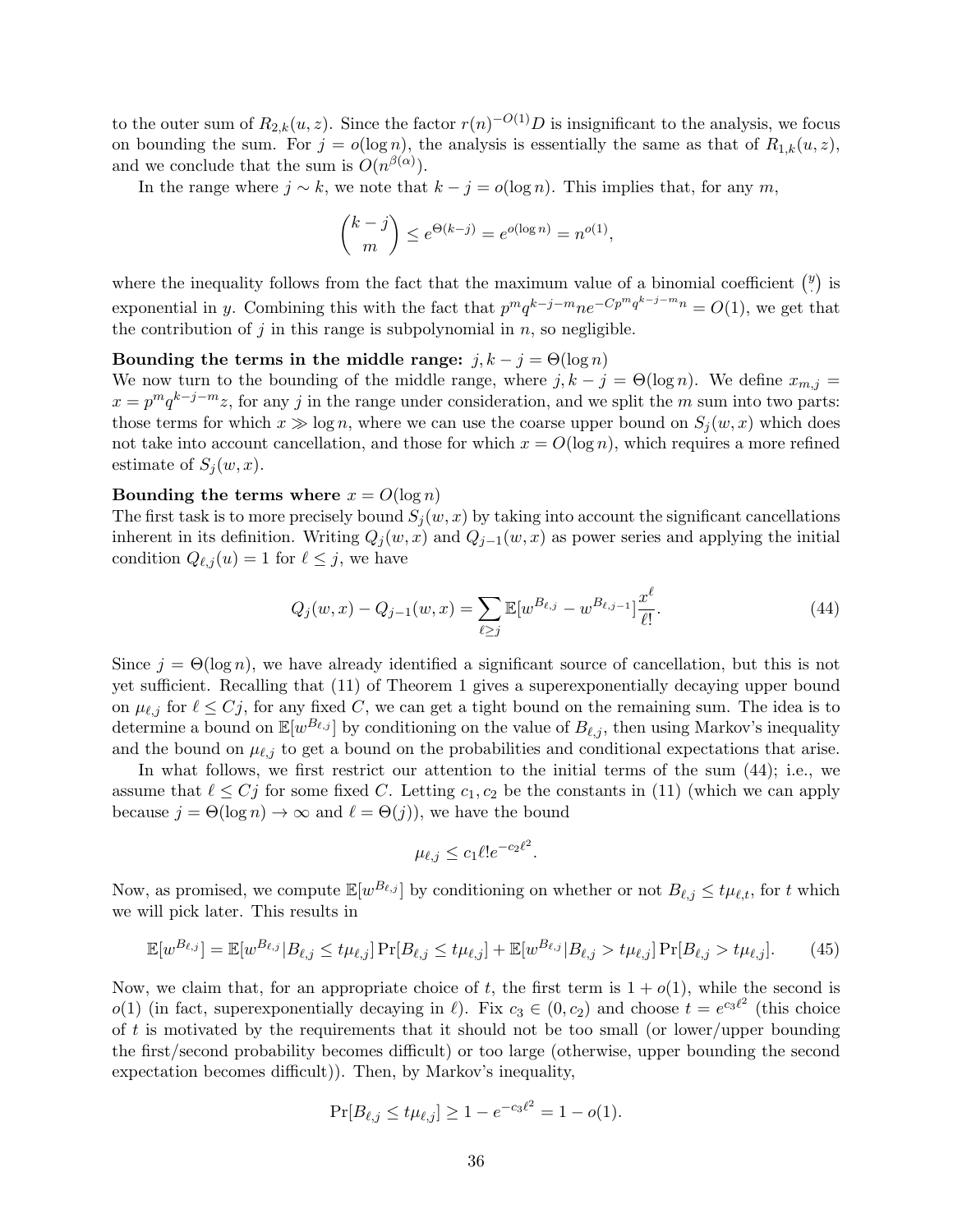Conditioning on the event that  $B_{\ell,j} \leq t \mu_{\ell,j} = e^{-(c_2-c_3)\ell^2} = o(1)$  and writing  $w = 1 + g(n)$ , where  $g(n) = o(1)$  (recall that this follows from our choice of integration contour such that  $|w-1| = o(1)$ ), gives

$$
w^{B_{\ell,j}} = (1+g(n))^{B_{\ell,j}} \sim 1+g(n)B_{\ell,j} = 1+O(g(n)e^{-\Theta(\ell^2)}).
$$

Noting that the last expression does not depend on  $B_{\ell,j}$ , this implies

$$
\mathbb{E}[w^{B_{\ell,j}}|B_{\ell,j} \leq t\mu_{\ell,j}] = 1 + O(g(n)e^{-\Theta(\ell^2)}).
$$

Thus, the first term of  $\mathbb{E}[w^{B_{\ell,j}}]$  (i.e., (45)) is  $1 + o(1)$ , as desired. Turning to the second term, the probability is bounded above by  $e^{-\Theta(\ell^2)}$ , by Markov's inequality, and we use the a priori upper bound on the expectation; that is, we define  $\xi(w) = 1 + |w - 1| \ge 1$ , and then the expectation is bounded above by  $\xi(w)^\ell$  (see the derivation of the inequality (41)). The entire term is then upper bounded by  $e^{-\Theta(\ell^2)}$ , so that it is negligible with respect to the first. Thus, we have shown that  $\mathbb{E}[w^{B_{\ell,j}}] = 1 + e^{-\Theta(\ell^2)}$ , where the  $\Theta$  is uniform in j, but dependent on the C for which  $\ell \leq C_j$ . This implies that

$$
\mathbb{E}[w^{B_{\ell,j}} - w^{B_{\ell,j-1}}] = e^{-\Theta(\ell^2)}.
$$

Applying this estimate to the difference appearing in  $S_i(w, x)$ , we get (suppressing ceiling functions in the indices for convenience)

$$
Q_j(w, x) - Q_{j-1}(w, x) = \sum_{\ell=j}^{Cj} e^{-\Theta(\ell^2)} \frac{x^{\ell}}{\ell!} + \sum_{\ell > Cj} \mathbb{E}[w^{B_{\ell, j}} - w^{B_{\ell, j-1}}] \frac{x^{\ell}}{\ell!}.
$$

Since  $x = O(\log n)$ , we can bound the first sum as follows:

$$
\left|\sum_{\ell=j}^{Cj} e^{-\Theta(\ell^2)} \frac{x^{\ell}}{\ell!} \right| \le e^{-\Theta((\log n)^2) + O(\log n \log \log n)} = e^{-\Theta((\log n)^2)},
$$

using the fact that  $j = \Theta(\log n)$ . Here, the  $\ell!$  in the denominator gives rise to  $e^{-\Theta(\log n \log \log n)}$ , and the  $x^{\ell}$  is upper bounded by  $e^{O(\log n \log \log n)}$ , where the  $\log \log n$  comes from the fact that  $x = O(\log n)$ , while the  $\log n$  results from  $\ell \leq C_j = \Theta(\log n)$ . The second sum can be bounded using the a priori bound (again, see the derivation of the inequality  $(41)$ ) to get

$$
2 \frac{(\xi(w)|x|)^{Cj}}{(Cj)!} \cdot e^{\frac{|x|}{Cj}},
$$

and, again when  $x = O(\log n)$ , this becomes

$$
e^{o(\log n \log \log n) - \Theta(\log n \log \log n)} = e^{-\Theta(\log n \log \log n)}
$$

.

Thus, overall, we have that

$$
|Q_j(w, x) - Q_{j-1}(w, x)| \le e^{-\Theta(\log n \log \log n)}.
$$

With these bounds in hand, we are ready to handle the relevant terms of  $R_{2,k}(u, z)$ . Our refined upper bound on  $|Q_j(w, x) - Q_{j-1}(w, x)|$  implies

$$
|S_j(w,x)| \leq \frac{e^{-\Theta(\log n \log \log n)}}{|Q_{j-1}(w, px)Q_{j-1}(w,qx)|},
$$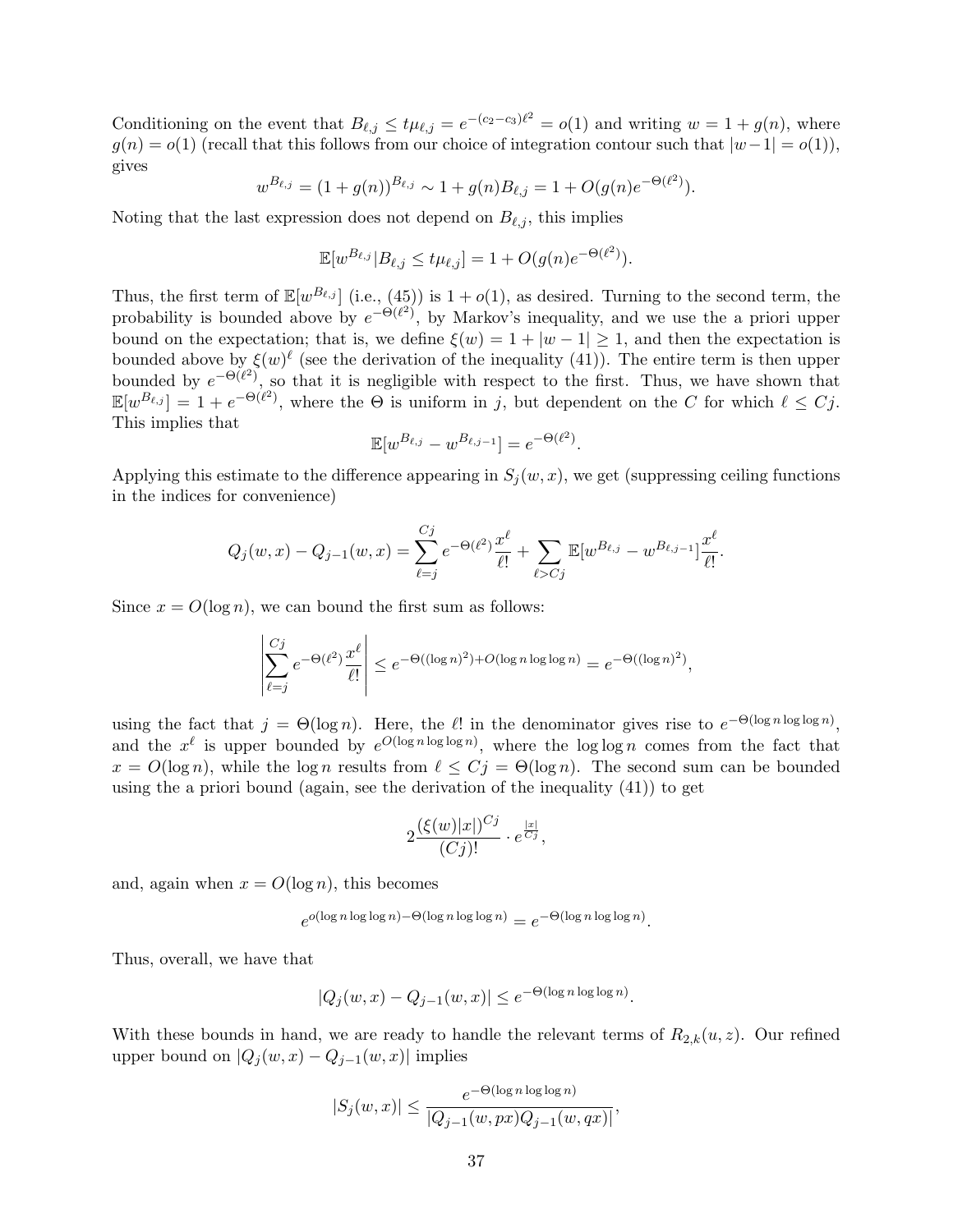and, since  $Q_{j-1}(w, cx) \sim e^{cx}$ , and |x| is at least  $e^{-O(\log n)}$ , this shows that

$$
|S_j(w, x)| \le e^{-\Theta(\log n \log \log n)}.
$$

Then

$$
\binom{k-j}{m} \left| \oint_C \frac{\log(1+S_j(w,x))}{(w-1)^4} dw \right| \le r(n)^{-O(1)} e^{O(\log n) - \Theta(\log n \log \log n)}
$$

$$
= r(n)^{-O(1)} e^{-\Theta(\log n \log \log n)}
$$

$$
= o(1).
$$

Here,  $r(n)^{-O(1)}$  comes from  $(w-1)^4$  in the denominator of the integrand. The  $e^{O(\log n)}$  is a result of upper bounding the binomial coefficient, since  $k - j = O(\log n)$  and the binomial coefficient is at most exponential in its top number. Finally, the  $e^{-\Theta(\log n \log \log n)}$  comes from the bound on  $|S_i(w, x)|$  and the Taylor expansion for the log.

## Bounding the terms where  $x \gg \log n$

For  $x \gg \log n$ , using the coarse upper bound on  $|S_i (w, x)|$  gives

$$
(1+o(1))\binom{k-j}{m}\left| \oint_C \frac{\log(1+S_j(w,x))}{(w-1)^4} dw \right| \leq \binom{k-j}{m} r(n)^{-O(1)} e^{-\Theta(x)}
$$
  

$$
\leq r(n)^{-O(1)} e^{O(\log n) - \Theta(x)}
$$
  

$$
= r(n)^{-O(1)} e^{-\Theta(x)} = o(1),
$$

so that these terms are negligible. Note that the  $e^{O(\log n)}$  comes from upper bounding the binomial coefficient: it is at most  $e^{\Theta(k)} = e^{\Theta(\log n)}$ .

Since the contributions of all ranges have been shown to be either negligible or  $O(n^{\beta(\alpha)})$ , this completes the proof that  $R_{2,k}(u, z) = O(n^{\beta(\alpha)})$ . Having shown the remainder term  $\frac{1}{3!}R[\tilde{l}]_k(u, z)$  to be negligible, we have thus established a central limit theorem for the (normalized) external profile in the Poisson model.

We complete the proof by a bare-hands de-Poissonization to recover a central limit theorem for the Bernoulli model. We relegate the details to Appendix 4.3.3.

## 4 Appendix

## 4.1 Well definedness and analyticity of series related to  $A_k(s)$

Proof of Lemma 2. Proof of (i)

Without loss of generality, we can assume that  $g(n) = C_n$ , for some positive constant C, because the assumption  $g(n) = \Omega(n)$  implies that, for large enough  $n, g(n) \geq C_n$ . Next, we apply the ratio test, which gives

$$
\left| e^{-(g(n+1))-g(n))} \frac{\phi_{n+1}(s)n!}{(n+1)!\phi_n(s)} \right| = \left| \frac{n+s}{n+1} \right| e^{-(g(n+1)-g(n))} \sim e^{-(g(n+1)-g(n))}.
$$

Now, using the assumption about the growth of  $q(n)$ , we have that the ratio is asymptotically less than 1, so that the series converges absolutely.

## Proof of (ii)

If we can show that  $F_i(s)$  is analytic at  $s = 0$ , then the result follows, since a function defined by a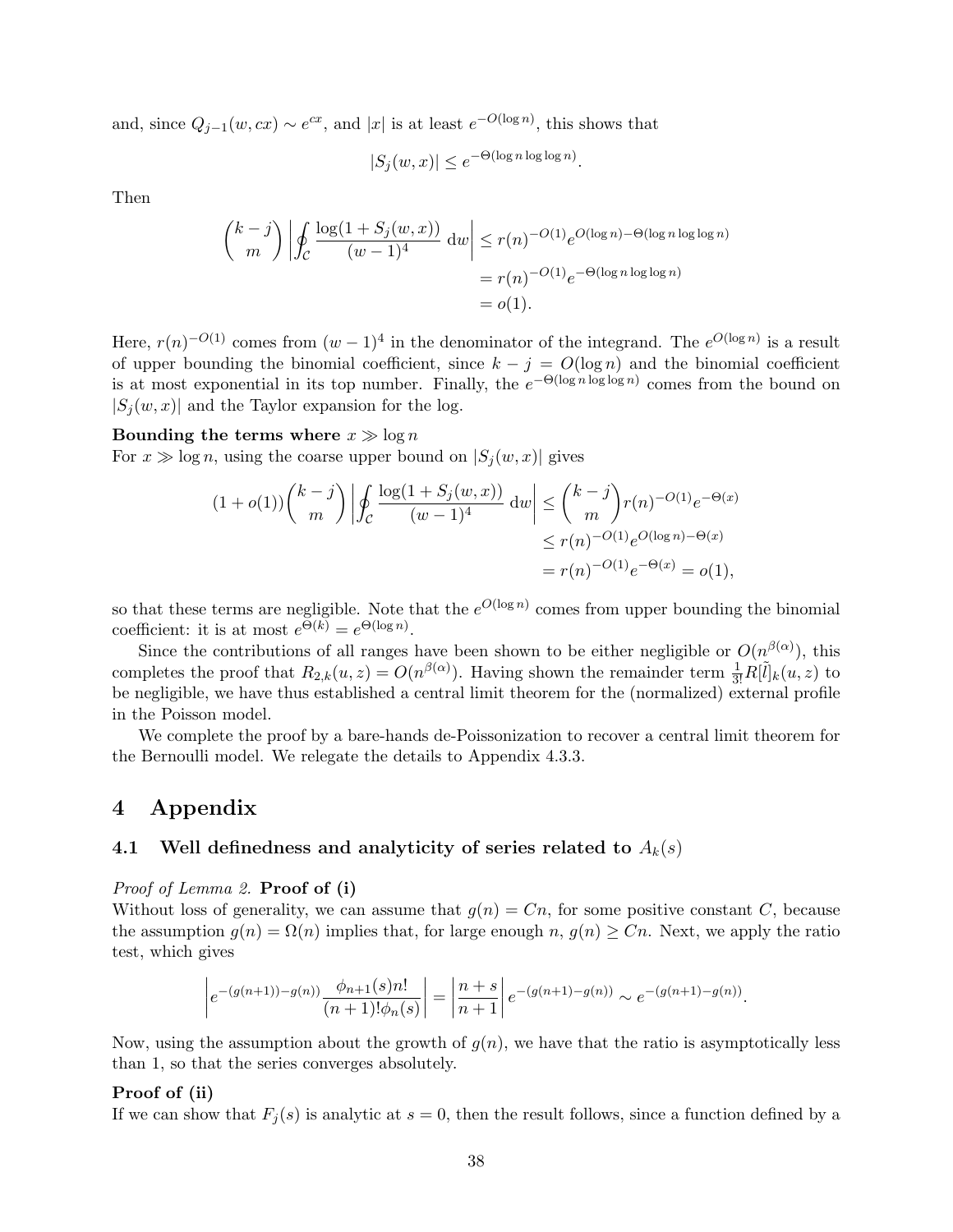power series at a given point is analytic at all points inside its disc of convergence. We'll start by looking at  $[s^m]\phi_n(s)$ . Toward that end, define  $S_m$  to be the set of all subsets of size  $n-1-m$  of the set  $[n-1]$ . Then, noting that  $\phi_n(s)$  is a product of  $n-1$  monomials, so that each choice of m such monomials gives a contribution to  $[s^m] \phi_n(s)$ , we have

$$
[s^m]\phi_n(s) = \sum_{X \in S_m} \prod_{x \in X} x.
$$
\n(46)

Since  $|S_m| = \binom{n-1}{n-1}$  $\binom{n-1}{n-1-m} = \binom{n-1}{m}$  $\binom{n-1}{m}$  and  $\prod_{x \in X} x \leq \frac{(n-1)!}{m!}$  $\frac{(n-1)!}{m!},$ 

$$
[s^m]\phi_n(s) \le \frac{(n-1)!}{m!(n-1-m)!} \cdot \frac{(n-1)!}{m!} = \frac{((n-1)!)^2}{m!^2(n-1-m)!}.
$$
 (47)

Now,

$$
[s^m]F_j(s) = \sum_{n \ge j} e^{-\Omega(n)} [s^m] \phi_n(s) \frac{1}{n!},\tag{48}
$$

and

$$
\left| e^{-\Omega(n)}[s^m] \phi_n(s) \frac{1}{n!} \right| \le e^{-\Omega(n)} \frac{1}{n!} \frac{(n-1)!^2}{m!^2 (n-1-m)!} \tag{49}
$$

$$
= e^{-\Omega(n)} \frac{(n-1)!}{nm!^2(n-1-m)!} \stackrel{n \to \infty}{\sim} \frac{e^{-\Omega(n)} n^{m-1}}{m!^2}.
$$
 (50)

The series with these terms converges because of the exponential decay of  $e^{-\Omega(n)}$  as  $n \to \infty$ . This implies that the series defining  $[s^m]F_j(s)$  converges, so that  $F_j(s)$  is analytic at 0.  $\Box$ 

# **4.2** Rough upper bounds on  $\mu_{n,k}, c_{n,k}, \tilde{G}_k(z), \tilde{V}_k(z)$

4.2.1 Upper bounds on  $|\tilde{G}_k(z)|$  as  $z\to\infty$ 

## Proof of Lemma 1. Proof of (i)

We proceed by induction on  $k$ , then on increasing domains.

## Base case for induction on k

For  $k = 0$ , we have  $\tilde{G}_0(z) = ze^{-z}$ , so that

$$
|\tilde{G}_0(z)| = |z||e^{-z}| = |z|e^{-\Re(z)},\tag{51}
$$

which, for large enough |z| in the cone, is less than  $C|z|^{1+\epsilon}$  (and, in fact, any  $C|z|$ ), for any choice of  $C > 0$ .

#### Inductive step for k

We now assume that the claimed bound is true for  $0 \leq j \leq k$ , and we prove the claim for k via induction on increasing domains.

#### Increasing domains base case

For the base case, observe that an upper bound on  $|\tilde{G}_k(z)|$  that is uniform in k holds:

$$
\tilde{G}_k(z) = e^{-z} \sum_{n \ge k+1} \mu_{n,k} \frac{z^n}{n!}
$$

$$
= z e^{-z} \sum_{n \ge k+1} \mu_{n,k} \frac{z^{n-1}}{n!}
$$

$$
\implies |\tilde{G}_k(z)| \le |z| e^{|z| - \Re(z)},
$$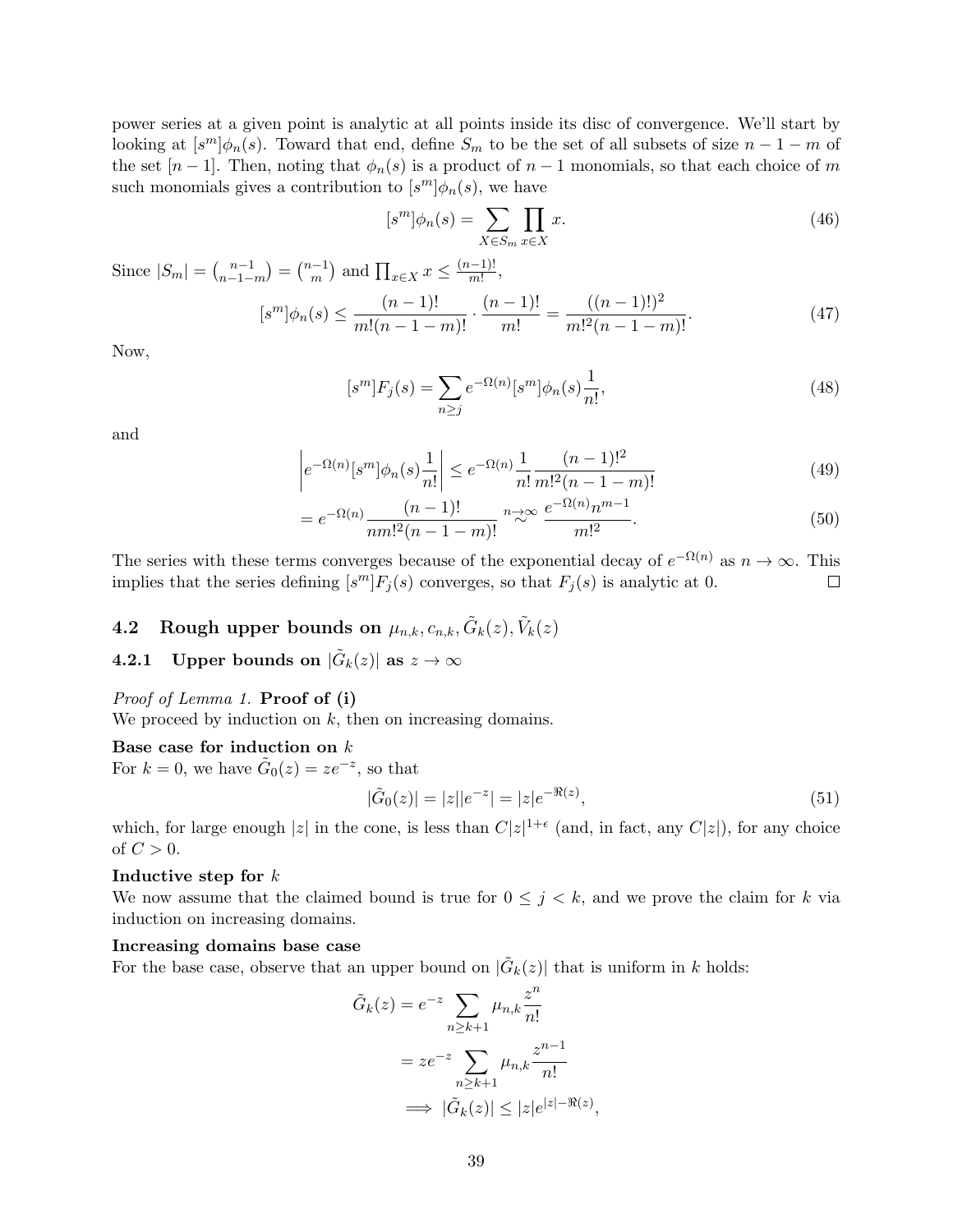for any z, where we've used the fact that  $\mu_{n,k} \leq n$ . In particular, this applies in the truncated cone  $\mathcal{C}(\theta, R)$ . Since  $\mathcal{C}(\theta, R)$  is compact, and both the upper bound on  $|\tilde{G}_k(z)|$  and  $|z|^{1+\epsilon}$  are continuous, it has a maximum value in  $\mathcal{C}(\theta, R)$ , so that there is some  $C = C(R)$  for which

$$
|\tilde{G}_k(z)| \le C|z|^{1+\epsilon},
$$

which establishes the base case.

## Inductive step for increasing domains induction

For the inductive step, we start with the recurrence for  $\tilde{G}_k(z)$ :

$$
|\tilde{G}_k(z)| \le |e^{-qz}||\tilde{G}_k(zp)| + |e^{-pz}||\tilde{G}_k(zq)| + |\tilde{G}_{k-1}(pz)||1 - e^{-qz}| + |\tilde{G}_{k-1}(qz)||1 - e^{-pz}|
$$
  

$$
\le (|e^{-qz}| + |1 - e^{-qz}|)Cp^{1+\epsilon}|z|^{1+\epsilon} + (|e^{-pz}| + |1 - e^{-pz}|)Cq^{1+\epsilon}|z|^{1+\epsilon}
$$

Now, for any positive  $c$ ,

$$
|e^{-cz}|+|1-e^{-cz}| \xrightarrow{z \to \infty} 1
$$

with z in the cone. Thus, we can choose |z| large enough (depending on  $\epsilon$ ) so that, simultaneously,

$$
(|e^{-qz}|+|1-e^{-qz}|)p^{1+\epsilon}
$$

and

$$
(|e^{-pz}| + |1 - e^{-pz}|)q^{1+\epsilon} < q,
$$

which gives

$$
|\tilde{G}_k(z)| \leq C p |z|^{1+\epsilon} + C q |z|^{1+\epsilon} \leq C |z|^{1+\epsilon}.
$$

#### Proof of (ii)

Recall the functional equation for  $\tilde{G}_j(z)$ .

$$
\tilde{G}_j(z) = L[\tilde{G}]_{j-1}(z) + T[\tilde{G}]_j(z).
$$

Iterating this recurrence, we get

$$
\tilde{G}_j(z) = L^j[\tilde{G}]_0(z) + \sum_{\ell=0}^{j-1} L^{\ell} T[\tilde{G}]_{j-\ell}(z),\tag{52}
$$

.

where, recall,  $\tilde{G}_0(x) = xe^{-x}$ . Applying the definition of L, the first term becomes

$$
\sum_{\ell=0}^{j} {j \choose \ell} \tilde{G}_0(p^{\ell}q^{j-\ell}z) = \sum_{\ell=0}^{j} {j \choose \ell} p^{\ell}q^{j-\ell}ze^{-p^{\ell}q^{j-\ell}z}
$$

Now, for positive real  $z$ , we have

so that

Taking the absolute value of the first sum, applying the triangle inequality and the observation just made, and pulling the resulting exponential factor and 
$$
|z|
$$
 out of the summation gives an upper bound of

$$
|z|e^{-q^j|z|\cos(\arg(z))}\sum_{\ell=0}^j \binom{j}{\ell} p^\ell q^{j-\ell} = |z|e^{-q^j|z|\cos(\arg(z))}.
$$

 $e^{-p^{\ell}q^{j-\ell}z} \leq e^{-q^{j}z}.$ 

 $p^{\ell}q^{j-\ell}z \geq q^jz,$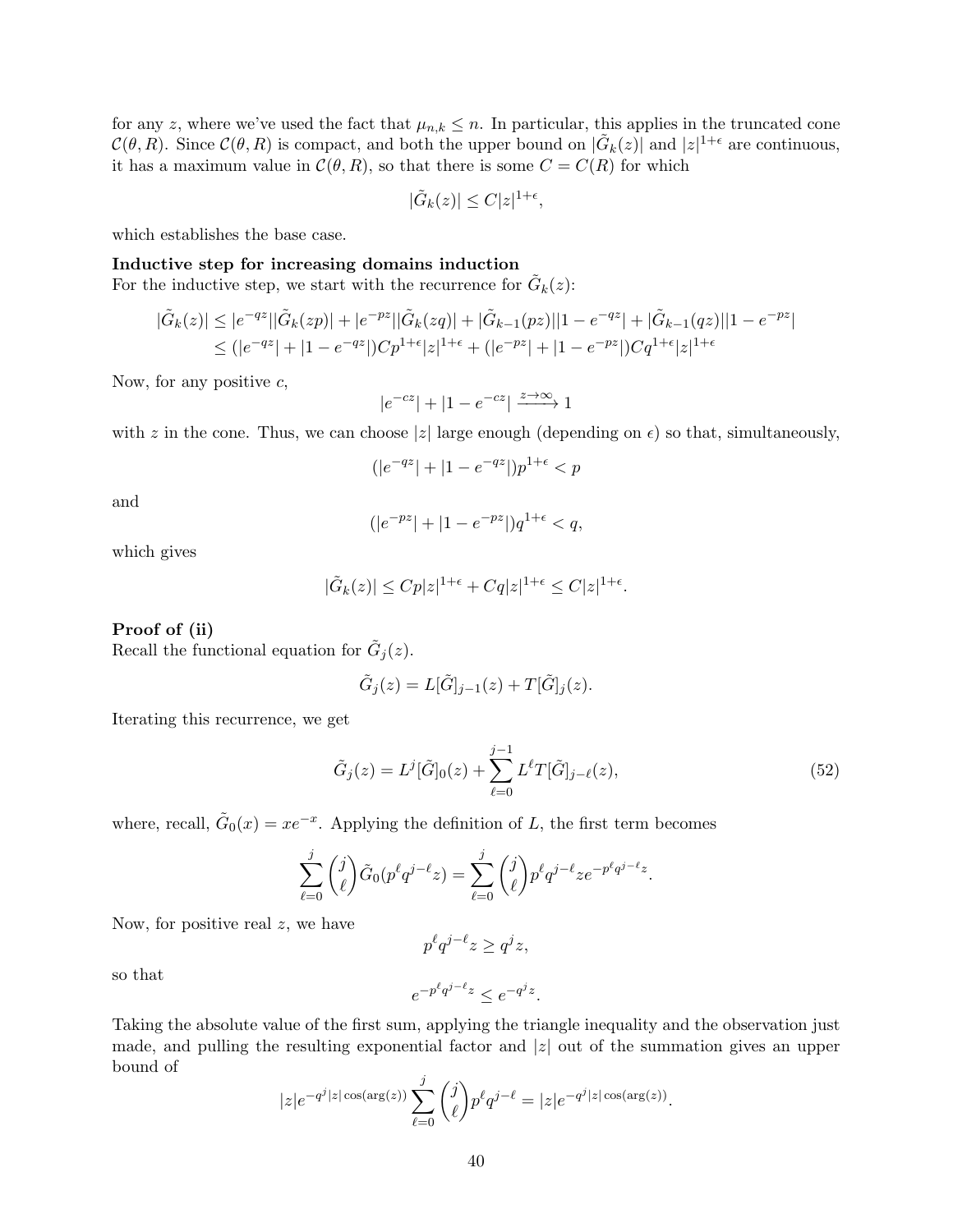Turning to the second summation, we consider the  $\ell$ <sup>th</sup> term:

$$
L^{\ell}T[\tilde{G}]_{j-\ell}(z) = \sum_{r=0}^{\ell} {\ell \choose r} T[\tilde{G}]_{j-\ell}(p^r q^{\ell-r} z). \tag{53}
$$

Now, we upper bound  $\tilde{G}_{j-\ell}(x)$  and  $\tilde{G}_{j-\ell-1}(x)$  by  $C'|x|^{1+\epsilon}$ , for some  $C'$  independent of C, and an arbitrarily small  $\epsilon > 0$ . This we can do by part (i). This implies that

$$
|T[\tilde{G}]_{j-\ell}(x)| = |e^{-px}(\tilde{G}_{j-\ell}(qx) - \tilde{G}_{j-\ell-1}(qx)) + e^{-qx}(\tilde{G}_{j-\ell}(px) - \tilde{G}_{j-\ell-1}(px))|
$$
  
 
$$
\leq 4C'pe^{-q|x|\cos(\arg(x))}|x|^{1+\epsilon}.
$$

Plugging this into (53) gives an upper bound of

$$
4C'p\sum_{r=0}^{\ell} {\ell \choose r} p^r q^{\ell-r} |z|^{1+\epsilon} e^{-p^r q^{\ell-r+1} |z| \cos(\arg(z))} \le 4C' p |z|^{1+\epsilon} e^{-q^{\ell+1} |z| \cos(\arg(z))}.
$$

Here, we've used the fact that  $p^r q^{-r} = (p/q)^r \ge 1^r = 1$  to upper bound the exponent. After this, the only factor of the above expression which contain  $r$  is

$$
\sum_{r=0}^{\ell} {\ell \choose r} p^r q^{\ell-r} = 1.
$$

The resulting upper bound is maximized when  $\ell = j - 1$ , so that the second sum of (52) is upper bounded by

$$
4C'p|z|^{1+\epsilon}je^{-q^j|z|\cos(\arg(z))}.
$$

Thus, we have an upper bound of

$$
|\tilde{G}_j(z)| \le |z|^{1+\epsilon} e^{-q^j|z| \cos(\theta)} (1+4C'pj).
$$

Now, since  $j \leq C$ , we finally have

$$
|\tilde{G}_j(z)| \le |z|^{1+\epsilon} e^{-q^C|z|\cos(\theta)} (1+4CC'p).
$$

 $\Box$ 

## 4.2.2 Superexponentially decaying bound on  $\mu_{n,k}$  for  $k = \Theta(n)$

We now aim to prove  $(11)$  of Theorem 1. The natural way to do this is by induction on m and using the recurrence for  $\mu_{m,j}$ , but the inductive hypothesis cannot then be applied for all  $h < m$ . there appear terms of the form  $\mu_{h,j-1}$  in the recurrence, and it is sometimes the case that

$$
Ch > (j-1),
$$

which happens precisely when  $h > m - 1/C$ . Thus, we must first prove a similar lemma which bounds  $\mu_{m,j}$  whenever  $m - j < \ell$ , for any fixed  $\ell \geq 0$ .

**Lemma 15.** For any  $C > 1$ , there exist  $c_1, c_2 > 0$  such that, for n large enough,

$$
\mu_{n,m} \le c_1 n! e^{-c_2 m^2}
$$

whenever  $m \geq n - C$ .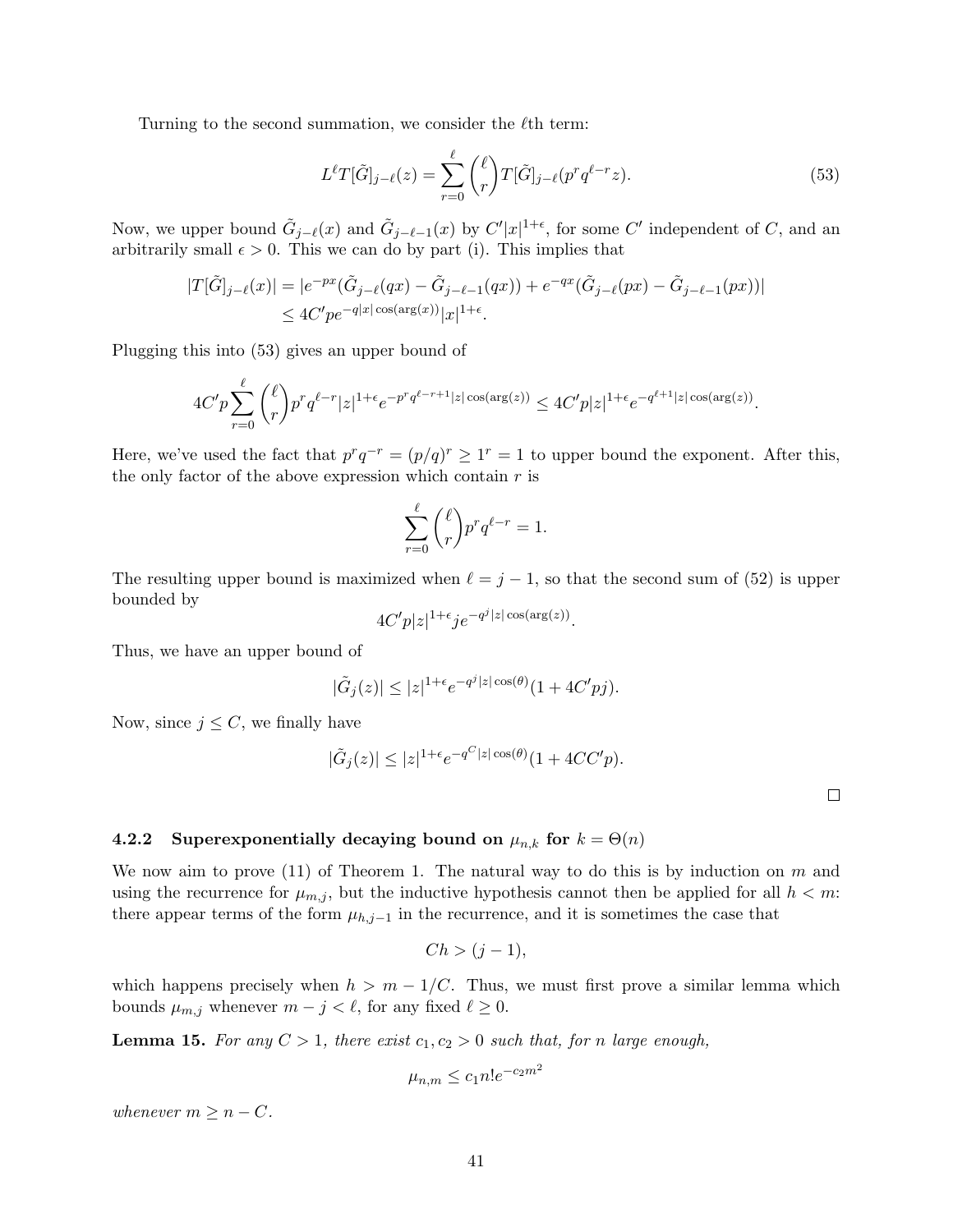*Proof.* This is by induction on  $n$ .

## Base case

For the base case, we show that, for any  $M \geq 0$ , we can find  $c_1$  and  $c_2$  such that the claimed inequality is satisfied whenever  $n \leq M$ . Given any  $M \geq 0$  and  $c_2 > 0$ , we have, for  $n \leq M$ ,

$$
\mu_{n,m}\leq M,
$$

and, provided that we take

$$
c_1 \ge \frac{M}{M!} e^{c_2 M^2},
$$

this implies that

$$
\mu_{n,m} \leq c_1 n! e^{-c_2 m^2},
$$

for all  $n, m \leq M$ .

## Inductive step

For the inductive step, we assume that, for appropriately chosen  $c_1, c_2$ , the claimed inequality holds for  $\mu_{n',m'}$  for any  $n' < n$  with  $n > M$ , and for any m'. In what follows, we will derive a condition on  $c_2$  which must (and can) be satisfied in order for the induction to work. Now, by the recurrence for  $\mu_{n,m}$  and the fact that  $m \geq n - C$ ,

$$
(1 - T(-n))\mu_{n,m} = \sum_{j=n-C}^{n-1} {n \choose j} p^j q^{n-j} \mu_{j,m-1},
$$

and, since  $j \leq n-1$ , we have

$$
m-1\geq (n-1)-C\geq j-C,
$$

so that the inductive hypothesis can be applied to each term in the sum:

$$
(1 - T(-n))\mu_{n,m} \le \sum_{j=n-C}^{n-1} {n \choose j} p^n \cdot c_1 j! e^{-c_2(m-1)^2} = c_1 n! p^n \sum_{j=n-C}^{n-1} \frac{e^{-c_2(m-1)^2}}{(n-j)!}
$$

We can further upper bound this by

$$
c_1Cn!p^n e^{-c_2(m-1)^2},
$$

and our goal is now to choose  $c_2$  such that

$$
Cp^{n}e^{2c_{2}m-c_{2}}/(1-T(-n)) \leq 1-\epsilon,
$$

for some positive constant  $\epsilon$ . We need

$$
e^{c_2(2m-1)} \le \frac{(1-\epsilon)(1-T(-n))}{Cp^n}.
$$

Taking logarithms and dividing both sides by  $2m - 1$ , we must have, equivalently,

$$
c_2 \le \frac{\log(1-\epsilon) - \log C + n \log(1/p) + \log(1 - T(-n))}{2m - 1}.
$$

The required upper bound is lower bounded by

$$
\frac{\log(1-\epsilon) - \log C + n \log(1/p) + \log(1 - T(-n))}{2n - 1},
$$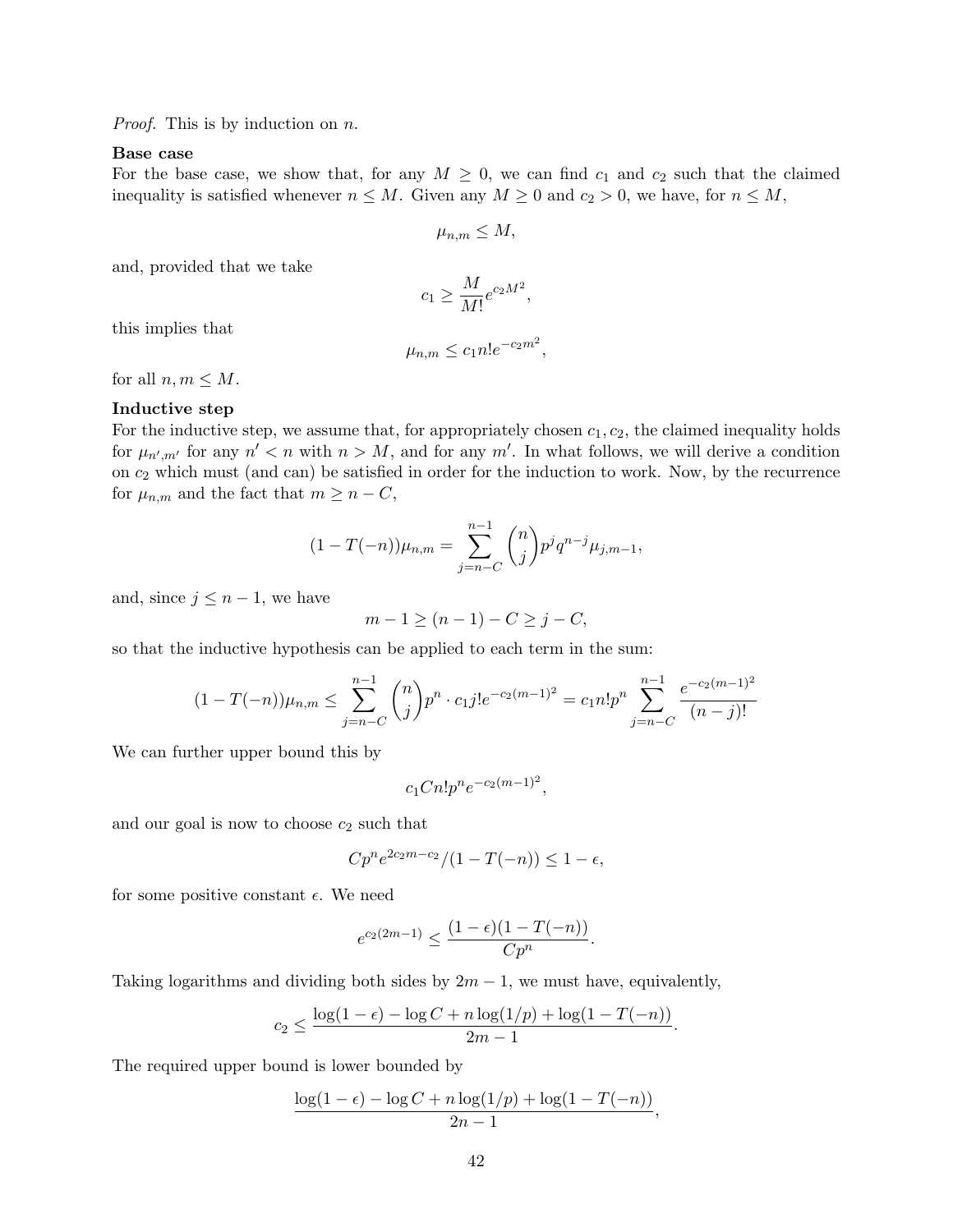which tends to  $\log(1/p)/2$  as  $n \to \infty$ . Thus, provided n is sufficiently large (depending only on C and  $\epsilon$ ; this can be enforced by choosing a sufficiently large M), the required upper bound is clearly positive, so that a  $c_2$  which satisfies it can be chosen. Then  $c_1$  can be chosen as dictated by the base case, and we have

$$
\mu_{n,m} \le c_1 n! e^{-c_2 m^2},
$$

as desired.

We can now prove  $(11)$ .

Proof of (11). Throughout, we suppress floor and ceiling functions, which are insignificant to the analysis.

The proof is again by induction on  $n$ .

#### Base case

By the same argument as in the proof of Lemma 15, for any M and  $c_2$ ,  $c_1$  can be chosen appropriately so as to ensure that the claimed inequality holds for  $n, m \leq M$ .

#### Inductive step

We now proceed with the induction. Again using the recurrence and the fact that  $m \geq C_n$ , we have

$$
(1 - T(-n))\mu_{n,m} \leq \sum_{j=C}^{n-1} {n \choose j} p^n (\mu_{j,m-1} + \mu_{n-j,m-1}).
$$

Now, we only know that  $m-1 \geq Cn-1 = C(n-1/C)$ . That is, for some of the terms in the sum, we cannot apply the induction hypothesis. To circumvent this problem, we split the sum into two parts, one of which we handle by the induction hypothesis, and the other by Lemma 15. That is, we will upper bound by

$$
\sum_{j=Cn}^{n-1/C} \binom{n}{j} p^n (\mu_{j,m-1} + \mu_{n-j,m-1}) + \sum_{j=n-1/C+1}^{n-1} \binom{n}{j} p^n (\mu_{j,m-1} + \mu_{n-j,m-1}).
$$

We now upper bound the first sum: applying the induction hypothesis, we can upper bound it by

$$
n!p^n c_1 e^{-c_2(m-1)^2} \sum_{j=Cn}^{n-1/C} \left[ \frac{1}{(n-j)!} + \frac{1}{j!} \right] \le c_1 n!p^n e^{-c_2(m-1)^2} \left[ \frac{1}{(1/C)!} + \frac{1}{(Cn)!} \right] n(1-C).
$$

We thus require that

$$
Dnp^{n}e^{c_2(2m-1)}/(1-T(-n)) \leq 1-\epsilon,
$$

where D is some positive constant, and  $\epsilon$  is any positive constant less than 1. Just as in the proof of Lemma 15, we can choose  $c_2$  small enough so that this holds for any n sufficiently large.

The second sum is handled analogously, and we choose the minimum of the two resulting constants for  $c_2$ . We then choose  $c_1$  sufficiently large, and this completes the proof.  $\Box$ 

# 4.2.3 Bounds on  $|\tilde{C}_k(z)|$  and  $|\tilde{V}_k(z)|$  as  $z\rightarrow\infty$

#### Proof of Lemma 10. Proof of (i)

We will prove a slightly stronger claim, because it will help in the implementation of the induction. In particular, we claim that the inequality holds for any z in the cone, regardless of magnitude.

 $\Box$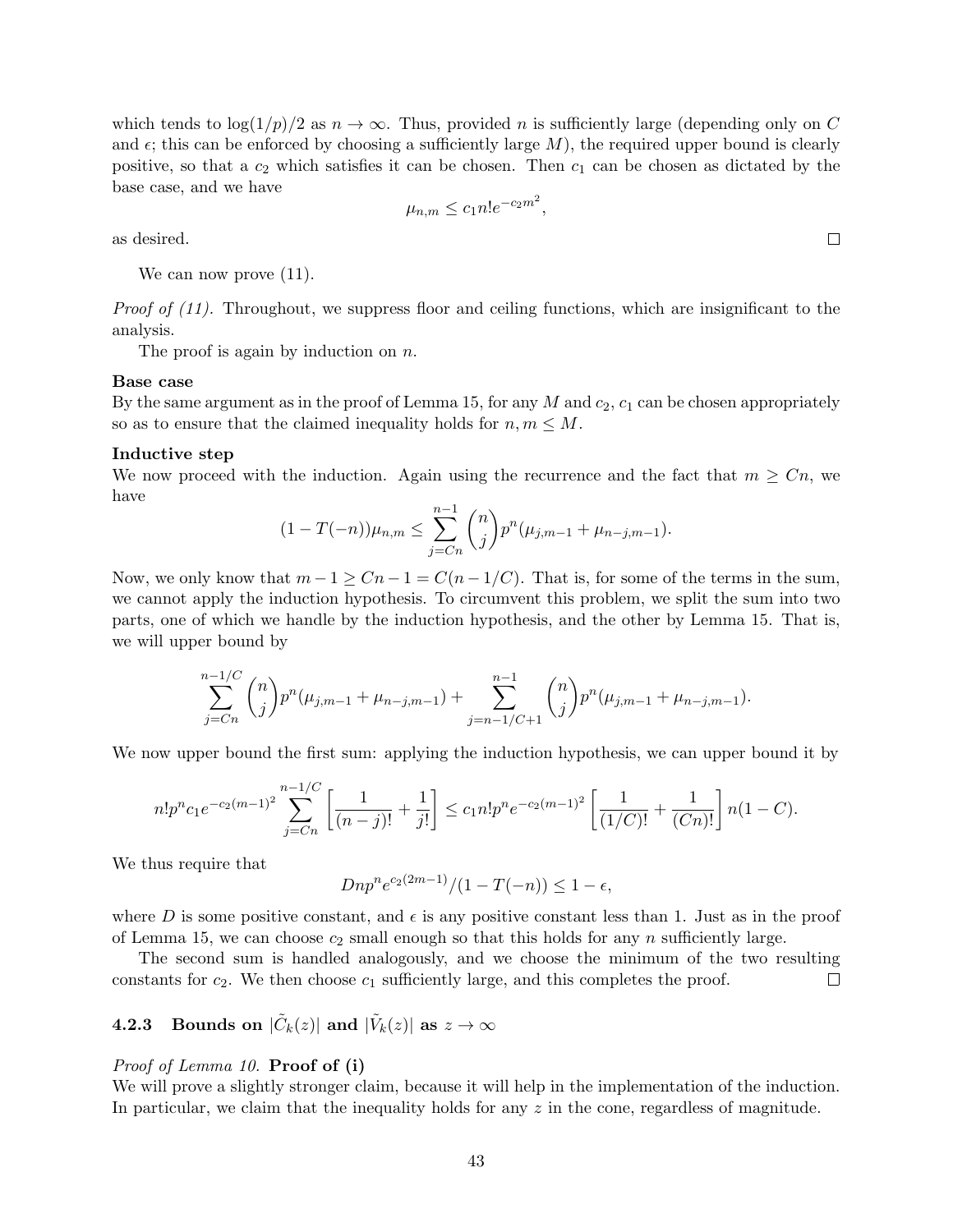To establish the claim for z in a compact region of the cone including the origin, we prove the following: the upper bound (uniform in  $k$ ) of

$$
|\tilde{C}_k(z)| \le |z|^2 e^{|z| - \Re(z)},
$$

which holds for any  $z \in \mathbb{C}$ , shows that there is some positive constant C for which the inequality holds for any k whenever  $|z| \leq R$ . The proof is as follows:

$$
|e^{-z}| \left| \sum_{m \ge 0} c_{m,k} \frac{z^m}{m!} \right| \le e^{-|z| \cos(\arg(z))} \sum_{m \ge 0} |c_{m,k}| \frac{|z|^m}{m!}
$$
  

$$
\le e^{-|z| \cos(\arg(z))} \sum_{m \ge 0} m(m-1) \frac{|z|^m}{m!}
$$
  

$$
\le |z|^2 e^{|z| - |z| \cos(\arg(z))},
$$

where we've used the fact that  $c_{m,k} \leq m(m-1)$ , itself a consequence of the bound

 $B_{m,k} \leq m$ ,

which holds for all  $m$ . The remaining task is to demonstrate the polynomial upper bound for  $|z| > R$ .

#### Base case

For the base case,  $C_0(z) = 0$ , and the inequality is trivially true throughout the cone.

#### Inductive step

We now assume that the claimed inequality holds for  $k-1$ , and we demonstrate it for k. We have, by the recurrence for  $\tilde{C}_k(z)$  and the inductive hypothesis,

$$
|\tilde{C}_k(z)| \le (|e^{-qz} + |1 - e^{-qz}|)Cp^{2+\epsilon}|z|^{2+\epsilon} + (|e^{-pz}| + |1 - e^{-pz}|)Cq^{2+\epsilon}|z|^{2+\epsilon} + C_2p^{2+\epsilon}|z|^{2+\epsilon},
$$

where  $C_2 > 0$  and we've used the fact that we can make R large enough so that

$$
|\tilde{G}_{k-1}(z)| \leq C_3 |z|^{1+\epsilon/2},
$$

for some constant  $C_3$ , by Lemma 1.

Provided that we choose C large enough, we have  $C_2 p^{2+\epsilon} \leq \epsilon' C$ , for any positive  $\epsilon'$ . The rest of the proof is as in the expected value case, so we omit it.

#### Proof of (ii)

This follows from an easy modification of the proof of Lemma 1, part (ii), so we only sketch the proof.

We note that, as a result of part (i), which gives a polynomial upper bound (in  $|z|$ ) on the growth of  $|\tilde{C}_{\ell}(z)|$  for all  $\ell \leq C$ , and Lemma 1, part (ii), we can write, for some constants  $C', C'' > 0$ ,

$$
\tilde{V}_j(z) = L[\tilde{V}]_{j-1}(z) + C' e^{-C''|z|},
$$

and iterating the recurrence shows that  $\tilde{V}_j(z)$  is a sum of terms which are exponentially decaying in  $|z|$ .  $\Box$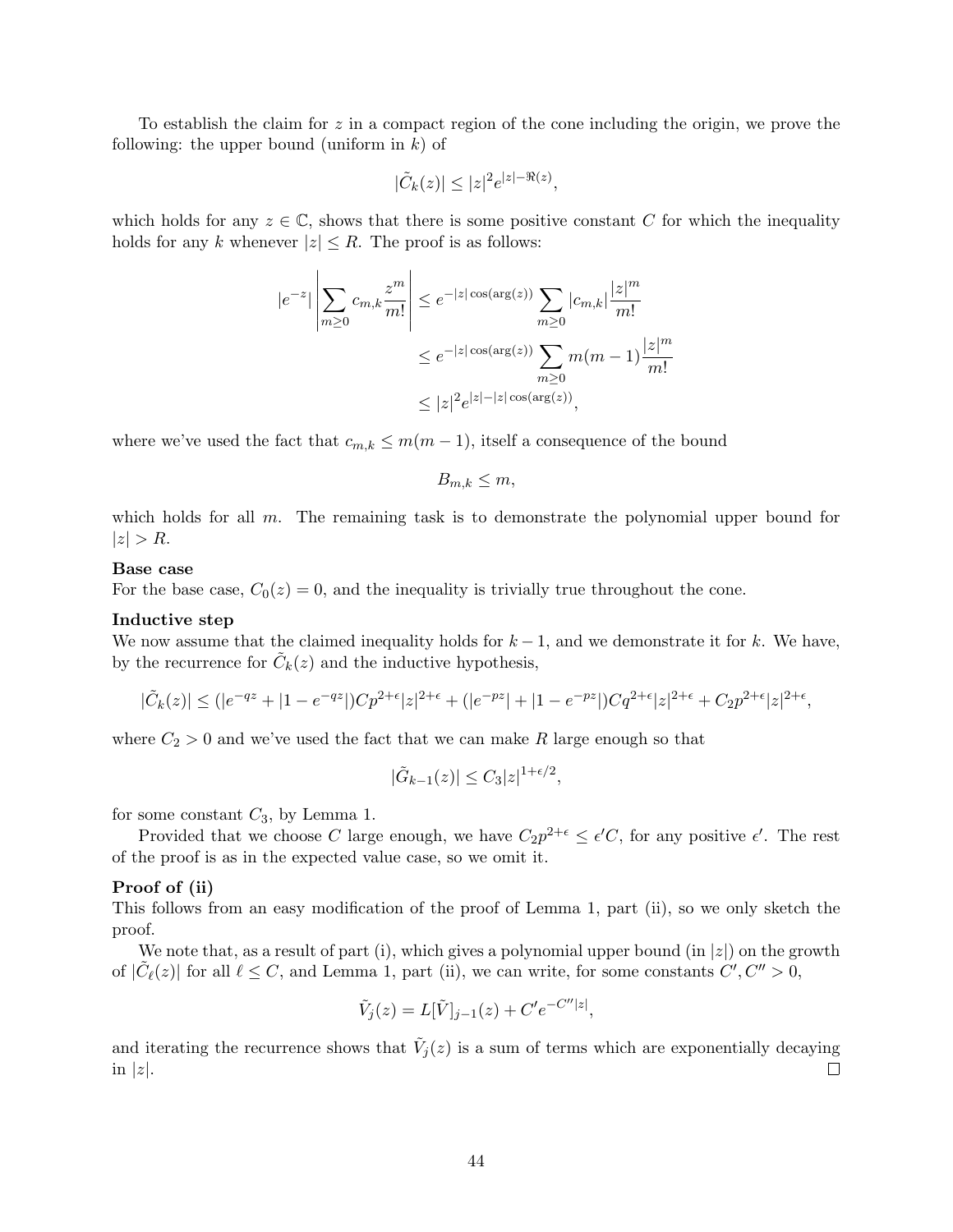## 4.2.4 Superexponentially decaying bound on  $c_{n,k}$  for  $k = \Theta(n)$

Here we aim to prove (16) of Theorem 2. We start with the recurrence

$$
c_{n,k}(1 - T(-n)) = \sum_{j=k}^{n-1} \binom{n}{j} p^j q^{n-j} (c_{j,k-1} + c_{n-j,k-1} + 2\mu_{j,k-1}\mu_{n-j,k-1})
$$
\n(54)

$$
\leq \sum_{j=k}^{n-1} \binom{n}{j} p^j q^{n-j} (c_{j,k-1} + c_{n-j,k-1}) + n \sum_{j=k}^{n-1} \binom{n}{j} p^j q^{n-j} (\mu_{j,k-1} + \mu_{n-j,k-1} \quad (55)
$$

$$
= \sum_{j=k}^{n-1} \binom{n}{j} c_{j,k-1} (p^j q^{n-j} + p^{n-j} q^j) + n \mu_{n,k} (1 - T(-n)), \tag{56}
$$

.

so that

$$
c_{n,k} \le \frac{2p^n \sum_{j=k}^{n-1} {n \choose j} c_{j,k-1}}{1 - T(-n)} + n\mu_{n,k}.
$$
\n(57)

When  $n \geq 2$ , we can upper bound  $T(-n)$  by

$$
T(-n) \le 2p^{-n} \le 2p^{-2} \le 2^{1-2} = 1/2,
$$

so that

$$
\frac{1}{1 - T(-n)} \le 2.
$$

First, we will need a simpler lemma.

**Lemma 16.** For all fixed  $\ell \in \mathbb{Z}^{\geq 0}$ , there exist positive constants  $C_1, C_2$  such that, for all n and  $k \geq n - \ell,$ 

$$
c_{n,k} \le C_1 n! e^{-C_2 k^2}
$$

To prove this, we need another bound on  $\mu_{n,k}$ .

**Lemma 17.** There exist positive constants  $C_1^*, C_2^*$  such that, for all fixed  $\ell \in \mathbb{Z}^{\geq 0}$ , all n, and  $k \geq n - \ell,$ 

$$
n\mu_{n,k} \le C_1^* n! e^{-C_2^* k^2}.
$$

Proof. This is an easy consequence of  $(11)$ .

Proof of Lemma 16. The proof is by induction on n.

#### Base case

By the initial conditions,  $c_{n,k} \leq n^2$  for any  $n, k$ . Thus, fixing some particular  $n_*$  and considering  $k < n<sub>*</sub>$ , we can fix a sufficiently large  $C_1$  and a  $C_2 > 0$  for which the claimed inequality holds for  $c_{n',k}, n' \leq n_*$ .

## Induction

Here we assume that the claim is true for  $n' < n$ , with  $n \geq n_*$ . We have

$$
c_{n,k} \le 4p^n \sum_{j=k}^{n-1} \frac{n!}{j!(n-j)!} C_{1}j! e^{-C_2(k-1)^2} + n\mu_{n,k}
$$
\n(58)

$$
\leq 4p^n \sum_{j=k}^{n-1} \frac{n!}{(n-j)!} C_1 e^{-C_2(k-1)^2} + n\mu_{n,k}.
$$
\n(59)

 $\Box$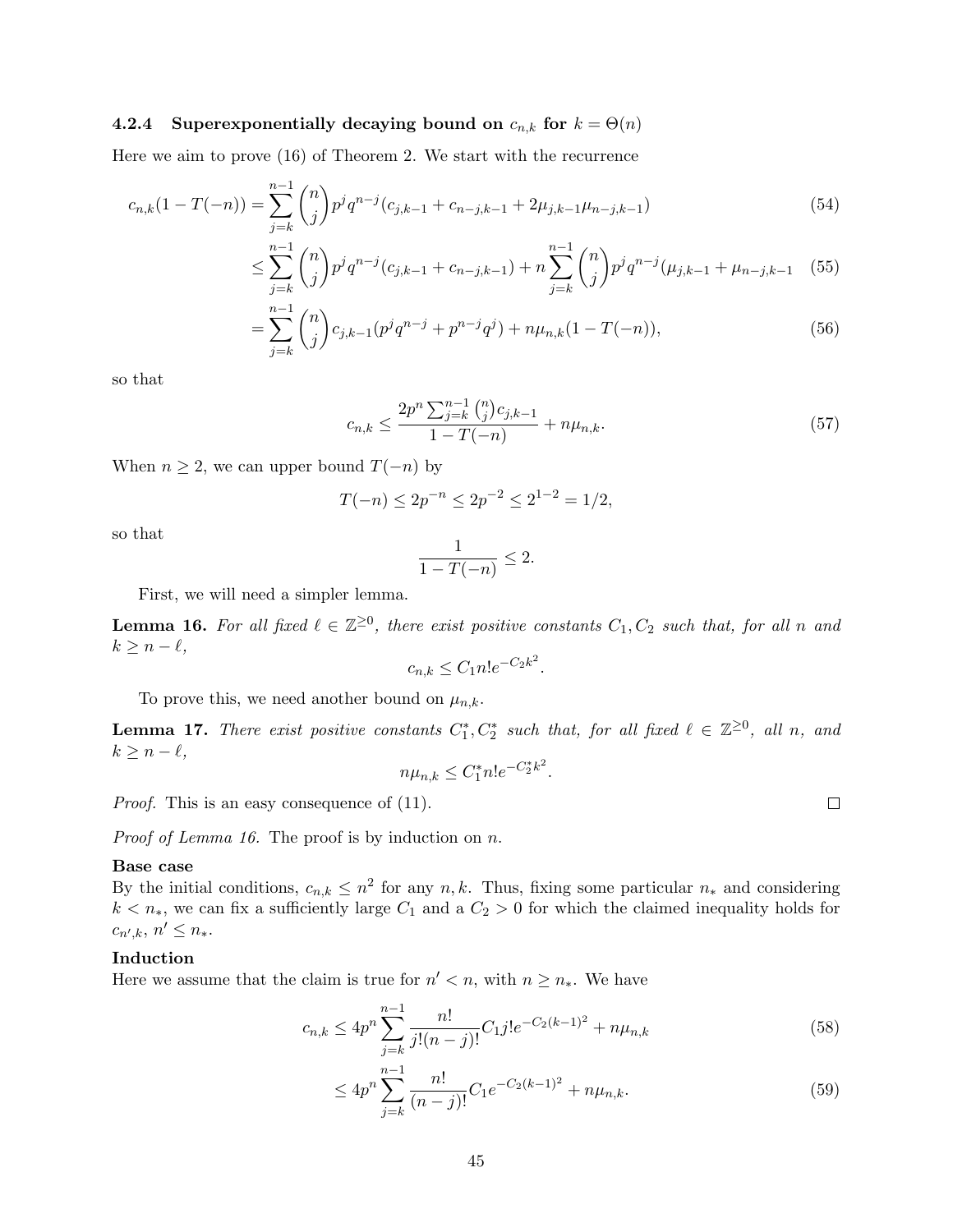We were able to apply the induction hypothesis because  $j - (k - 1) \leq (n - 1) - (k - 1) \leq \ell$  for all  $j$  over which the sum is taken.

To handle  $n\mu_{n,k}$ , we apply Lemma 17. Now,

$$
-C_2(k-1)^2 = -C_2k^2 + 2C_2k - C_2,
$$

so we require that

$$
\frac{4p^n}{(n-k)!}e^{2C_2k-C_2} + \frac{1}{2} \le 1.
$$

It is easy to see that  $C_2$  can be chosen to satisfy this inequality for all  $n, k \geq n - \ell$ :

$$
e^{C_2(2k-1)} \le \frac{(n-k)!}{8p^n} \iff C_2 \le \frac{n\log\frac{1}{p} - \log 8 + \log((n-k)!)}{2k-1}.\tag{60}
$$

 $\Box$ 

The first term of the numerator and the denominator are both  $\Theta(n)$  as  $n \to \infty$ , while the rest are bounded above and below by constants, so that, at least asymptotically (i.e., provided we've chosen  $n_*$  large enough), they are the only two that matter. It is thus sufficient to have

$$
C_2 \leq \frac{1}{2} \log(1/p) > 0.
$$

Furthermore, if we choose  $C_1 > 2C_1^*$ , we have the claimed inequality.

Now we begin the proof of (16) of Theorem 2.

*Proof of (16) of Theorem 2.* The proof is similar to that of the lemma. It is by induction on n.

### Base case

The base case is exactly as in the proof of Lemma 16.

#### Inductive step

We now assume that the claim is true for  $n' < n$ , with  $n \geq n_* \geq 2$ , with  $n_*$  as in the proof of Lemma 16. Let  $k \geq Cn$ . Then, by the inequality (57),

$$
c_{n,k} \le 4p^n \sum_{j=k}^{n-1} {n \choose j} c_{j,k-1} + n\mu_{n,k}.
$$

To upper bound the terms of the sum, we note that we can apply the inductive hypothesis for any j such that  $k - 1 \ge C_j$ . Since  $k \ge C_n$ , this means that any j satisfying  $j \le n - 1/C$  is amenable to this approach. This gives, for such  $j$ ,

$$
c_{j,k-1} \le C_1 j! e^{-C_2(k-1)^2}.
$$

For  $j \in \{n-1/C, \ldots, n-1\}$ , we apply Lemma 16 to conclude that there exist  $C_1^*$  and  $C_2^*$  such that

$$
c_{j,k-1} \le C_1^* j! e^{-C_2^*(k-1)^2}
$$

.

Provided that we choose  $C_1 \geq C_1^*$  and  $C_2 \leq C_2^*$ , we can replace  $C_1^*$  and  $C_2^*$  by  $C_1$  and  $C_2$  in the above, so that the first sum is upper bounded by

$$
4p^n\sum_{j=k}^{n-1} \binom{n}{j} C_1 j!e^{-C_2(k-1)^2}.
$$

Next, to upper bound  $n\mu_{n,k}$ , we appeal to the superexponentially decaying bound (11), and the rest of the proof proceeds as in that of Lemma 16.  $\Box$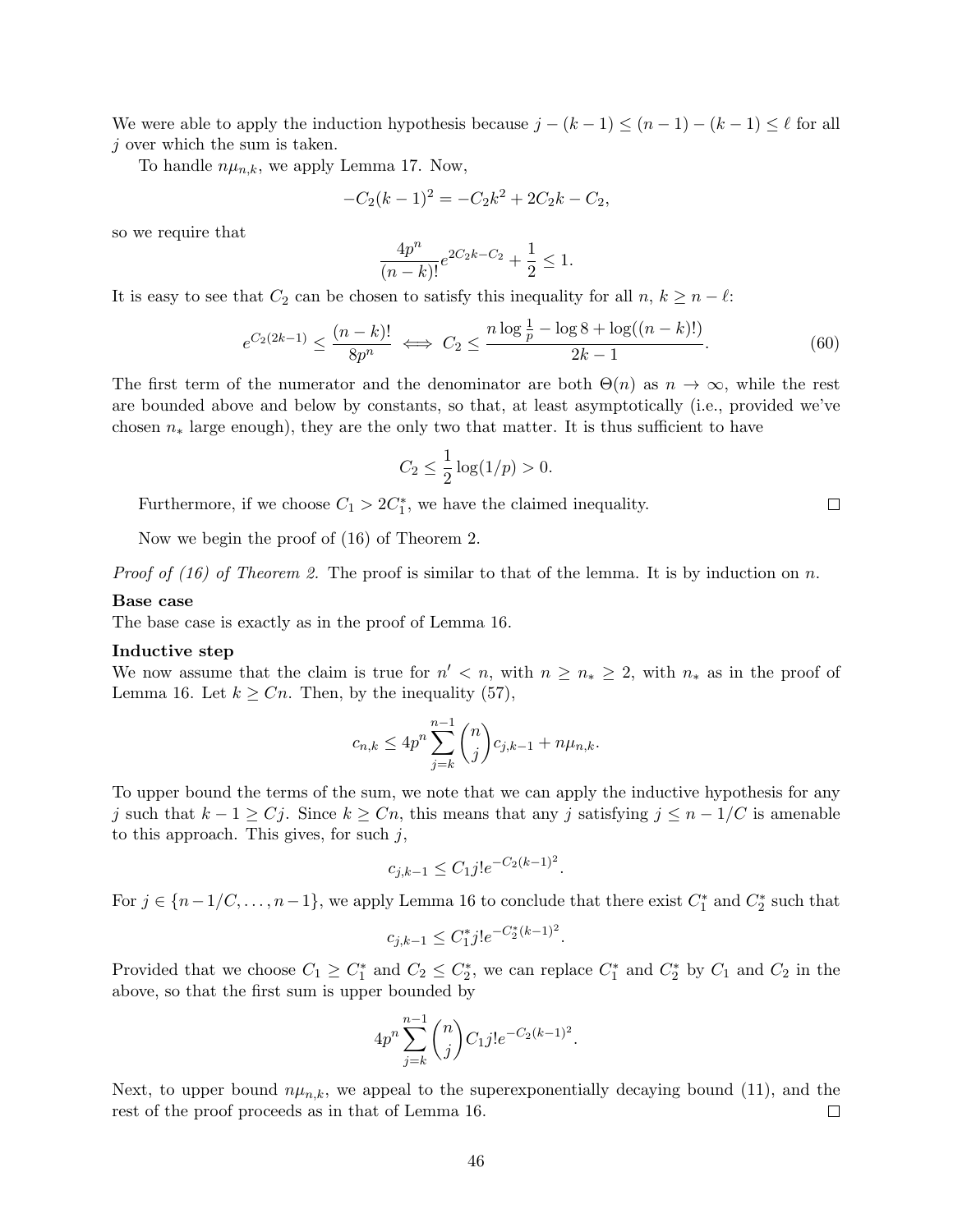#### 4.3 De-Poissonization

# 4.3.1 De-Poissonization of  $\tilde{G}_k(z)$

Here we recover the asymptotics of  $\mu_{n,k}$  from  $\tilde{G}_k(z)$ . For this, we apply Theorem 1 of [10]. The inner condition follows immediately from Lemma 1. The outer condition we capture in the following claim.

**Lemma 18.** Let  $\theta \in (0, \pi/2)$ . Then there exist some  $\phi < 1$  and  $C > 0$  such that, for z outside  $\mathcal{C}(\theta)$  and any  $k \geq 0$ ,

$$
|\tilde{G}_k(z)e^z| \le Ce^{\phi|z|}.
$$

*Proof.* We start by recalling the uniform upper bound on  $|\tilde{G}_k(z)|$ : for any  $k \geq 0$  and  $z \in \mathbb{C}$ ,

$$
|\tilde{G}_k(z)| \le |z|e^{|z| - \Re(z)}.
$$

This implies that, for any fixed  $R > 0$ , we can choose a  $C > 0$  such that the claimed inequality holds whenever  $|z| \leq R$ , for every  $k \geq 0$ . It thus remains to check that it holds for  $|z| > R$ ,  $z \notin C(\theta)$ . This we do by induction on  $k$ .

#### Base case

For  $k = 0$ ,  $e^{z} \tilde{G}_0(z) = z$ , and, for any positive  $\phi$ , an appropriate R can be chosen such that the claimed inequality holds for  $|z| > R$ ,  $z \notin C(\theta)$ . More specifically, given  $\phi$ , we choose R large enough so that

 $|z| \leq e^{\phi |z|}$ 

whenever  $|z| > R$ . Next, we choose  $C > 1$  and such that  $|z|e^{|z| - \Re(z)} \le Ce^{\phi|z|}$  for  $|z| \le R$ . This implies that  $|e^z \tilde{G}_0(z)| \leq Ce^{\phi |z|}$  for any  $|z|$ , as required.

### Inductive step

Now, assuming that the claimed inequality is true for  $0 \leq j \leq k$ , we demonstrate that it holds for k. In fact, since the recurrence for  $\tilde{G}_k(z)$  can be put in the form

$$
\tilde{G}_k(z) = \gamma_1(z)\tilde{G}_k(pz) + \gamma_2(z)\tilde{G}_k(qz) + t(z),
$$

with

$$
\gamma_1(z) = e^{-qz}, \qquad \gamma_2(z) = e^{-pz}, \qquad t(z) = \tilde{G}_{k-1}(pz)(1 - e^{-qz}) + \tilde{G}_{k-1}(qz)(1 - e^{-pz}),
$$

it is sufficient to check the outer conditions required by Theorem 10 of [10]: in particular, we need to show that, for |z| sufficiently large and some  $\phi < 1$ ,

$$
|\gamma_1(z)|e^{q\Re(z)} \le \frac{1}{3}e^{\phi q|z|}, \qquad |\gamma_2(z)|e^{p\Re(z)} \le \frac{1}{3}e^{\phi p|z|}, \qquad |t(z)|e^{\Re(z)} \le \frac{1}{3}e^{\phi|z|}. \tag{61}
$$

The first two inequalities easily hold: for  $c \in \{p, q\},\$ 

$$
|e^{-cz}|e^{c\Re(z)} = e^{-c\Re(z) + c\Re(z)} = 1,
$$

and the claimed inequalities hold for any positive  $\phi$  and sufficiently large z (in particular, any  $|z| \geq \frac{\log 3}{q\phi}$  suffices).

For the third inequality, we apply the induction hypothesis:

$$
|t(z)|e^{\Re(z)} \le Ce^{\phi p|z|} |e^{qz} - 1| + Ce^{\phi q|z|} |e^{pz} - 1|.
$$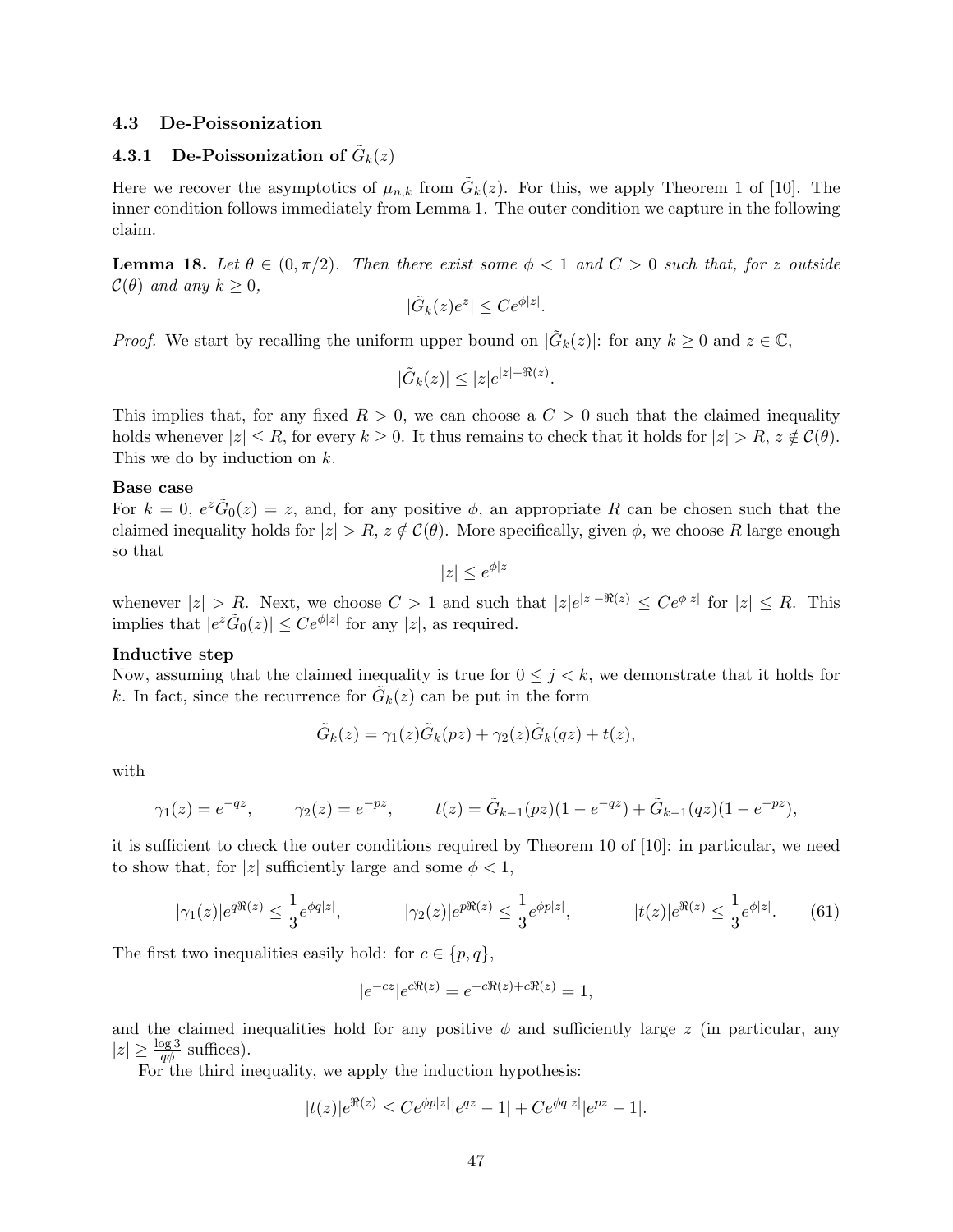Choosing  $\phi = \cos(\theta) + \epsilon$ , for any positive constant  $\epsilon$ , we have, for any positive c,

$$
|e^{cz}| = e^{c\Re(z)} = e^{c|z| \cos(\arg(z))} \le e^{c|z|(\phi - \epsilon)},
$$

since  $z \notin \mathcal{C}(\theta)$ . This implies that

$$
|t(z)|e^{\Re(z)} \leq C\left[e^{\phi p|z| + \phi q|z| - q|z|\epsilon} + e^{\phi q|z| + \phi p|z| - p|z|\epsilon} + e^{\phi p|z|} + e^{\phi q|z|}\right] = Ce^{(\phi - q\epsilon)|z|}(1 + o(1)),
$$

so that, for sufficiently large |z| (depending only on  $\phi$ , p),

$$
|t(z)|e^{\Re(z)} \le \frac{1}{3}e^{\phi|z|},
$$

which completes the proof.

## 4.3.2 De-Poissonization of variance

We now de-Poissonize using the following theorem from [10] (rephrased in our notation and simplified):

**Theorem 8** (De-Poissonization of variance). Suppose that there is some  $\theta \in (0, \pi/2)$  such that the following conditions hold:

- There is some  $\phi \in (0,1)$  such that, for z outside the cone  $\mathcal{C}(\theta)$ ,  $e^z \tilde{G}_k(z)$  and  $e^z(\tilde{V}_k(z)+\tilde{G}_k(z)^2)$ are both  $O(e^{\phi|z|})$ .
- There is some  $\beta \leq 1$  such that, for z inside  $\mathcal{C}(\theta)$ ,  $\tilde{G}_k(z)$  and  $\tilde{V}_k(z)$  are both  $O(z^{\beta})$ .

Then

$$
V_{n,k} = \tilde{V}_k(n) - n[\tilde{G}'_k(n)]^2 + O(\max\{n^{\beta-1}, n^{2\beta-2}\}).
$$

Next we check that the hypotheses of this theorem are satisfied.

# Conditions on  $\tilde{G}_k(z)$

The inner and outer conditions on  $\tilde{G}_k(z)$  were already verified in the de-Poissonization in the expected value case.

Outer condition on  $\tilde{V}_k(z)+\tilde{G}_k(z)^2$ 

We now demonstrate that the outer condition holds for  $\tilde{V}_k(z) + \tilde{G}_k(z)^2 = \tilde{C}_k(z) + \tilde{G}_k(z)$ . For this, it is sufficient to show that the same outer condition holds for  $\tilde{C}_k(z)$ . We prove it by induction on k.

Base case for outer condition on  $\tilde{V}_k(z)+\tilde{G}_k(z)^2$ The base case,  $k = 0$ , is trivial, since  $\tilde{C}_0(z) = 0$ .

Inductive step for outer condition on  $\tilde{V}_k(z)+\tilde{G}_k(z)^2$ Now we assume that the claim holds for  $k-1$ , and we prove it for k. A bound for  $e^z \tilde{C}_j(z)$  which is uniform in j holds: in the proof of Lemma 10, we proved that, for all  $j \geq 0$  and  $z \in \mathbb{C}$ ,

$$
|\tilde{C}_j(z)| \le |z|^2 e^{|z| - \Re(z)},
$$

which immediately implies that

$$
|e^z \tilde{C}_j(z)| \le |z|^2 e^{|z|}.
$$

 $\Box$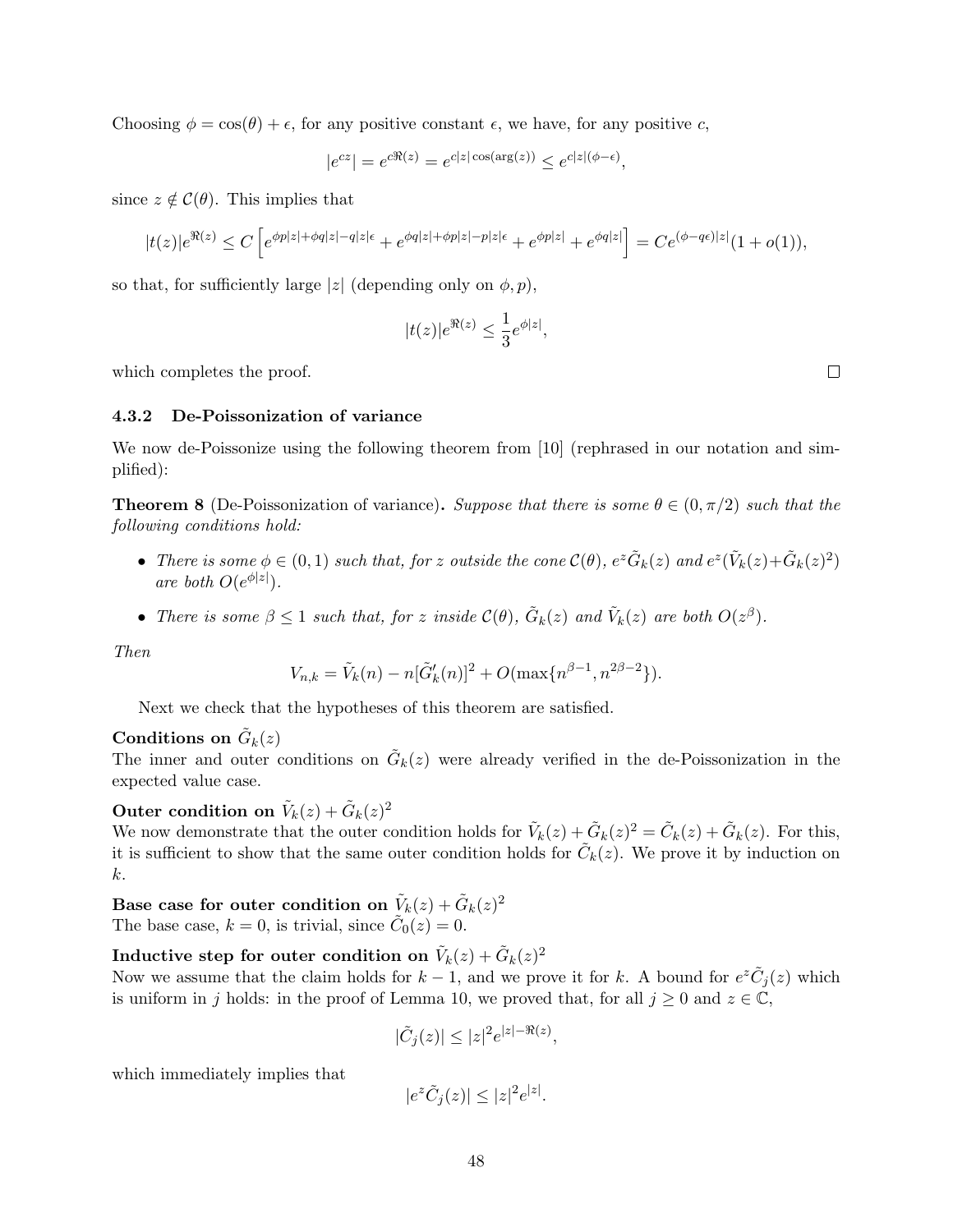Thus, for a given R and  $\phi \in (0,1)$ , there is some  $C > 0$  such that, whenever  $|z| \leq R$ , for any  $j \geq 0$ ,

$$
|e^z \tilde{C}_j(z)| \leq Ce^{\phi|z|}.
$$

Now we demonstrate that the same bound holds for  $|z| > R$ . Recall that  $\phi$  in the case of  $\tilde{G}_k(z)$ is given by  $cos(\theta) + \epsilon$ , for any small enough fixed positive  $\epsilon > 0$ . We define  $\phi$  to be slightly smaller:

$$
\hat{\phi} = \cos(\theta) + \epsilon/2,
$$

and we note that the de-Poissonization result for  $\tilde{G}_k(z)$  implies that there is some  $\hat{R} > 0$  such that, whenever  $z \notin \mathcal{C}(\theta)$  and  $|z| > R$ , for any  $j \geq 0$ ,

$$
|e^z \tilde{G}_j(z)| \le e^{\hat{\phi}|z|}.\tag{62}
$$

We will use this fact in the induction step for  $C_k(z)$  as follows: we adopt the same approach as in the expected value case, this time defining

$$
\gamma_1(z) = e^{-qz},
$$
  
\n
$$
\gamma_2(z) = e^{-pz},
$$
  
\n
$$
t(z) = \tilde{C}_{k-1}(pz)(1 - e^{-qz}) + \tilde{C}_{k-1}(qz)(1 - e^{-pz}) + 2\tilde{G}_{k-1}(pz)\tilde{G}_{k-1}(qz).
$$

The conditions required of  $\gamma_1(z)$  and  $\gamma_2(z)$  were already verified, so we proceed to show that

$$
e^{\Re(z)}|t(z)| \leq \frac{1}{3}e^{\phi|z|},
$$

for  $|z| > R$ , for some  $R > 0$  independent of k. We again choose  $\phi = \cos(\theta) + \epsilon$ , and applying the induction hypothesis and inequality (62) gives

$$
|e^{z}t(z)| \leq C \left[ e^{\phi p|z|} |e^{qz} - 1| + e^{\phi q|z|} |e^{pz} - 1| + C_2 e^{\hat{\phi}|z|} \right].
$$

The rest of the induction step goes exactly as in the expected value case, so we omit it.

# Inner condition on  $\tilde{V}_k(z)$

As for the inner conditions, both follow from the asymptotic expansions for  $\tilde{G}_k(z)$  and  $\tilde{V}_k(z)$  derived by inverting their respective Mellin transforms. Both derivations are readily extended to  $z \to \infty$ inside the cone.

Since all conditions of the theorem are satisfied, the remaining task is to show that  $n[\tilde{G}'_k(n)]^2 =$  $o(\tilde{V}_k(n))$ . This we do using the Cauchy integral formula for derivatives, followed by upper bounding of the resulting integral expression (the main task will then be to choose an appropriate radius for the integration contour): for a circle  $\mathcal C$  of any radius R enclosing n,

$$
\tilde{G}'_k(n) = \frac{1}{2\pi i} \oint_C \frac{\tilde{G}_k(\xi)}{(\xi - n)^2} d\xi,
$$

which implies

$$
|\tilde{G}'_k(n)| \leq \frac{2\pi R}{2\pi} \frac{|\tilde{G}_k(\xi_*)|}{R^2} \leq |\tilde{G}_k(\xi_*)|/R,
$$

where  $\xi_* = \text{argmax}_{x \in \mathcal{C}} |\tilde{G}_k(x)|$ . Now, since  $\tilde{G}_k(n) = O(n^{\beta(\alpha)}/\sqrt{\alpha})$  $\mathcal{L}(G_k(n)) = O(n^{\beta(\alpha)}/\sqrt{\log n}),$  and  $\xi_*$  is not too different from *n*, we expect that  $\tilde{G}_k(\xi_*) = O(n^{\beta(\alpha)}/\sqrt{\log n})$  as well. Provided that we can show this, if we choose

$$
R = n^{\Delta}/\Psi(n)
$$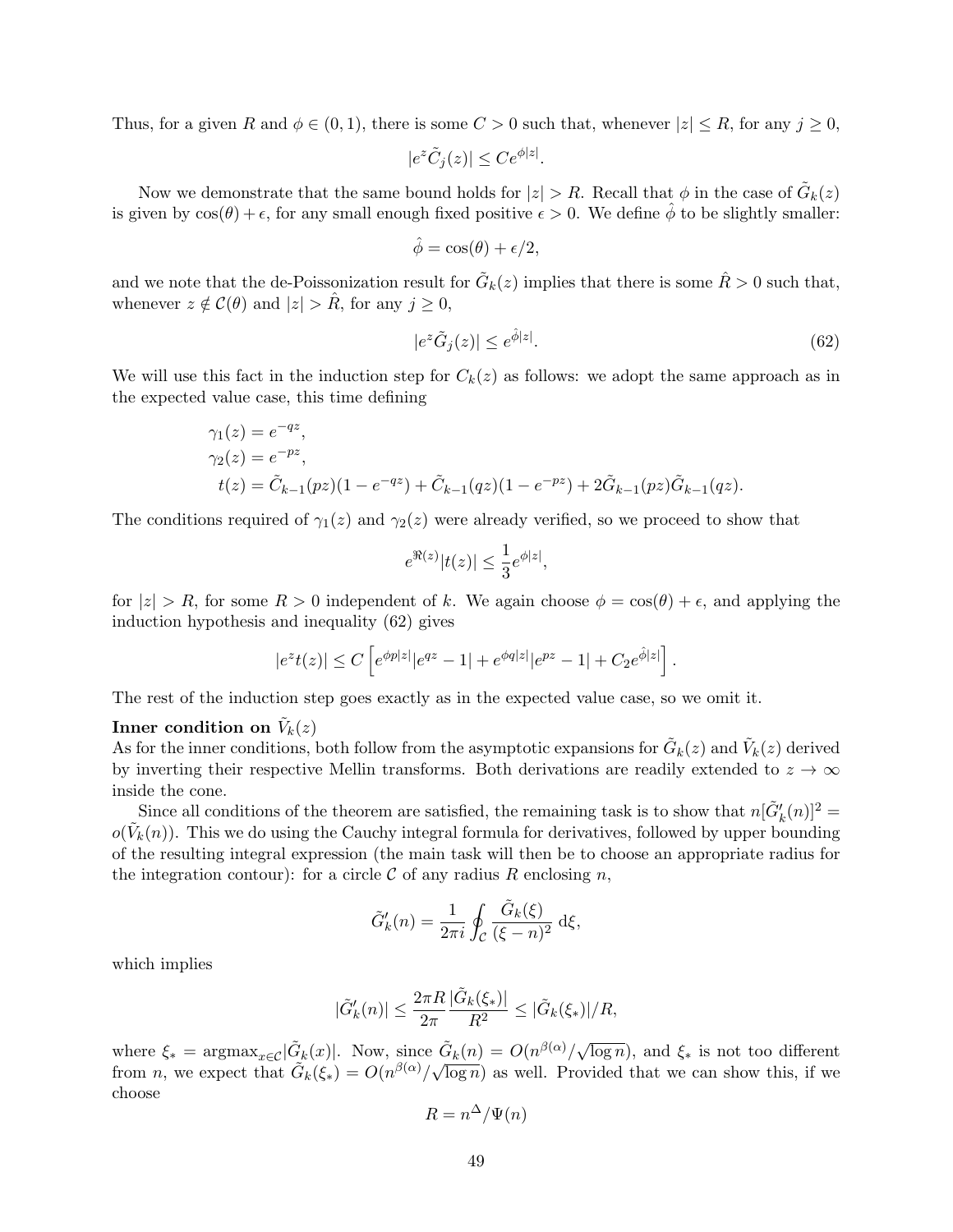for some  $\Delta > 0$  and slowly growing function  $\Psi(n)$  which we will determine later, our bound becomes

$$
n\tilde{G}'_k(n)^2 = O(n^{1+2\beta(\alpha)-2\Delta}\Psi(n)^2/\log n),
$$

and we would like to enforce the conditions

$$
1 + 2\beta(\alpha) - 2\Delta \le \beta(\alpha)
$$

and

$$
\Delta\leq 1,
$$

along with

$$
\Psi(n)^2/\log n = o(1/\sqrt{\log n})
$$

and  $\Psi(n) \longrightarrow^{\infty} \infty$  (so that, for any  $\Delta$ ,  $R = o(n)$ ). Choosing  $\Psi(n)$  to satisfy these conditions is easy: we simply require that

$$
\Psi(n)^2 = o(\sqrt{\log n}) \implies \Psi(n) = o((\log n)^{1/4}),
$$

so that we can choose, say,  $\Psi(n) = \log \log n$ . It is easy to see that, for any  $\alpha$ , there exists some  $\Delta$ which satisfies both conditions simultaneously:

$$
1 + 2\beta(\alpha) - 2\Delta \le \beta(\alpha) \iff \frac{1 + \beta(\alpha)}{2} \le \Delta,
$$

and

$$
\frac{1+\beta(\alpha)}{2} \le 1 \iff \beta(\alpha) \le 1.
$$

This last inequality is true for any  $\alpha$  within the range under consideration. With these choices,

$$
n\tilde{G}'_k(n)^2 = o(n^{\beta(\alpha)}/\sqrt{\log n}),
$$

so  $n\tilde{G}'_k(n)^2 = o(\tilde{V}_k(n))$ , provided that we can show that  $\tilde{G}_k(\xi_*) = O(\tilde{G}_k(n))$ . To do this, the plan is to show that we can apply Theorem 1 to derive asymptotics for  $\tilde{G}_k(\xi_*)$ . First, we verify that  $\xi_*$ remains within a cone around the positive real axis. Fixing some  $\theta \in (0, \pi/2)$  for the angle made with respect to the positive real axis, let A denote the point of the form  $n + it$ , for some  $t \in \mathbb{R}^+$ , which lies on the boundary of the cone. Furthermore, let  $B$  denote the point on the boundary of the cone which lies above the real axis and is nearest to  $n$ . Then we have

$$
|A - n| = t,
$$

and

$$
\frac{t}{n} = \tan(\theta) \implies t = \tan(\theta)n = \Theta(n).
$$

Next, we note that the angle made between the line segment connecting  $n$  and  $B$  and that connecting 0 and B must be  $\pi/2$ , and we denote by  $\phi$  the angle between the segments connecting 0 and n and n and B. We have, easily,  $\phi = \pi/2 - \theta$ , and it is trivial to see that the angle between the segments n to B and n to A is  $\theta$ . Thus, we have that the length of the segment connecting n and B (i.e., the radius of a ball centered at n with maximum volume contained in the cone) is given by

$$
\cos(\theta) = \frac{|B - n|}{|A - n|} \implies |B - n| = |A - n| \cos(\theta) = \Theta(n) \cos(\theta) = \Theta(n),
$$

so that, since  $R = o(n)$ ,  $\xi_*$  must be inside the cone. We then examine the relationship between k and  $\xi_*$ . Since  $n = \xi_*(1 + o(1)),$ 

$$
k \sim \alpha \log n = \alpha \log(\xi_*(1 + o(1))) = \alpha \log \xi_* + o(1),
$$

so that  $k \sim \alpha \log \xi_*$ . Applying Theorem 1 then shows that  $\tilde{G}_k(\xi_*) = O(\tilde{G}_k(n))$ .

This completes the proof.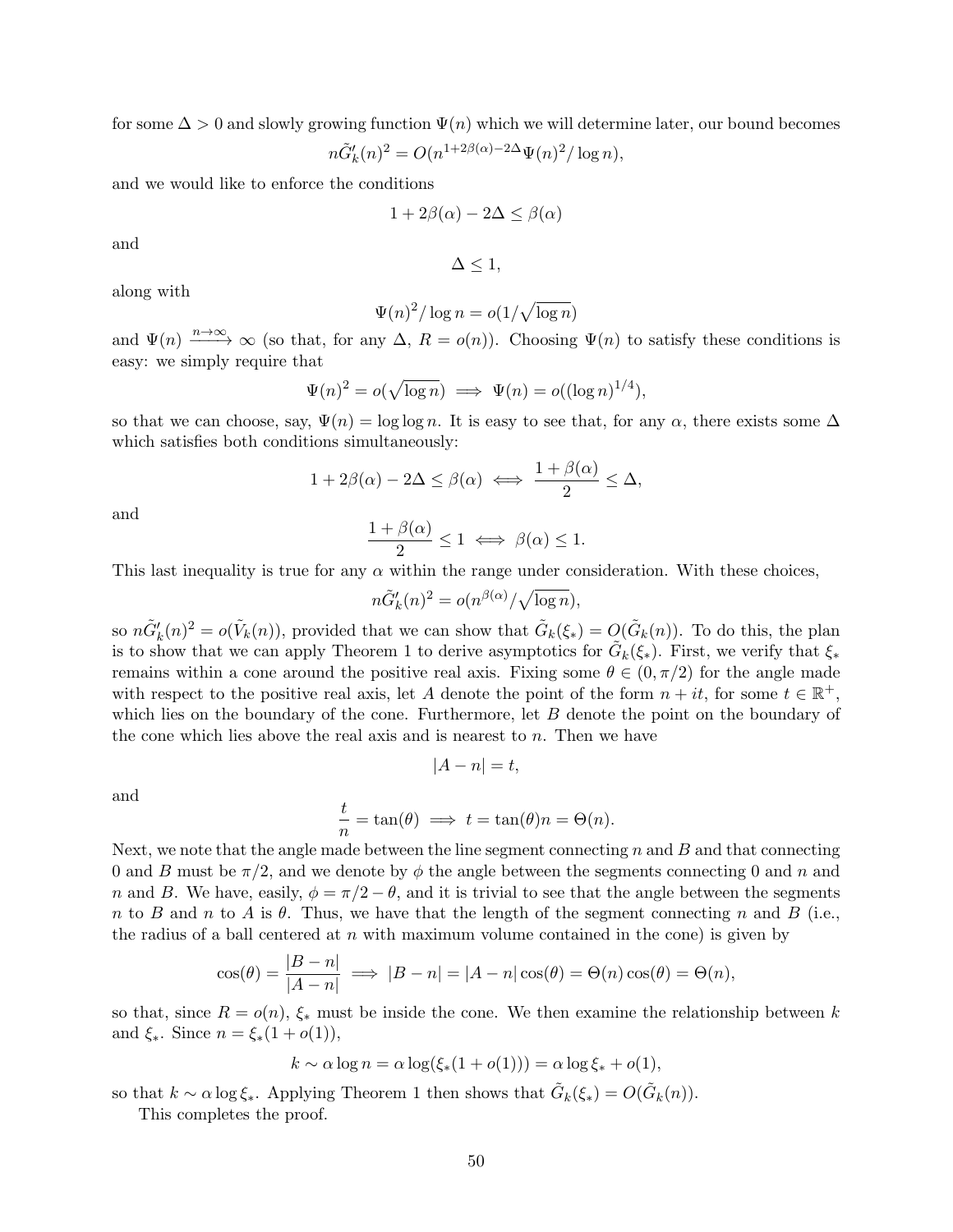#### 4.3.3 De-Poissonization for the central limit theorem

The final step of the proof is inversion of the Poisson transform to recover a central limit theorem for the Bernoulli model. That is, knowing asymptotic information about  $\tilde{Q}_k(u, z)$ , our goal is to recover  $Q_{n,k}(u)$ . The Cauchy integral formula gives

$$
Q_{n,k}(u) = \frac{n!}{2\pi i} \oint_{|z|=n} e^z \tilde{Q}_k(u,z) z^{-n-1} dz,
$$
\n(63)

where the integration contour (we denote it by  $C$ ) is the circle centered at 0 with radius n. The evaluation of this integral will proceed in two stages. We expect that the main contribution will come from a small arc around the positive real axis, so we fix a cone around the positive real axis, and we show that the contribution outside the cone is negligible (by a lemma which we will soon state). Next, we break the remaining part of the contour into inner tails and a central region. The inner tails we show to be negligible using Lemma 14, the Taylor expansion for the cosine function around 0, and a careful choice of the split into the inner tails and the central region. Finally, the central region is evaluated using the expansion for  $\tilde{Q}_k(u, z)$  derived above, as well as the fact that

$$
\frac{1}{\sqrt{2\pi}} \int_{-\infty}^{\infty} e^{-x^2} dx = 1.
$$

Let  $\theta$  be an angle in  $(0, \pi/2)$  for which

$$
\tilde{l}_{k}(u, z) = z + \tilde{G}_{k}(z) \frac{\tau}{\sigma_{n,k}} + \tilde{V}_{k}(z) \frac{\tau^{2}}{2\sigma_{n,k}^{2}} + R[\tilde{l}]_{k}(u, z) \frac{\tau^{3}}{3!\sigma_{n,k}^{3}} + O(\sigma_{n,k}^{-1}),
$$

with  $R[\tilde{l}]_k(u, z) = O(n^{\beta(\alpha)})$ . This  $\theta$  is guaranteed to exist by the analysis in Section 3.3.

We require a final estimate on the growth of  $Q_i(u, x)$  in order to upper bound the outer tails of (63):

**Lemma 19** (Growth of  $Q_i(u, x)$  outside a cone). Let  $\theta \in (0, \pi/2)$ . Then there is some  $\alpha \in (0, 1)$ and  $x_0 > 0$  such that, provided  $x \notin C(\theta)$  and  $|x| \geq x_0$ ,

$$
|Q_j(u, x)| \le e^{\alpha |x|},
$$

uniformly in  $j \leq k$ .

*Proof.* We prove a slightly different claim: that, for each  $\theta$  with  $|\theta| \in (0, \pi/2)$ , there is some  $\alpha < 1$ and  $x_0 > 0$  such that, for all  $j \leq k$ , if  $x \notin \mathcal{C}(\theta)$  and  $|x| \geq x_0$ , then

$$
|Q_j(u, x)| \le e^{\alpha |x| - 1}.
$$

Note the additional term of  $-1$  in the exponent. This we prove by induction in j. To accomplish this, for each j, we prove that the inequality holds for  $|x| \in [x'_0, x_0)$  with  $x'_0 = qx_0$ , and we then use this and induction on increasing domains to prove that it holds for  $|x| \geq x_0$ .

#### Base case for  $j$  induction

For the base case, recall that  $Q_0(u, x) = e^x - x(1 - u)$ , so that

$$
|Q_0(u, x)| \le e^{|x| \cos(\arg(x))} + |x||1 - u|.
$$

For appropriately chosen  $\alpha$  (say,  $\cos(\theta) + \epsilon$ , for any small enough positive  $\epsilon$ ), |x| can be made large enough so that this satisfies the claimed property. That is, there is some  $x_0'$  for which the stated inequality holds whenever  $|x| \ge x'_0$ . We define  $x_0$  to be  $x'_0/q$ .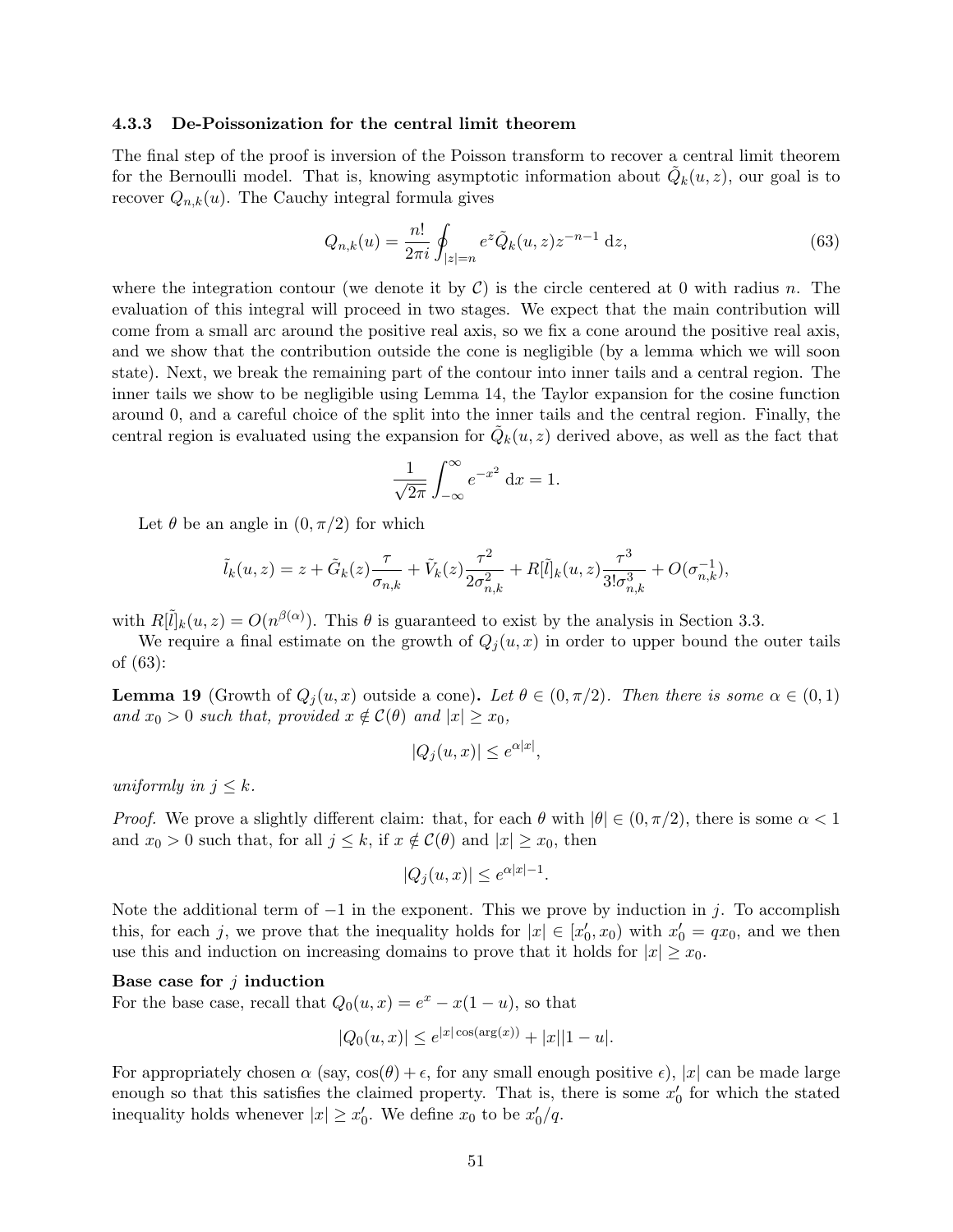#### Induction on  $j$ , base case for increasing domains induction

For the induction on j, we assume that the claim holds for  $j - 1$ , and we aim to prove it for j. To do this, we use induction on increasing domains. To verify the claim for  $|x| \in [x_0', x_0)$ , we apply Lemma 12, which is justified because  $|x| < x_0$ , to conclude that

$$
Q_j(u, x) \sim e^x,
$$

so that

$$
|Q_j(u, x)| \sim |e^x| = e^{|x| \cos(\theta)},
$$

and, provided  $x_0$  is sufficiently large,

$$
|Q_j(u, x)| \le e^{\alpha |x| - 1},
$$

which gives us the base case of the increasing domains induction.

#### Increasing domains inductive step

We now proceed to the inductive step. Applying the functional equation and the triangle inequality, then the inductive hypotheses,

$$
|Q_j(u, x)| \le e^{\alpha |x| - 2} + 4e^{\alpha p|x| - 1} = e^{\alpha |x| - 2} \left( 1 + 4e^{-\alpha q|x| + 1} \right)
$$

Next, note that, since  $e^{-\alpha q|x|+1} = o(1)$  as  $|x| \to \infty$ , the second factor in the above product satisfies

$$
1 + 4e^{-\alpha q|x|+1} \sim e^{4e^{-\alpha q|x|+1}} = e^{o(1)},
$$

so that, provided we choose  $|x|$  large enough,

$$
|Q_j(u, x)| \le e^{\alpha |x| - 1},
$$

which completes the proof.

#### Bounding the outer tails

The outer tails of (63) then become

$$
\frac{n!}{2\pi i} \int_{|\arg(z)|>\theta} e^{z} \tilde{Q}_k(u,z) z^{-n-1} dz \sim \frac{\sqrt{2\pi n} n^n e^{-n}}{2\pi i} \int_{|\arg(z)|>\theta} e^{z} \tilde{Q}_k(u,z) z^{-n-1} dz
$$

$$
= \frac{n^{n+1/2} e^{-n}}{\sqrt{2\pi i}} \int_{|\arg(z)|>\theta} e^{z} \tilde{Q}_k(u,z) z^{-n-1} dz,
$$

where we used Stirling's formula. Taking absolute values and applying Lemma 19 gives an upper bound of

$$
\frac{n^{n+1/2}e^{-n+\alpha n}}{\sqrt{2\pi}} 2\pi n n^{-n-1} = n^{O(1)}e^{-n(1-\alpha)},
$$

which is exponentially decaying in n, since  $\alpha < 1$ .

#### Bounding the inner tails

Now we bound the inner tails. Specifically, we let  $\psi = n^{-\delta}$ , for some  $\delta > 0$  to be determined, and the inner tails consist of that part of the contour where  $|\arg(z)| \in (\psi, \theta]$ . The choice of  $\psi$  is dictated by two opposing forces: it must be large enough that the inner tails are negligible but

 $\Box$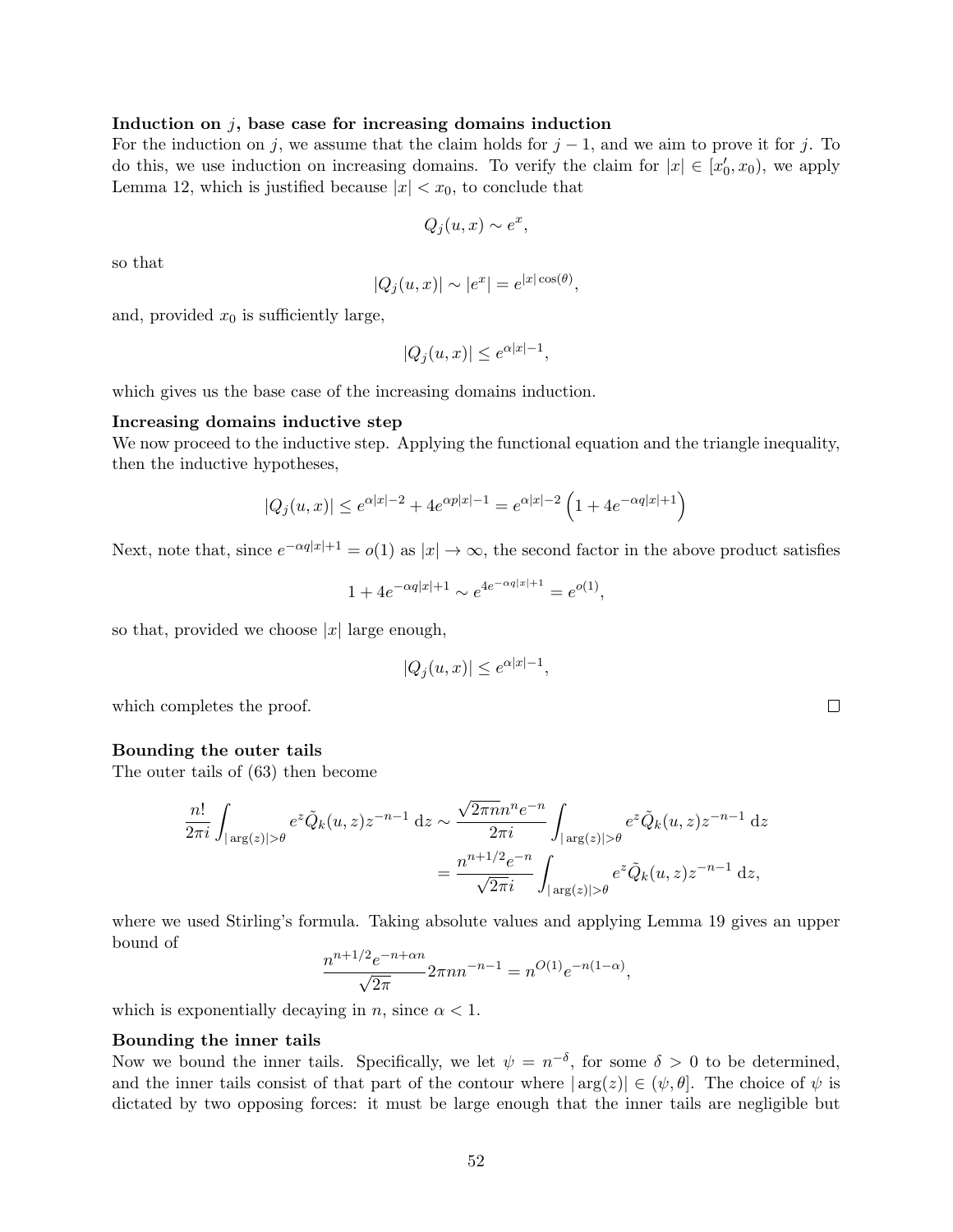small enough so that the central part is easy to estimate precisely. In the range of integration of the inner tails, we have the estimate

$$
|e^z \tilde{Q}_k(u,z)| = e^{n \cos(\arg(z))(1+o(1))} \le e^{n \cos(\psi)},
$$

by Lemma 14. Taylor expanding  $cos(\psi)$  around 0 gives

$$
\exp\left(n(1-\frac{\psi^2}{2!}+O(\psi^4))\right).
$$

We will require that  $n\psi^2 = n^{1-2\delta} \xrightarrow{n \to \infty} \infty$ , which translates to

$$
1 - 2\delta > 0 \implies \delta < 1/2.
$$

Then we can upper bound the inner tails by

$$
\frac{n^{n+1/2}e^{-n}}{\sqrt{2\pi}} 2\pi n |e^{z} \tilde{Q}_k(u,z)| n^{-n-1} \le n^{O(1)} e^{-n+n(1-\frac{\psi^2}{2!}+O(\psi^4))} = n^{O(1)} e^{-n^{1-2\delta}(1+o(1))},
$$

which is exponentially decaying in  $n$ , so negligible.

## Estimating the central region

Now we estimate the central part. Inside the integral, letting  $\phi$  denote arg(z), we can expand  $e^z z^{-n-1}$  as

$$
e^{z}z^{-n-1} = e^{ne^{i\phi}-(n+1)\log(ne^{i\phi})} = e^{n(1+i\phi-\frac{\phi^{2}}{2}+O(\phi^{3}))-(n+1)\log n - i\phi} = e^{n}n^{-n-1}e^{-\frac{n\phi^{2}}{2}(1+o(1))}.
$$

Multiplying by the  $e^{-n}n^{n+1/2}$  outside the integral gives

$$
\frac{1}{\sqrt{n}}e^{-\frac{n\phi^2}{2}(1+o(1))}.
$$

Applying the analysis of  $\tilde{Q}_k(u, z)$ ,

$$
\tilde{Q}_k(u, z) = \exp\left(\tilde{G}_k(z)\frac{\tau}{\sigma_{n,k}} + \frac{\tau^2}{2} + O(\sigma_{n,k}^{-1})\right)
$$
  
= 
$$
\exp\left(\tilde{G}_k(n)\frac{\tau}{\sigma_{n,k}} + \frac{\tau^2}{2} + O(\tilde{G}'_k(n)(z - n))\frac{\tau}{\sigma_{n,k}} + O(\sigma_{n,k}^{-1})\right),
$$

where we note that  $\tilde{G}_k(n) = \Theta(n^{\beta(\alpha)}/\sqrt{\log(n)})$ , while  $\tilde{G}'_k(n) = \tilde{O}(n^{\beta(\alpha)-1})$ . Since  $\beta(\alpha) - 1 \leq 0$ and  $z - n = O(\psi) = n^{-\Omega(1)}$ , the third term is  $o(\sigma_{n,k}^{-1})$ . That is,

$$
\tilde{Q}_k(u, z) = \exp\left(\tilde{G}_k(n)\frac{\tau}{\sigma_{n,k}} + \frac{\tau^2}{2} + O(\sigma_{n,k}^{-1})\right).
$$

Putting these estimates together, we see that the contribution of the central region is given by

$$
\frac{\exp\left(\tilde{G}_k(n)\frac{\tau}{\sigma_{n,k}}+\frac{\tau^2}{2}+O(\sigma_{n,k}^{-1})\right)}{\sqrt{2\pi n}}\int_{-\psi}^{\psi}e^{-\frac{n\phi^2}{2}(1+o(1))}\,\mathrm{d}\phi.
$$

It is easy to see that we can complete the tails, and then we make the substitution  $x = n^{-1/2}\phi$ , which gives

$$
\frac{\exp\left(\tilde{G}_k(n)\frac{\tau}{\sigma_{n,k}} + \frac{\tau^2}{2} + O(\sigma_{n,k}^{-1})\right)}{\sqrt{2\pi}} \int_{-\infty}^{\infty} e^{-x^2} dx.
$$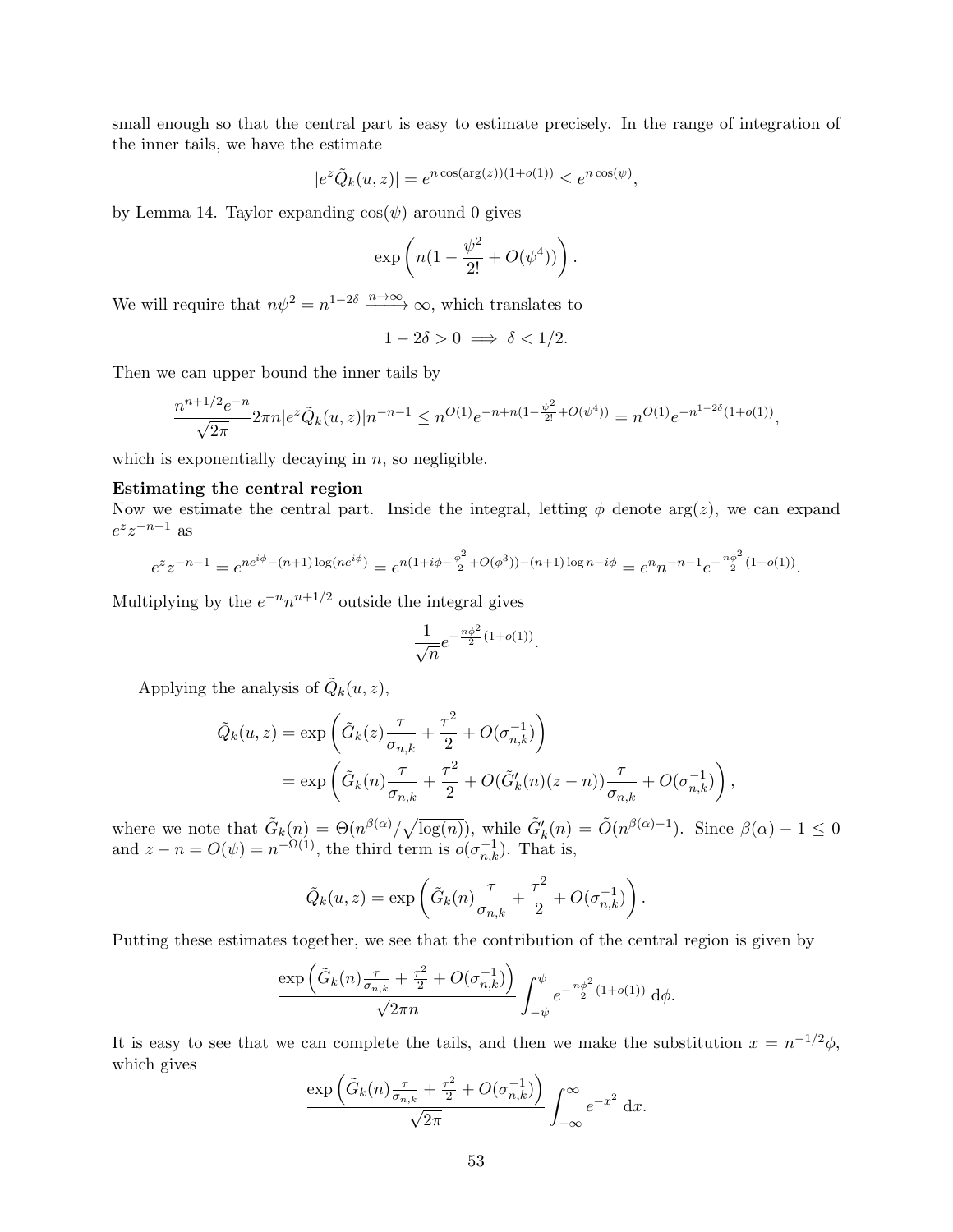Since the integral, along with the factor  $\frac{1}{\sqrt{2}}$  $\frac{1}{2\pi}$ , becomes 1, we have, finally,

$$
\mathbb{E}[e^{B_{n,k}\frac{\tau}{\sigma_{n,k}}}] = \exp\left(\tilde{G}_k(n)\frac{\tau}{\sigma_{n,k}} + \frac{\tau^2}{2} + O(\sigma_{n,k}^{-1})\right),\,
$$

and applying the Lévy continuity theorem shows that the claimed central limit theorem holds for properly normalized  $B_{n,k}$ .

## References

- [1] Milton Abramowitz and Irene A. Stegun. Handbook of Mathematical Functions with Formulas, Graphs, and Mathematical Tables, volume 55 of National Bureau of Standards Applied Mathematics Series. For sale by the Superintendent of Documents, U.S. Government Printing Office, Washington, D.C., 1964.
- [2] Luc Devroye. A note on the probabilistic analysis of patricia trees. Random Struct. Algorithms, 3(2):203–214, March 1992.
- [3] Luc Devroye. Laws of large numbers and tail inequalities for random tries and patricia trees. Journal of Computational and Applied Mathematics, 142:27–37, 2002.
- [4] Luc Devroye. Universal asymptotics for random tries and patricia trees. Algorithmica,  $42(1):11-29$ , 2005.
- [5] Michael Drmota and Wojciech Szpankowski. The expected profile of digital search trees. J. Comb. Theory Ser. A, 118(7):1939–1965, October 2011.
- [6] Philippe Flajolet. The ubiquitous digital tree. STACS, 3884:1–22, 2006.
- [7] Philippe Flajolet, Xavier Gourdon, and Philippe Dumas. Mellin transforms and asymptotics: Harmonic sums. Theoretical Computer Science, 144:3–58, 1995.
- [8] Philippe Flajolet and Robert Sedgewick. Analytic Combinatorics. Cambridge University Press, Cambridge, UK, 2009.
- [9] Philippe Jacquet, Charles Knessl, and Wojciech Szpankowski. A note on a problem posed by D. E. Knuth on a satisfiability recurrence. Combinatorics, Probability, and Computing, 2014.
- [10] Philippe Jacquet and Wojciech Szpankowski. Analytical depoissonization and its applications. Theor. Comput. Sci., 201(1-2):1–62, July 1998.
- [11] Svante Janson and Wojciech Szpankowski. Analysis of an asymmetric leader election algorithm. Electronic J. Combin, 4:1–6, 1996.
- [12] Ramin Kazemi and Mohammad Vahidi-Asl. The variance of the profile in digital search trees. Discrete Mathematics and Theoretical Computer Science, 13(3):21–38, 2011.
- [13] Donald E. Knuth. The Art of Computer Programming, Volume 3: (2nd ed.) Sorting and Searching. Addison Wesley Longman Publishing Co., Inc., Redwood City, CA, USA, 1998.
- [14] Abram Magner. Profiles of PATRICIA Tries. PhD thesis, Purdue University, December 2015.